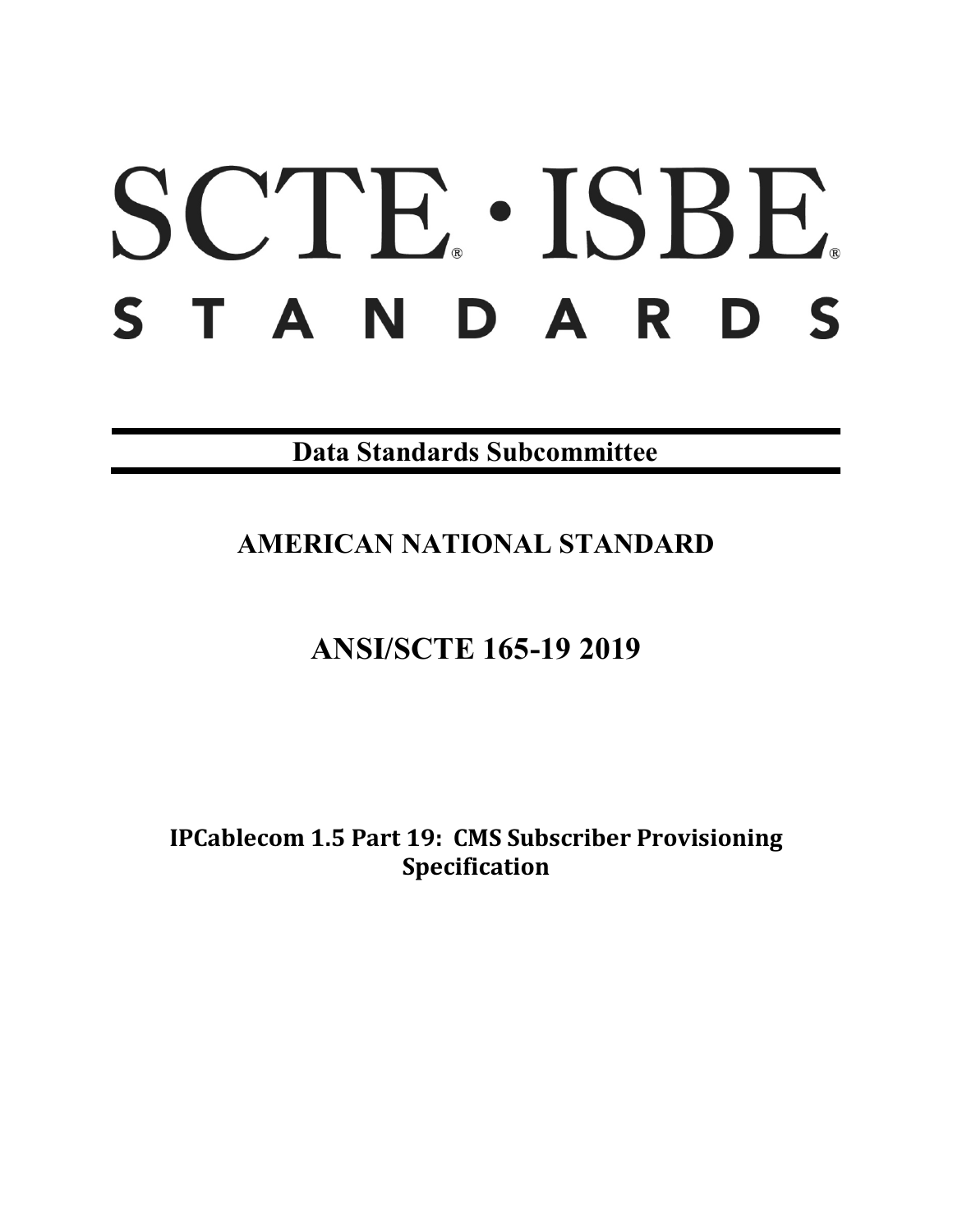## **NOTICE**

The Society of Cable Telecommunications Engineers (SCTE) / International Society of Broadband Experts (ISBE) Standards and Operational Practices (hereafter called "documents") are intended to serve the public interest by providing specifications, test methods and procedures that promote uniformity of product, interchangeability, best practices and ultimately the longterm reliability of broadband communications facilities. These documents shall not in any way preclude any member or non-member of SCTE•ISBE from manufacturing or selling products not conforming to such documents, nor shall the existence of such standards preclude their voluntary use by those other than SCTE•ISBE members.

SCTE•ISBE assumes no obligations or liability whatsoever to any party who may adopt the documents. Such adopting party assumes all risks associated with adoption of these documents, and accepts full responsibility for any damage and/or claims arising from the adoption of such documents.

Attention is called to the possibility that implementation of this document may require the use of subject matter covered by patent rights. By publication of this document, no position is taken with respect to the existence or validity of any patent rights in connection therewith. SCTE•ISBE shall not be responsible for identifying patents for which a license may be required or for conducting inquiries into the legal validity or scope of those patents that are brought to its attention.

Patent holders who believe that they hold patents which are essential to the implementation of this document have been requested to provide information about those patents and any related licensing terms and conditions. Any such declarations made before or after publication of this document are available on the SCTE•ISBE web site at [http://www.scte.org.](http://www.scte.org/)

## All Rights Reserved

## © Society of Cable Telecommunications Engineers, Inc. 2019 140 Philips Road Exton, PA 19341

Note: DOCSIS® is a registered trademark of Cable Television Laboratories, Inc., and is used in this document with permission.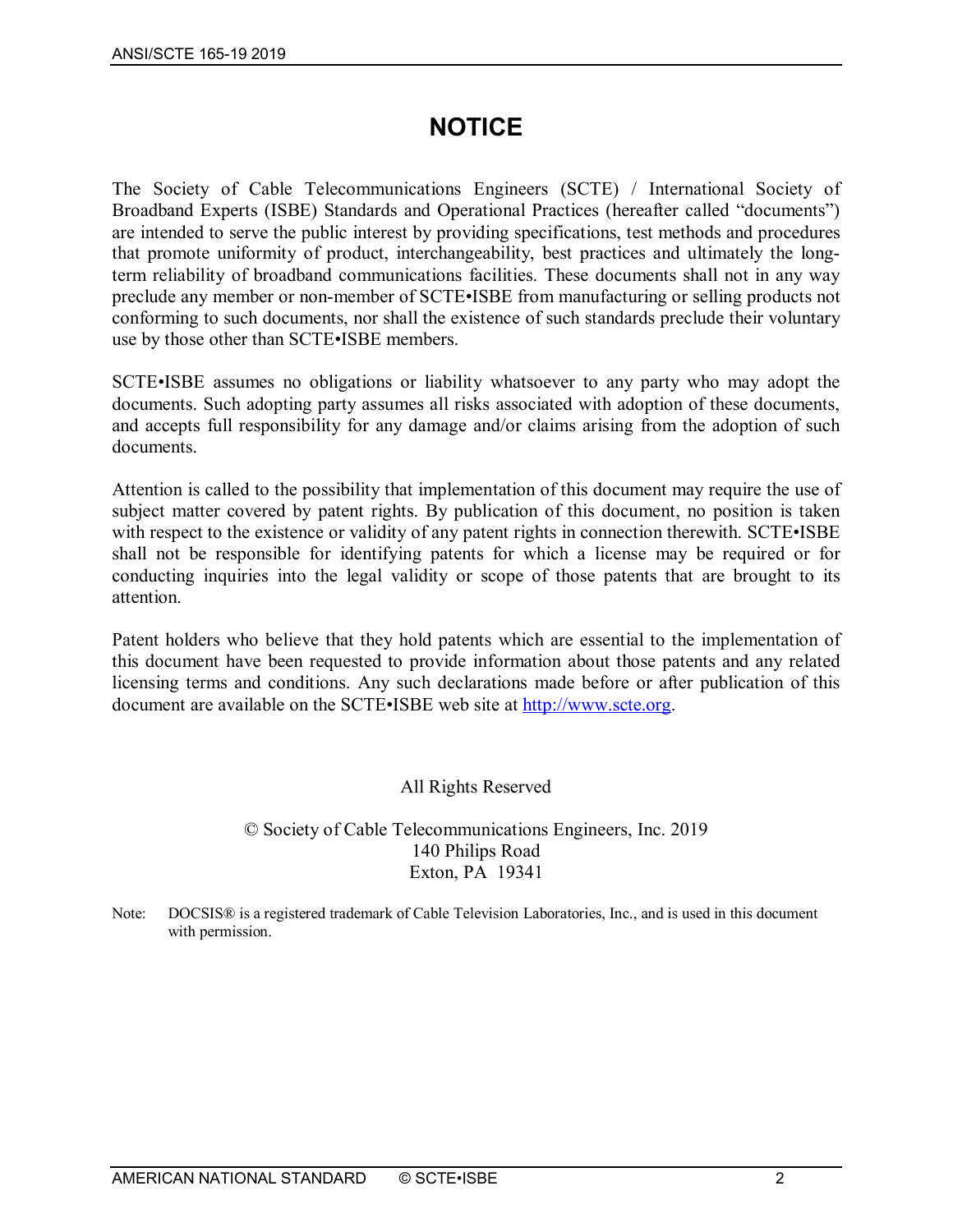# **Table of Contents**

| $\mathbf{1}$   |       |                                                                                       |  |
|----------------|-------|---------------------------------------------------------------------------------------|--|
|                | 1.1   |                                                                                       |  |
|                | 1.2   |                                                                                       |  |
|                | 1.3   |                                                                                       |  |
| $\mathbf{2}$   |       |                                                                                       |  |
|                | 2.1   |                                                                                       |  |
|                | 2.2   |                                                                                       |  |
| 3              |       |                                                                                       |  |
| 4              |       |                                                                                       |  |
| 5              |       |                                                                                       |  |
|                |       |                                                                                       |  |
|                | 5.1   |                                                                                       |  |
|                | 5.2   |                                                                                       |  |
|                | 5.3   |                                                                                       |  |
|                | 5.4   |                                                                                       |  |
|                | 5.4.1 | Back Office Components (Service Provider Business and Service Management Systems)  22 |  |
|                | 5.4.2 |                                                                                       |  |
|                | 5.4.3 |                                                                                       |  |
|                | 5.4.4 |                                                                                       |  |
|                | 5.4.5 |                                                                                       |  |
|                | 5.5   |                                                                                       |  |
|                | 5.5.1 |                                                                                       |  |
|                | 5.5.2 |                                                                                       |  |
|                | 5.5.3 |                                                                                       |  |
| 6              |       |                                                                                       |  |
| $\overline{ }$ |       |                                                                                       |  |
|                | 7.1   |                                                                                       |  |
|                | 7.2   |                                                                                       |  |
|                | 7.2.1 |                                                                                       |  |
|                | 7.2.2 |                                                                                       |  |
|                | 7.3   |                                                                                       |  |
|                |       |                                                                                       |  |
| 8              |       |                                                                                       |  |
|                | 8.1   |                                                                                       |  |
|                | 8.2   |                                                                                       |  |
| 9              |       |                                                                                       |  |
|                | 9.1   |                                                                                       |  |
|                | 9.1.1 |                                                                                       |  |
|                | 9.1.2 |                                                                                       |  |
|                | 9.1.3 |                                                                                       |  |
|                | 9.1.4 |                                                                                       |  |
|                | 9.1.5 |                                                                                       |  |
|                | 9.2   |                                                                                       |  |
|                | 9.2.1 |                                                                                       |  |
|                | 9.2.2 |                                                                                       |  |
|                |       |                                                                                       |  |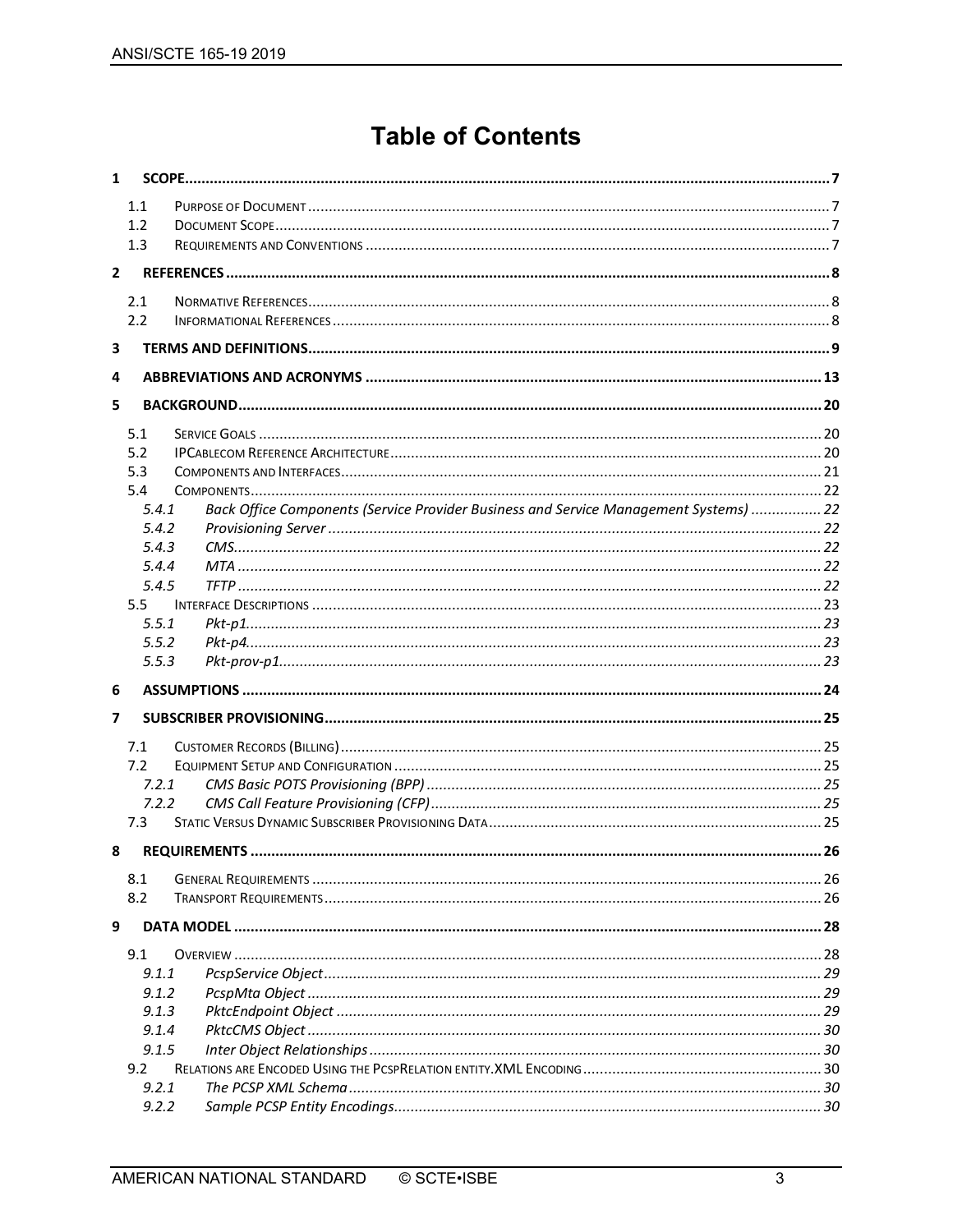| 9.2.3               |        |  |
|---------------------|--------|--|
| 10                  |        |  |
| 10.1                |        |  |
| 10.2                |        |  |
| 10.3                |        |  |
| 11                  |        |  |
| <b>APPENDIX I</b>   |        |  |
|                     |        |  |
| <b>APPENDIX II</b>  |        |  |
| II.1                |        |  |
| II.2                |        |  |
| II.3                |        |  |
| II.4                |        |  |
| II.5                |        |  |
| <b>APPENDIX III</b> |        |  |
| III.1               |        |  |
| III.2               |        |  |
|                     |        |  |
|                     |        |  |
| <b>APPENDIX IV</b>  |        |  |
| <b>APPENDIX V</b>   |        |  |
| V.1                 |        |  |
| V.2                 |        |  |
| V.3                 |        |  |
| V.4                 |        |  |
| V.5                 |        |  |
| V.6                 |        |  |
| V.7                 |        |  |
| V.8                 |        |  |
| <b>APPENDIX VI</b>  |        |  |
| VI.1                |        |  |
| VI.2                |        |  |
| VI.3                |        |  |
| VI.4                |        |  |
|                     | VI.4.1 |  |
| VI.5                |        |  |
| VI.6                |        |  |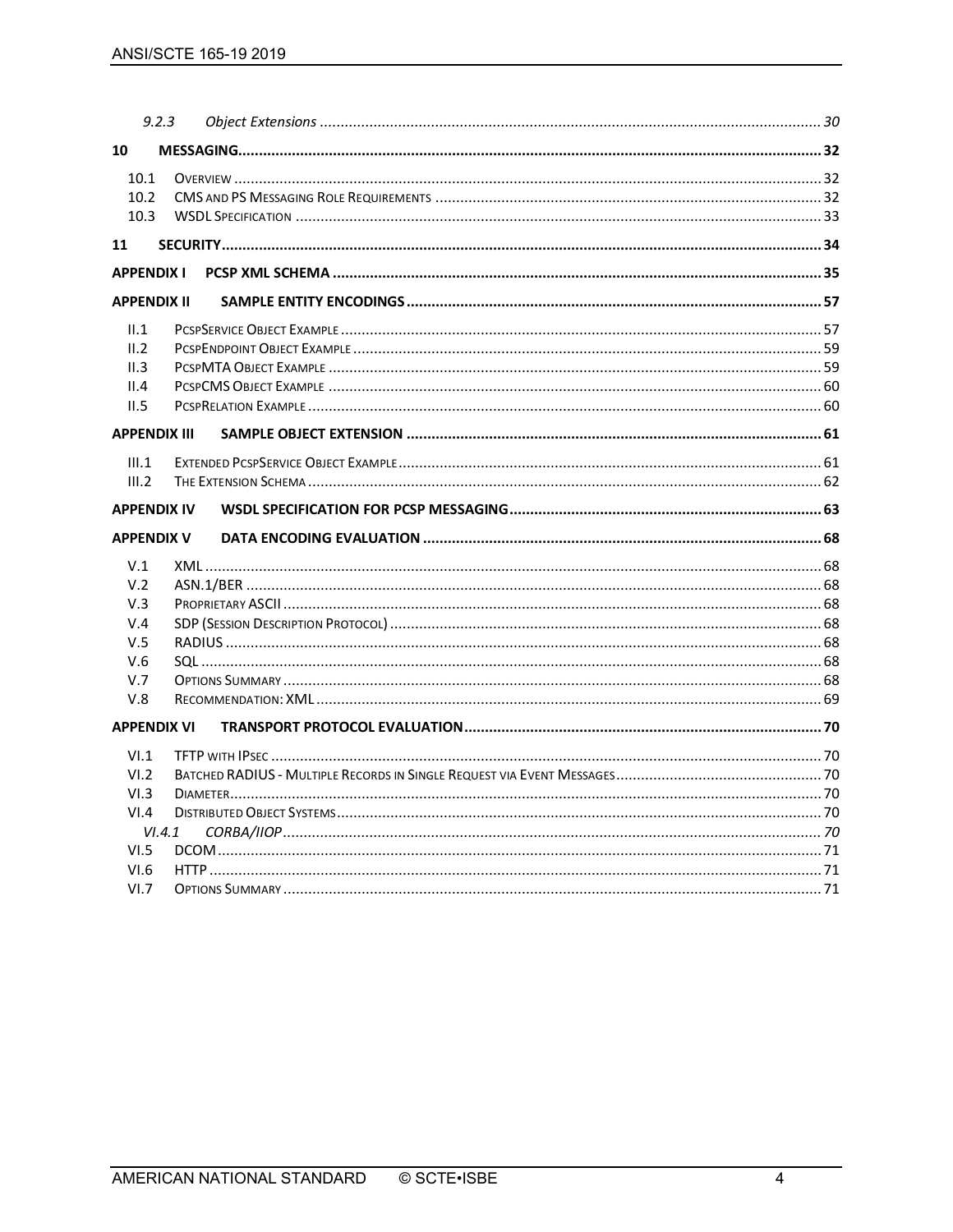# **List of Figures**

## **List of Tables**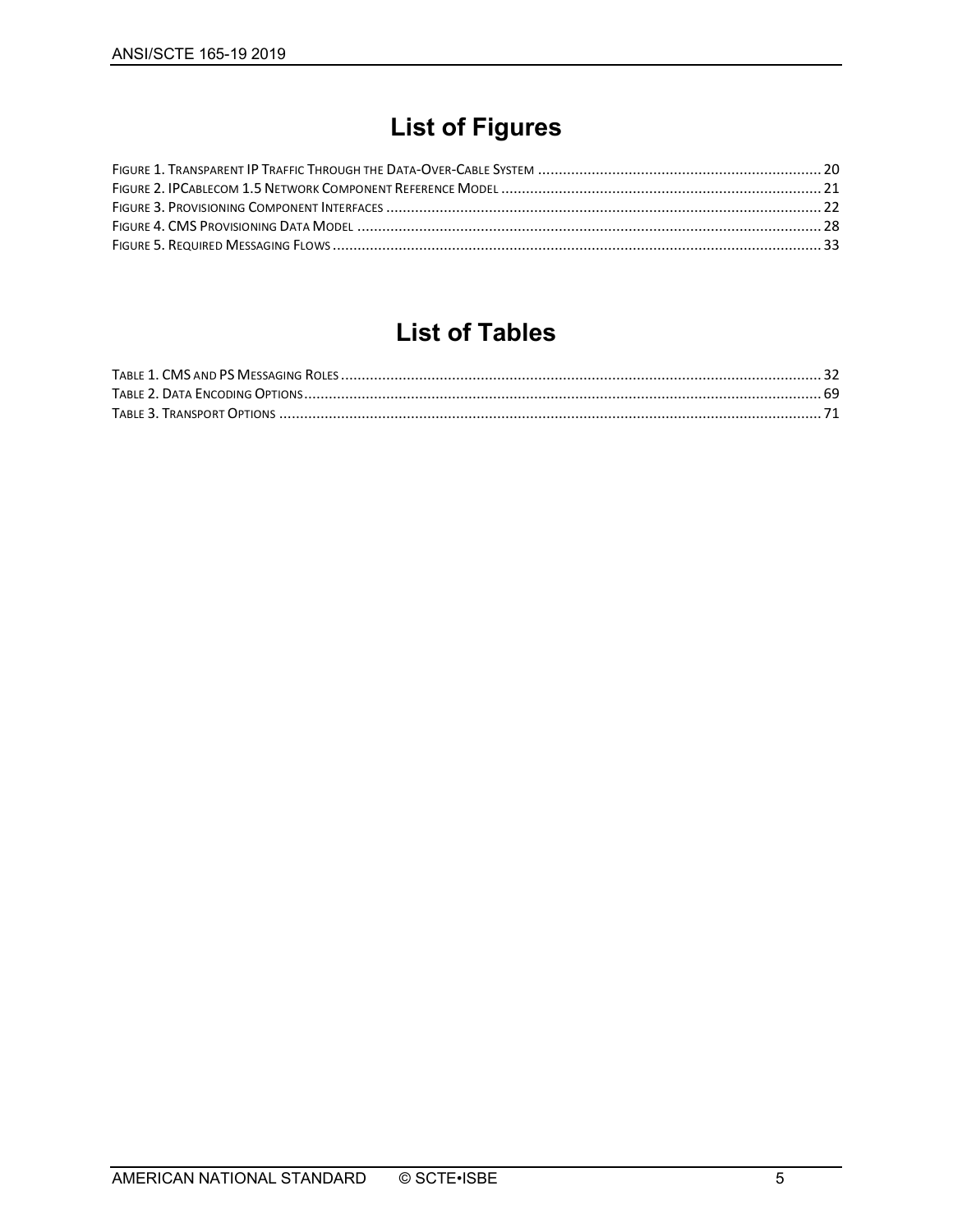This page left blank intentionally.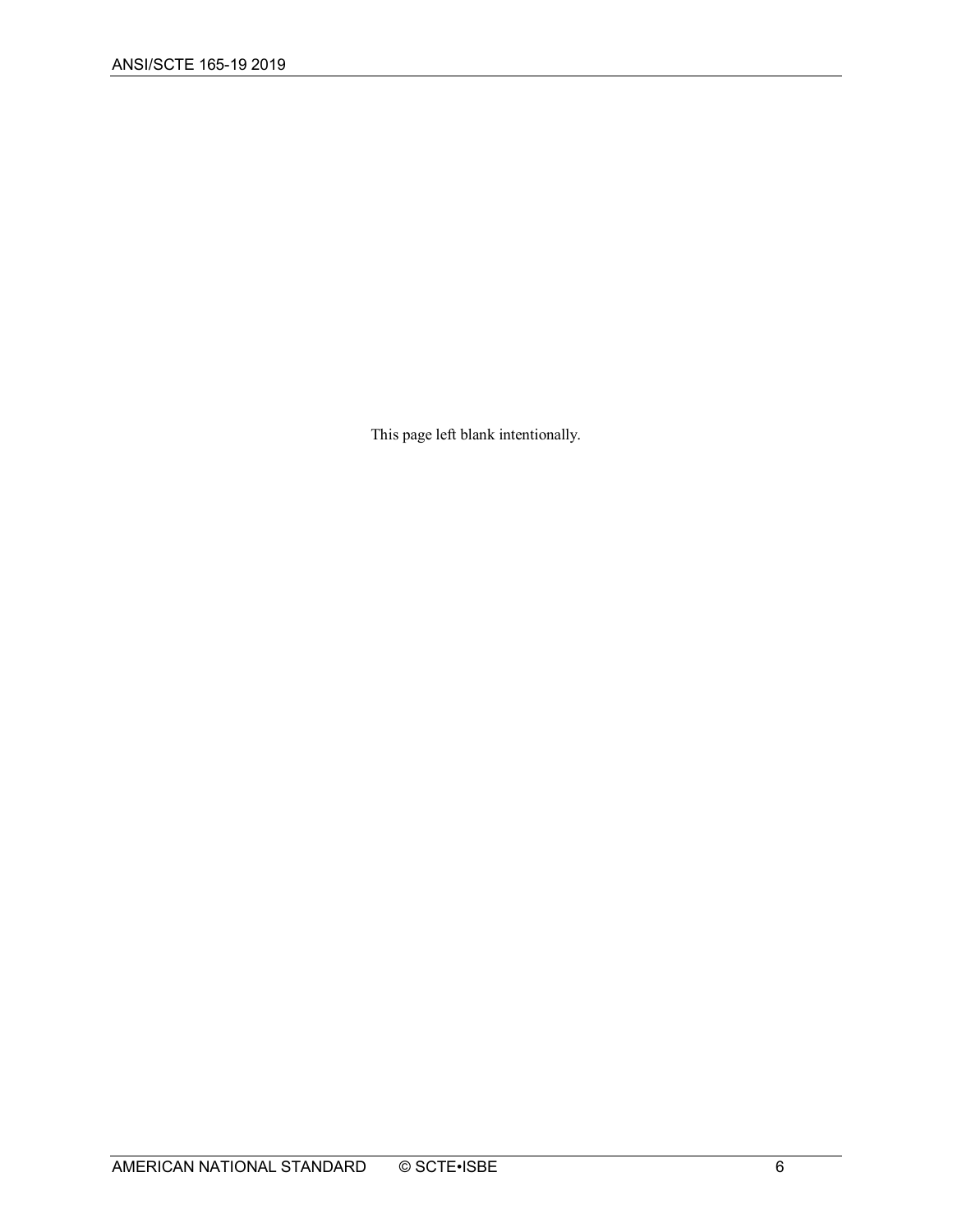## <span id="page-6-0"></span>**1 SCOPE**

## <span id="page-6-1"></span>**1.1 Purpose of Document**

IPCablecom 1.5 service provisioning can be viewed as two distinct operations: Multimedia Terminal Adapter (MTA) provisioning and Call Management Server (CMS) subscriber provisioning. MTA initialization and provisioning is outlined in the IPCablecom MTA Device Provisioning Specification [\[2\].](#page-7-3) This document defines the interface used between the CMS and Provisioning Server for the exchange of service provisioning information. It is intended to facilitate interoperability of conforming hardware and software from multiple vendors.

The interface employs a Web Service model. Specified in Web Service Description Language (WSDL 1.1), the interface transports XML encoded objects within SOAP 1.1 encoded messages over an HTTP 1.1 transport. This interface is secured via IPSec.

The data model transported upon this interface is specifically designed to be extensible, allowing incorporation of as yet undefined IPCablecom features and specific vendor extensions.

## <span id="page-6-2"></span>**1.2 Document Scope**

The scope of this document is limited to the provisioning of an IPCablecom 1.5 CMS by a single service provider. Additionally:

- The CMS provisioning interface is limited to the exchange of service activation data between the CMS and the PS. The interface between the PS and the BackOffice Operations Support System (OSS) is out of scope.
- CMS element management and network element provisioning (dial plans, etc.) are out of scope.
- Customer record creation/billing is considered part of the back office OSS application and is currently out of scope.

## <span id="page-6-3"></span>**1.3 Requirements and Conventions**

Throughout this document, the words that are used to define the significance of particular requirements are capitalized. These words are:

| "MUST"       | This word or the adjective "REQUIRED" means that the item is an absolute<br>requirement of this specification.                                                                                                                                                                              |
|--------------|---------------------------------------------------------------------------------------------------------------------------------------------------------------------------------------------------------------------------------------------------------------------------------------------|
| "MUST NOT"   | This phrase means that the item is an absolute prohibition of this specification.                                                                                                                                                                                                           |
| "SHOULD"     | This word or the adjective "RECOMMENDED" means that there may exist<br>valid reasons in particular circumstances to ignore this item, but the full<br>implications should be understood and the case carefully weighed before<br>choosing a different course.                               |
| "SHOULD NOT" | This phrase means that there may exist valid reasons in particular circumstances<br>when the listed behavior is acceptable or event useful, but the full implications<br>should be understood and the case carefully weighed before implementing any<br>behavior described with this label. |
| " $MAX"$     | This word or the adjective "OPTIONAL" means that this item is truly optional.<br>One vendor may choose to include the item because a particular market place<br>requires it or because it enhances the product, for example; another vendor may<br>omit the same item.                      |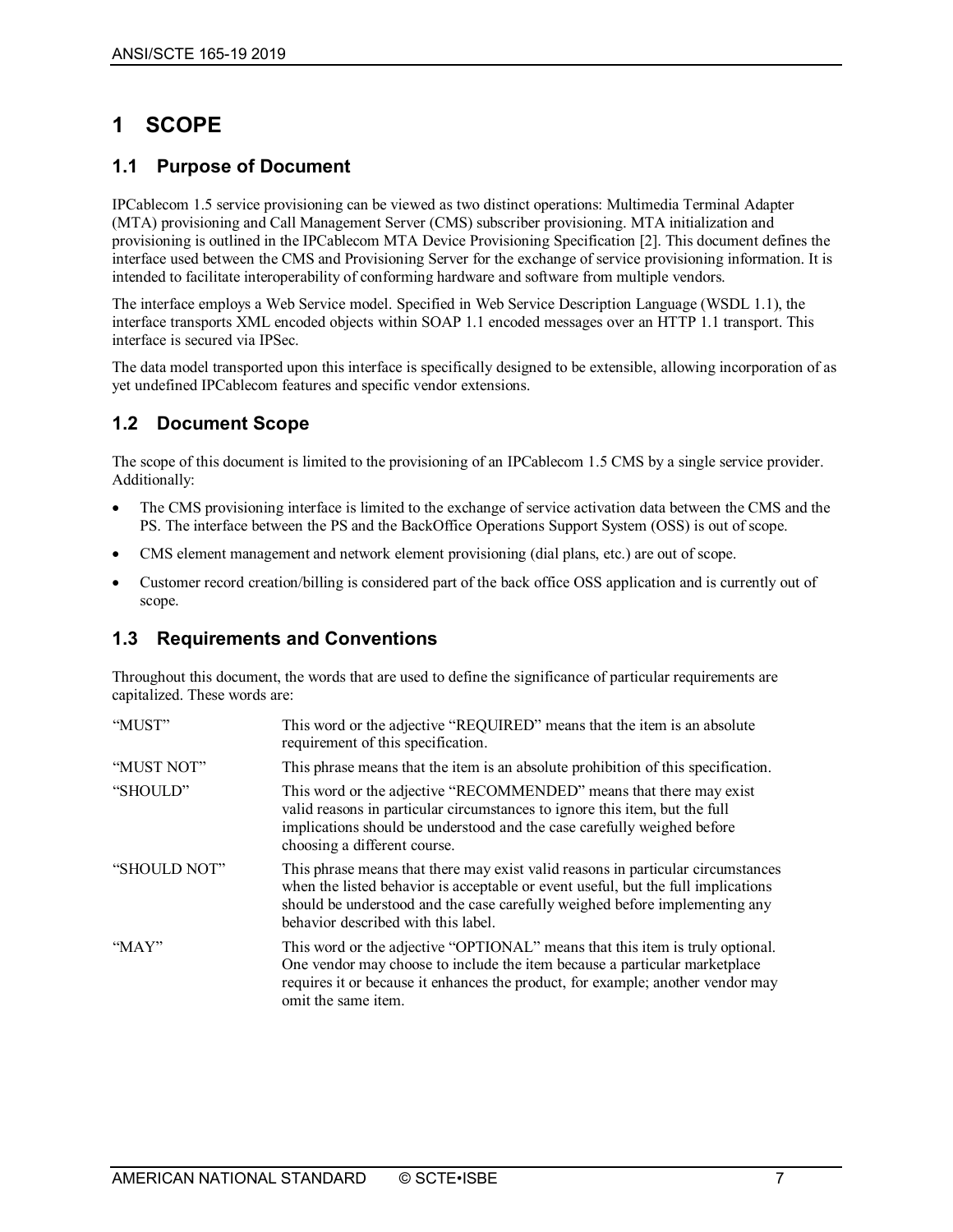## <span id="page-7-0"></span>**2 REFERENCES**

The following documents contain provisions which, through reference in this text, constitute provisions of this standard. At the time of Subcommittee approval, the editions indicated were valid. All documents are subject to revision, and while parties to agreement based on this standard are encouraged to investigate the possibility of applying the most recent editions of the documents listed below, they are reminded that newer editions of those documents might not be compatible with the referenced version.

## <span id="page-7-1"></span>**2.1 Normative References**

In order to claim compliance with this standard, it is necessary to conform to the following standards and other works as indicated, in addition to the other requirements of this standard. Intellectual property rights may be required to implement these references.

- <span id="page-7-5"></span>[1] ANSI/SCTE 165-01 2019, IPCablecom 1.5 Part 1: Architecture Framework Technical Report.
- <span id="page-7-3"></span>[2] ANSI/SCTE 165-05 2019, IPCablecom 1.5 Part 5: MTA Device Provisioning.
- <span id="page-7-6"></span>[3] ANSI/SCTE 165-10 2009, IPCablecom 1.5 Part 10: Security.
- [4] IETF RFC 2822, Internet Message Format, April 2001.
- [5] ANSI/SCTE 165-02 2016, IPCablecom 1.5 Part 2: Audio/Video Codecs.
- [6] ANSI/SCTE 165-03 2016, IPCablecom 1.5 Part 3: Network-Based Call Signaling Protocol.

## <span id="page-7-2"></span>**2.2 Informational References**

The following documents may provide valuable information to the reader but are not required when complying with this standard.

- [7] Web Services Description Language. http://www.w3.org/TR/wsdl
- [8] Simple Object Access Protocol[. http://www.w3.org/TR/SOAP](http://www.w3.org/TR/SOAP)
- [9] XML Protocol[. http://www.w3.org/2000/xp](http://www.w3.org/2000/xp)
- <span id="page-7-4"></span>[10] Data-Over-Cable Service Interface Specifications, Cable Modem to Customer Premise Equipment Interface Specification (CMCI)[, http://www.cablelabs.com/specification/docsis-cable-modem-to-cpe-interface](http://www.cablelabs.com/specification/docsis-cable-modem-to-cpe-interface-specification/)[specification/](http://www.cablelabs.com/specification/docsis-cable-modem-to-cpe-interface-specification/) , CM-SP-CMCI, Cable Television Laboratories, Inc.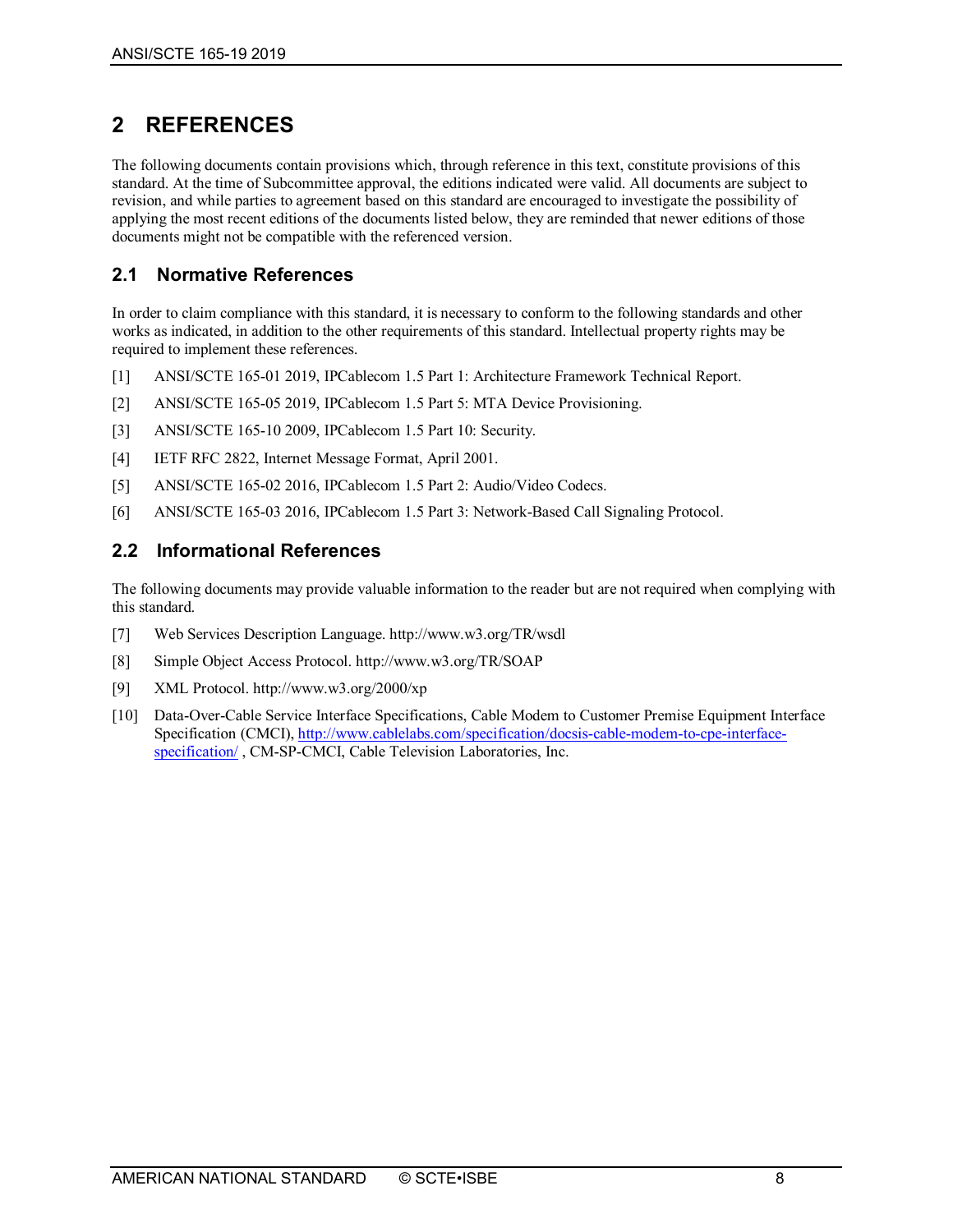## <span id="page-8-0"></span>**3 TERMS AND DEFINITIONS**

IPCablecom specifications use the following terms:

| <b>Access Control</b>      | Limiting the flow of information from the resources of a system only to authorized<br>persons, programs, processes, or other system resources on a network.                                                                                                                                                     |
|----------------------------|-----------------------------------------------------------------------------------------------------------------------------------------------------------------------------------------------------------------------------------------------------------------------------------------------------------------|
| Active                     | A service flow is said to be "active" when it is permitted to forward data packets. A<br>service flow must first be admitted before it is active.                                                                                                                                                               |
| Admitted                   | A service flow is said to be "admitted" when the CMTS has reserved resources (e.g.,<br>bandwidth) for it on the DOCSIS network.                                                                                                                                                                                 |
| <b>Adaptive Timeout</b>    | Retry with exponential timeout: 1st attempt $-1$ sec and the last attempt $-16$ secs.                                                                                                                                                                                                                           |
| A-link                     | A-Links are SS7 links that interconnect STPs and either SSPs or SCPs. 'A' stands for<br>"Access."                                                                                                                                                                                                               |
| <b>Asymmetric Key</b>      | An encryption key or a decryption key used in public key cryptography, where encryption<br>and decryption keys are always distinct.                                                                                                                                                                             |
| <b>Audio Server</b>        | An Audio Server plays informational announcements in IPCablecom network. Media<br>announcements are needed for communications that do not complete and to provide<br>enhanced information services to the user. The component parts of Audio Server services<br>are Media Players and Media Player Controllers. |
| Authentication             | The process of verifying the claimed identity of an entity to another entity.                                                                                                                                                                                                                                   |
| Authenticity               | The ability to ensure that the given information is without modification or forgery and was<br>in fact produced by the entity that claims to have given the information.                                                                                                                                        |
| <b>Authorization</b>       | The act of giving access to a service or device if one has permission to have the access.                                                                                                                                                                                                                       |
| <b>Cipher</b>              | An algorithm that transforms data between plaintext and ciphertext.                                                                                                                                                                                                                                             |
| Ciphersuite                | A set which must contain both an encryption algorithm and a message authentication<br>algorithm (e.g., a MAC or an HMAC). In general, it may also contain a key-management<br>algorithm, which does not apply in the context of IPCablecom.                                                                     |
| Ciphertext                 | The (encrypted) message output from a cryptographic algorithm that is in a format that is<br>unintelligible.                                                                                                                                                                                                    |
| <b>Cleartext</b>           | The original (unencrypted) state of a message or data. Also called plaintext.                                                                                                                                                                                                                                   |
| Confidentiality            | A way to ensure that information is not disclosed to anyone other than the intended<br>parties. Information is encrypted to provide confidentiality. Also known as privacy.                                                                                                                                     |
| Cryptanalysis              | The process of recovering the plaintext of a message or the encryption key without access<br>to the key.                                                                                                                                                                                                        |
| Cryptographic<br>algorithm | An algorithm used to transfer text between plaintext and ciphertext.                                                                                                                                                                                                                                            |
| Decipherment               | A procedure applied to ciphertext to translate it into plaintext.                                                                                                                                                                                                                                               |
| Decryption                 | A procedure applied to ciphertext to translate it into plaintext.                                                                                                                                                                                                                                               |
| <b>Decryption key</b>      | The key in the cryptographic algorithm to translate the ciphertext to plaintext.                                                                                                                                                                                                                                |
| Digital certificate        | A binding between an entity's public key and one or more attributes relating to its identity,<br>also known as a public key certificate.                                                                                                                                                                        |
| Digital signature          | A data value generated by a public-key algorithm based on the contents of a block of data<br>and a private key, yielding an individualized cryptographic checksum.                                                                                                                                              |
| Downstream                 | The direction from the head-end toward the subscriber location.                                                                                                                                                                                                                                                 |
| Encipherment               | A method used to translate plaintext into ciphertext.                                                                                                                                                                                                                                                           |
| <b>Encryption</b>          | A method used to translate plaintext into ciphertext.                                                                                                                                                                                                                                                           |
| <b>Encryption Key</b>      | The key used in a cryptographic algorithm to translate the plaintext to ciphertext.                                                                                                                                                                                                                             |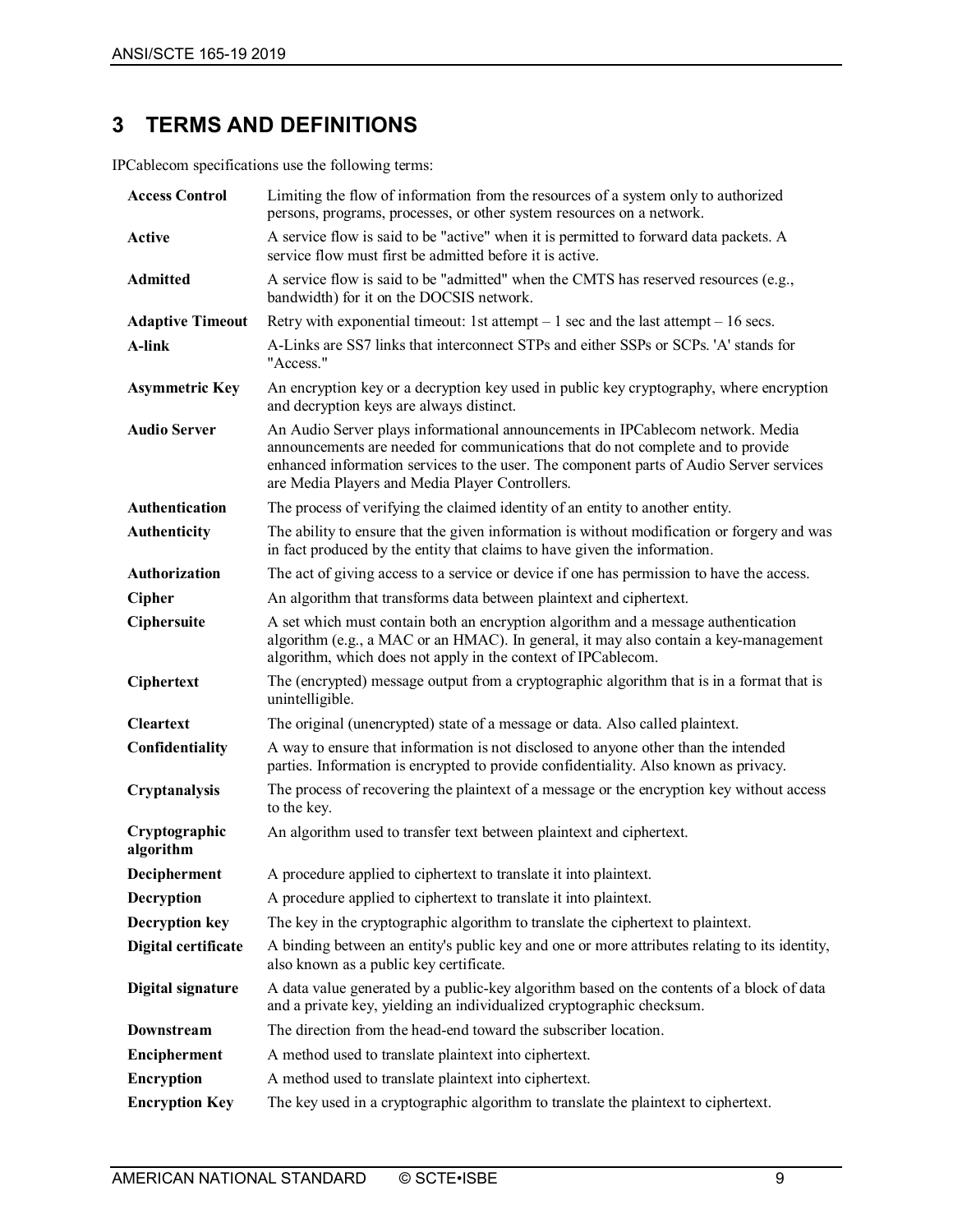| <b>Endpoint</b>                         | A Terminal, Gateway or Multipoint Conference Unit.                                                                                                                                                                                                                                                                                                |
|-----------------------------------------|---------------------------------------------------------------------------------------------------------------------------------------------------------------------------------------------------------------------------------------------------------------------------------------------------------------------------------------------------|
| <b>Errored Second</b>                   | Any 1-second interval containing at least one bit error.                                                                                                                                                                                                                                                                                          |
| <b>Event Message</b>                    | A message capturing a single portion of a connection.                                                                                                                                                                                                                                                                                             |
| <b>F-link</b>                           | F-Links are SS7 links that directly connect two SS7 end points, such as two SSPs. 'F'<br>stands for "Fully Associated."                                                                                                                                                                                                                           |
| <b>Flow [DOCSIS</b><br><b>Flow</b>      | A unidirectional sequence of packets associated with a Service ID and a QoS. Multiple<br>multimedia streams may be carried in a single DOCSIS Flow. Also known as a DOCSIS-<br>QoS "service flow."                                                                                                                                                |
| Flow [IP Flow]                          | A unidirectional sequence of packets identified by OSI Layer 3 and Layer 4 header<br>information. This information includes source/destination IP addresses, source/destination<br>port numbers, protocol ID. Multiple multimedia streams may be carried in a single IP<br>Flow.                                                                  |
| Gateway                                 | Devices bridging between the IPCablecom IP Voice Communication world and the<br>PSTN. Examples are the Media Gateway which provides the bearer circuit interfaces to<br>the PSTN and transcodes the media stream, and the Signaling Gateway which sends and<br>receives circuit switched network signaling to the edge of the IPCablecom network. |
| H.323                                   | An ITU-T recommendation for transmitting and controlling audio and video information.<br>The H.323 suite of recommendations require the use of the ITU-T H.225/ITU-T H.245<br>protocol for communication control between an audio/video endpoint and a "gatekeeper"<br>function.                                                                  |
| <b>Header</b>                           | Protocol control information located at the beginning of a protocol data unit.                                                                                                                                                                                                                                                                    |
| Integrity                               | A way to ensure that information is not modified except by those who are authorized to do<br>SO.                                                                                                                                                                                                                                                  |
| <b>IntraLATA</b>                        | Within a Local Access and Transport Area.                                                                                                                                                                                                                                                                                                         |
| <b>Jitter</b>                           | Variability in the delay of a stream of incoming packets making up a flow such as a voice<br>communication.                                                                                                                                                                                                                                       |
| <b>Kerberos</b>                         | A secret-key network authentication protocol that uses a choice of cryptographic<br>algorithms for encryption and a centralized key database for authentication.                                                                                                                                                                                  |
| <b>Key</b>                              | A mathematical value input into the selected cryptographic algorithm.                                                                                                                                                                                                                                                                             |
| <b>Key Exchange</b>                     | The swapping of public keys between entities to be used to encrypt communication<br>between the entities.                                                                                                                                                                                                                                         |
| <b>Key Management</b>                   | The process of distributing shared symmetric keys needed to run a security protocol.                                                                                                                                                                                                                                                              |
| <b>Key Pair</b>                         | An associated public and private key where the correspondence between the two are<br>mathematically related, but it is computationally infeasible to derive the private key from<br>the public key.                                                                                                                                               |
| <b>Keying Material</b>                  | A set of cryptographic keys and their associated parameters, normally associated with a<br>particular run of a security protocol.                                                                                                                                                                                                                 |
| <b>Keyspace</b>                         | The range of all possible values of the key for a particular cryptographic algorithm.                                                                                                                                                                                                                                                             |
| Latency                                 | The time, expressed in quantity of symbols, taken for a signal element to pass through a<br>device.                                                                                                                                                                                                                                               |
| <b>Link Encryption</b>                  | Cryptography applied to data as it travels on data links between the network devices.                                                                                                                                                                                                                                                             |
| <b>Network Layer</b>                    | Layer 3 in the Open System Interconnection (OSI) architecture that provides network<br>information that is independent from the lower layers.                                                                                                                                                                                                     |
| <b>Network</b><br><b>Management</b>     | The functions related to the management of data across the network.                                                                                                                                                                                                                                                                               |
| <b>Network</b><br><b>Management OSS</b> | The functions related to the management of data link layer and physical layer resources<br>and their stations across the data network supported by the hybrid fiber/coax system.                                                                                                                                                                  |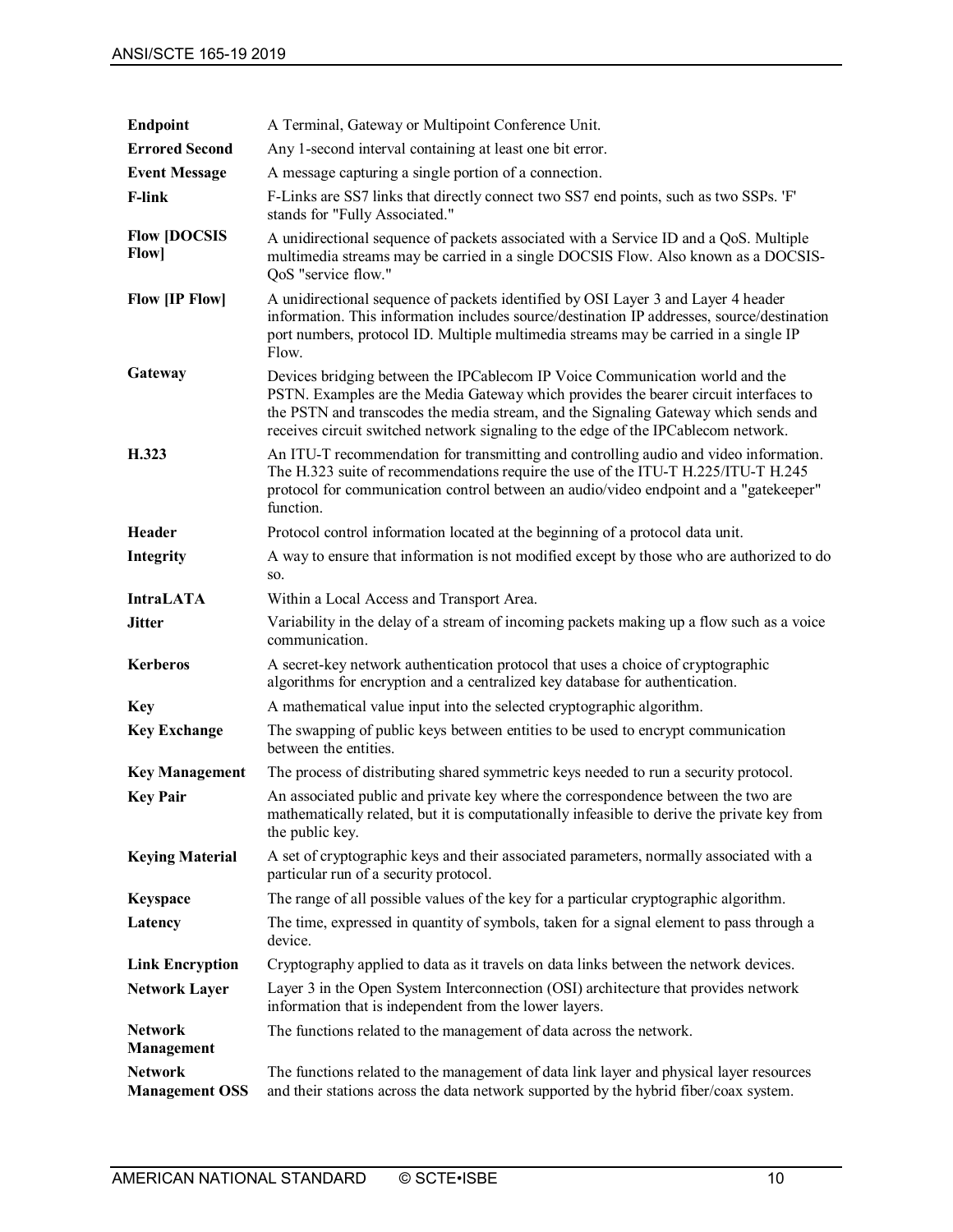| <b>Nonce</b>                      | A random value used only once that is sent in a communications protocol exchange to<br>prevent replay attacks.                                                                                                                                                                                                                                                                            |
|-----------------------------------|-------------------------------------------------------------------------------------------------------------------------------------------------------------------------------------------------------------------------------------------------------------------------------------------------------------------------------------------------------------------------------------------|
| <b>Non-Repudiation</b>            | The ability to prevent a sender from denying later that he or she sent a message or<br>performed an action.                                                                                                                                                                                                                                                                               |
| <b>Off-Net Call</b>               | A communication connecting an IPCablecom subscriber to a user on the PSTN.                                                                                                                                                                                                                                                                                                                |
| <b>On-Net Call</b>                | A communication placed by one customer to another customer entirely on the<br>IPCablecom Network.                                                                                                                                                                                                                                                                                         |
| <b>One-way Hash</b>               | A hash function that has an insignificant number of collisions upon output.                                                                                                                                                                                                                                                                                                               |
| Plaintext                         | The original (unencrypted) state of a message or data. Also called cleartext.                                                                                                                                                                                                                                                                                                             |
| <b>Pre-shared Key</b>             | A shared secret key passed to both parties in a communication flow, using an unspecified<br>manual or out-of-band mechanism.                                                                                                                                                                                                                                                              |
| Privacy                           | A way to ensure that information is not disclosed to any one other than the intended<br>parties. Information is usually encrypted to provide confidentiality. Also known as<br>confidentiality.                                                                                                                                                                                           |
| <b>Private Key</b>                | The key used in public key cryptography that belongs to an individual entity and must be<br>kept secret.                                                                                                                                                                                                                                                                                  |
| <b>Proxy</b>                      | A facility that indirectly provides some service or acts as a representative in delivering<br>information, thereby eliminating the need for a host to support the service.                                                                                                                                                                                                                |
| <b>Public Key</b>                 | The key used in public key cryptography that belongs to an individual entity and is<br>distributed publicly. Other entities use this key to encrypt data to be sent to the owner of<br>the key.                                                                                                                                                                                           |
| <b>Public Key</b><br>Certificate  | A binding between an entity's public key and one or more attributes relating to its identity,<br>also known as a digital certificate.                                                                                                                                                                                                                                                     |
| <b>Public Key</b><br>Cryptography | A procedure that uses a pair of keys, a public key and a private key, for encryption and<br>decryption, also known as an asymmetric algorithm. A user's public key is publicly<br>available for others to use to send a message to the owner of the key. A user's private key<br>is kept secret and is the only key that can decrypt messages sent encrypted by the user's<br>public key. |
| <b>Root Private Key</b>           | The private signing key of the highest-level Certification Authority. It is normally used to<br>sign public key certificates for lower-level Certification Authorities or other entities.                                                                                                                                                                                                 |
| <b>Root Public Key</b>            | The public key of the highest level Certification Authority, normally used to verify digital<br>signatures generated with the corresponding root private key.                                                                                                                                                                                                                             |
| <b>Secret Key</b>                 | The cryptographic key used in a symmetric key algorithm, which results in the secrecy of<br>the encrypted data depending solely upon keeping the key a secret, also known as a<br>symmetric key.                                                                                                                                                                                          |
| <b>Session Key</b>                | A cryptographic key intended to encrypt data for a limited period of time, typically<br>between a pair of entities.                                                                                                                                                                                                                                                                       |
| <b>Signed and Sealed</b>          | An "envelope" of information which has been signed with a digital signature and sealed<br>using encryption.                                                                                                                                                                                                                                                                               |
| <b>Subflow</b>                    | A unidirectional flow of IP packets characterized by a single source and destination IP<br>address and single source and destination UDP/TCP port.                                                                                                                                                                                                                                        |
| <b>Symmetric Key</b>              | The cryptographic key used in a symmetric key algorithm, which results in the secrecy of<br>the encrypted data depending solely upon keeping the key a secret, also known as a secret<br>key.                                                                                                                                                                                             |
| <b>Systems</b><br>Management      | Functions in the application layer related to the management of various Open Systems<br>Interconnection (OSI) resources and their status across all layers of the OSI architecture.                                                                                                                                                                                                       |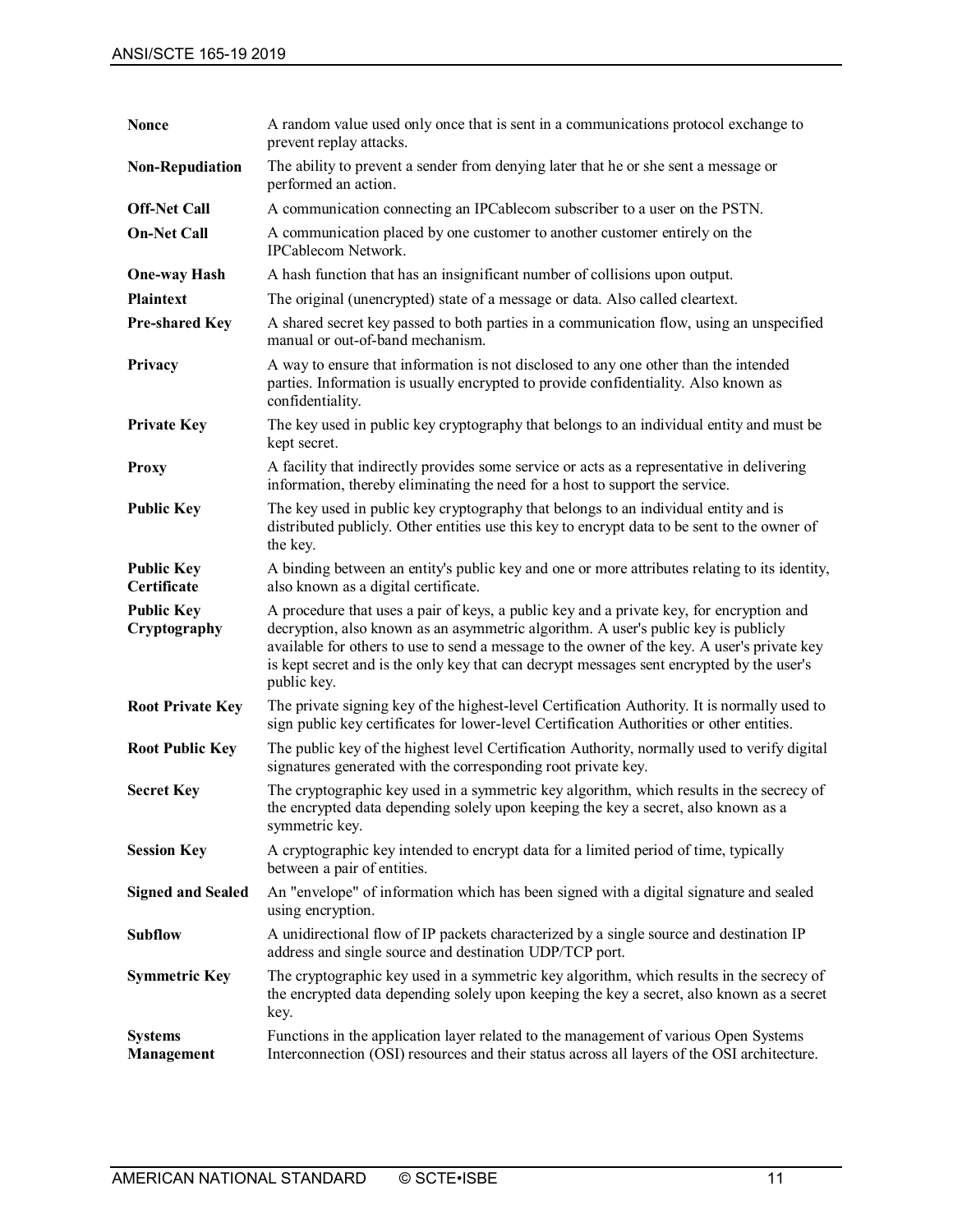| <b>Transit Delays</b> | The time difference between the instant at which the first bit of a Protocol Data Unit<br>(PDU) crosses one designated boundary, and the instant at which the last bit of the same<br>PDU crosses a second designated boundary.                                                                                                                                                                                                                                          |
|-----------------------|--------------------------------------------------------------------------------------------------------------------------------------------------------------------------------------------------------------------------------------------------------------------------------------------------------------------------------------------------------------------------------------------------------------------------------------------------------------------------|
| Trunk                 | An analog or digital connection from a circuit switch that carries user media content and<br>may carry voice signaling $(M_F, R_2, etc.).$                                                                                                                                                                                                                                                                                                                               |
| <b>Tunnel Mode</b>    | An IPSec (ESP or AH) mode that is applied to an IP tunnel, where an outer IP packet<br>header (of an intermediate destination) is added on top of the original, inner IP header. In<br>this case, the ESP or AH transform treats the inner IP header as if it were part of the<br>packet payload. When the packet reaches the intermediate destination, the tunnel<br>terminates and both the outer IP packet header and the IPSec ESP or AH transform are<br>taken out. |
| <b>Upstream</b>       | The direction from the subscriber location toward the headend.                                                                                                                                                                                                                                                                                                                                                                                                           |
| X.509 certificate     | A public key certificate specification developed as part of the ITU-T X.500 standards<br>directory.                                                                                                                                                                                                                                                                                                                                                                      |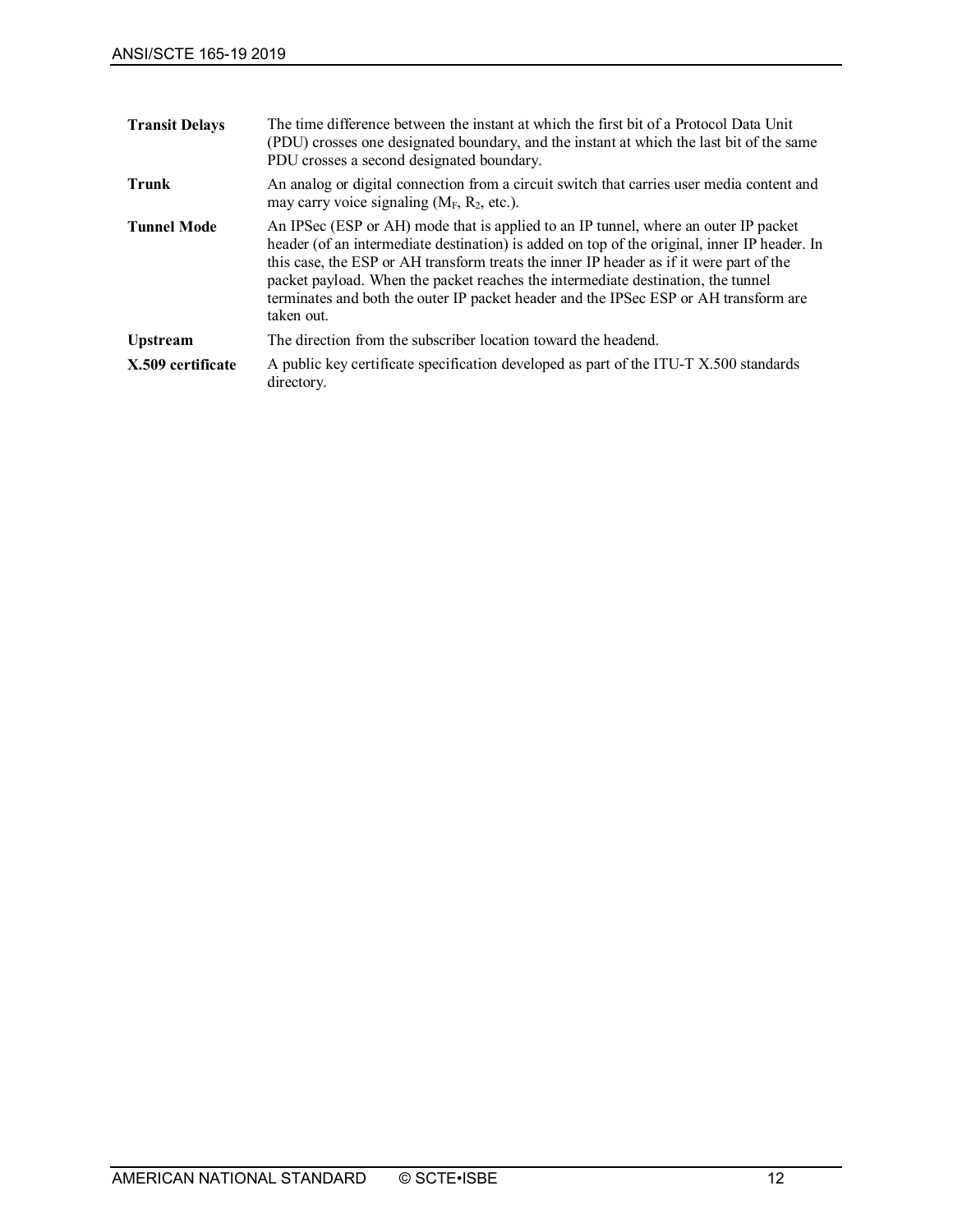## <span id="page-12-0"></span>**4 ABBREVIATIONS AND ACRONYMS**

IPCablecom specifications use the following abbreviations.

| AAA          | Authentication, Authorization and Accounting                                                                                                                                                                                                                                                                   |
|--------------|----------------------------------------------------------------------------------------------------------------------------------------------------------------------------------------------------------------------------------------------------------------------------------------------------------------|
| <b>AES</b>   | Advanced Encryption Standard. A block cipher, used to encrypt the media traffic in<br>IPCablecom.                                                                                                                                                                                                              |
| AF           | Assured Forwarding. This is a DiffServ Per Hop Behavior.                                                                                                                                                                                                                                                       |
| AH           | Authentication header. An IPSec security protocol that provides message integrity for complete<br>IP packets, including the IP header.                                                                                                                                                                         |
| AMA          | Automated Message Accounting. A standard form of call detail records (CDRs) developed and<br>administered by Bellcore (now Telcordia Technologies).                                                                                                                                                            |
| <b>ASD</b>   | Application-Specific Data. A field in some Kerberos key management messages that carries<br>information specific to the security protocol for which the keys are being negotiated.                                                                                                                             |
| AT           | Access Tandem                                                                                                                                                                                                                                                                                                  |
| <b>ATM</b>   | Asynchronous Transfer Mode. A protocol for the transmission of a variety of digital signals<br>using uniform 53-byte cells.                                                                                                                                                                                    |
| <b>BAF</b>   | Bellcore AMA Format, also known as AMA.                                                                                                                                                                                                                                                                        |
| <b>BCID</b>  | Billing Correlation ID                                                                                                                                                                                                                                                                                         |
| $BPI+$       | Baseline Privacy Plus Interface Specification. The security portion of the DOCSIS 1.1 standard<br>that runs on the MAC layer.                                                                                                                                                                                  |
| CA           | Certification Authority. A trusted organization that accepts certificate applications from entities,<br>authenticates applications, issues certificates and maintains status information about certificates.                                                                                                   |
| CA           | Call Agent. The part of the CMS that maintains the communication state, and controls the line<br>side of the communication.                                                                                                                                                                                    |
| $_{\rm CBC}$ | Cipher Block Chaining Bode. An option in block ciphers that combine (XOR) the previous<br>block of ciphertext with the current block of plaintext before encrypting that block of the<br>message.                                                                                                              |
| <b>CBR</b>   | <b>Constant Bit Rate</b>                                                                                                                                                                                                                                                                                       |
| <b>CDR</b>   | Call Detail Record. A single CDR is generated at the end of each billable activity. A single<br>billable activity may also generate multiple CDRs.                                                                                                                                                             |
| CIC          | Circuit Identification Code. In ANSI SS7, a two-octet number that uniquely identifies a DSO<br>circuit within the scope of a single SS7 Point Code.                                                                                                                                                            |
| <b>CID</b>   | Circuit ID (Pronounced "kid"). This uniquely identifies an ISUP DS0 circuit on a Media<br>Gateway. It is a combination of the circuit's SS7 gateway point code and Circuit Identification<br>Code (CIC). The SS7 DPC is associated with the Signaling Gateway that has domain over the<br>circuit in question. |
| <b>CIF</b>   | Common Intermediate Format                                                                                                                                                                                                                                                                                     |
| CIR          | <b>Committed Information Rate</b>                                                                                                                                                                                                                                                                              |
| CM           | DOCSIS Cable Modem                                                                                                                                                                                                                                                                                             |
| <b>CMS</b>   | Cryptographic Message Syntax                                                                                                                                                                                                                                                                                   |
| <b>CMS</b>   | Call Management Server. Controls the audio connections. Also called a Call Agent in<br>MGCP/SGCP terminology. This is one example of an Application Server.                                                                                                                                                    |
| <b>CMTS</b>  | Cable Modem Termination System. The device at a cable head-end which implements the<br>DOCSIS RFI MAC protocol and connects to CMs over an HFC network.                                                                                                                                                        |
| <b>CMSS</b>  | CMS-to-CMS Signaling                                                                                                                                                                                                                                                                                           |
| Codec        | COder-DECoder                                                                                                                                                                                                                                                                                                  |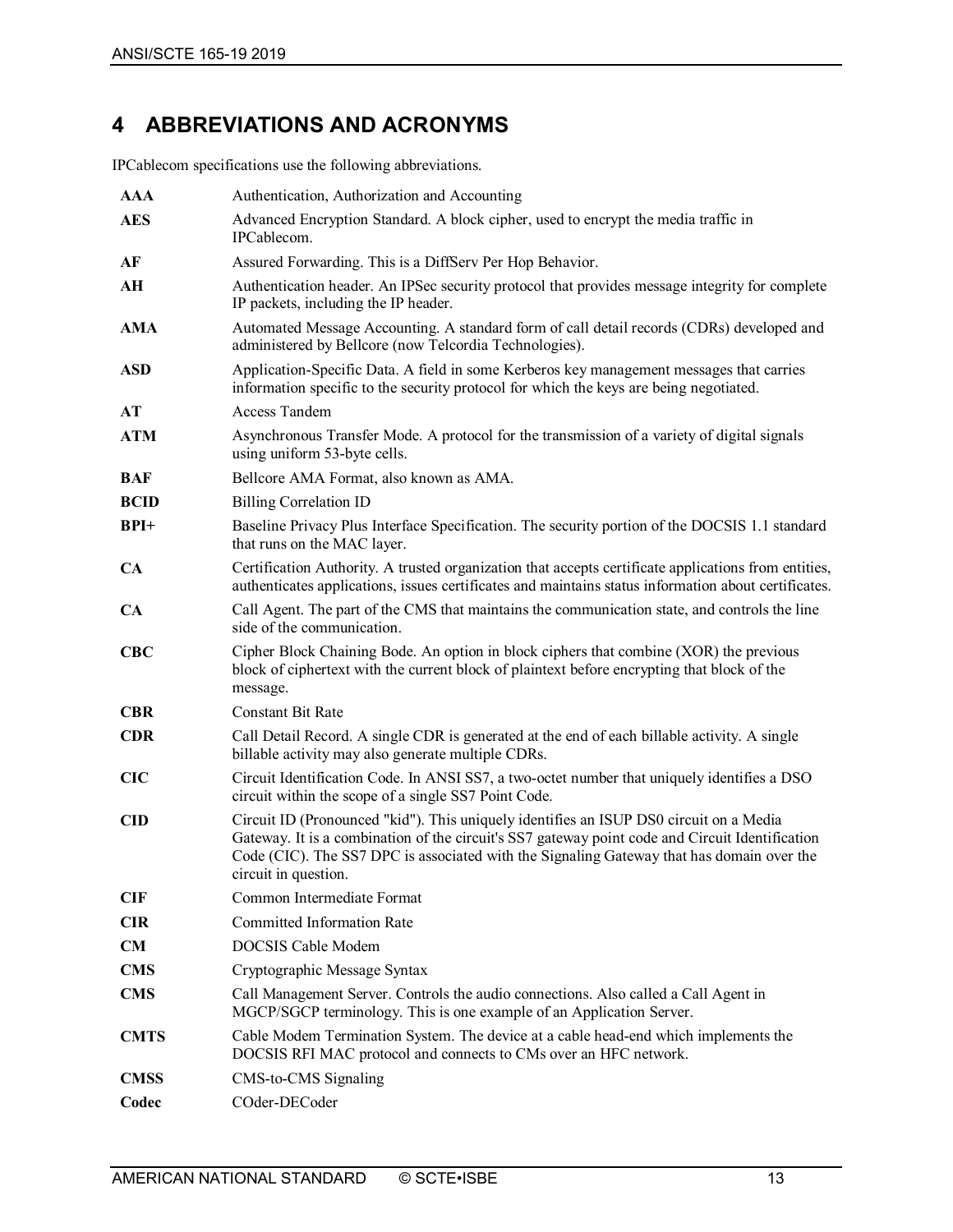| <b>COPS</b>              | Common Open Policy Service protocol. Currently an internet draft, which describes a<br>client/server model for supporting policy control over QoS Signaling Protocols and provisioned<br>QoS resource management.                                     |
|--------------------------|-------------------------------------------------------------------------------------------------------------------------------------------------------------------------------------------------------------------------------------------------------|
| CoS                      | Class of Service. The type 4 tuple of a DOCSIS configuration file.                                                                                                                                                                                    |
| <b>CSR</b>               | <b>Customer Service Representative</b>                                                                                                                                                                                                                |
| DA                       | Directory Assistance                                                                                                                                                                                                                                  |
| DE                       | Default. This is a DiffServ Per Hop Behavior.                                                                                                                                                                                                         |
| <b>DES</b>               | Data Encryption Standard                                                                                                                                                                                                                              |
| <b>DHCP</b>              | Dynamic Host Configuration Protocol                                                                                                                                                                                                                   |
| <b>DHCP-D</b>            | DHCP Default. Network Provider DHCP Server                                                                                                                                                                                                            |
| <b>DNS</b>               | Domain Name Service                                                                                                                                                                                                                                   |
| <b>DOCSIS®</b>           | Data-Over-Cable Service Interface Specifications                                                                                                                                                                                                      |
| <b>DPC</b>               | Destination Point Code. In ANSI SS7, a 3-octet number which uniquely identifies an SS7<br>Signaling Point, either an SSP, STP, or SCP.                                                                                                                |
| <b>DQ</b> <sub>o</sub> S | Dynamic Quality-of-Service. Assigned on the fly for each communication depending on the<br>QoS requested.                                                                                                                                             |
| <b>DSCP</b>              | DiffServ Code Point. A field in every IP packet that identifies the DiffServ Per Hop Behavior.<br>In IP version 4, the TOS byte is redefined to be the DSCP. In IP version 6, the Traffic Class<br>octet is used as the DSCP.                         |
| <b>DSFID</b>             | Downstream Service Flow ID. See SFID.                                                                                                                                                                                                                 |
| <b>DTMF</b>              | Dual-tone Multi Frequency (tones)                                                                                                                                                                                                                     |
| EF                       | Expedited Forwarding. A DiffServ Per Hop Behavior.                                                                                                                                                                                                    |
| E-MTA                    | Embedded MTA. A single node that contains both an MTA and a cable modem.                                                                                                                                                                              |
| EО                       | End Office                                                                                                                                                                                                                                            |
| <b>ESP</b>               | IPSec Encapsulating Security Payload. Protocol that provides both IP packet encryption and<br>optional message integrity, not covering the IP packet header.                                                                                          |
| <b>ETSI</b>              | European Telecommunications Standards Institute                                                                                                                                                                                                       |
| <b>FEID</b>              | Financial Entity ID                                                                                                                                                                                                                                   |
| <b>FGD</b>               | Feature Group D signaling                                                                                                                                                                                                                             |
| <b>FQDN</b>              | Fully Qualified Domain Name. Refer to IETF RFC 821 for details.                                                                                                                                                                                       |
| GC                       | Gate Controller                                                                                                                                                                                                                                       |
| <b>GTT</b>               | Global Title Translation                                                                                                                                                                                                                              |
| <b>HFC</b>               | Hybrid Fiber/Coaxial cable). An HFC system is a broadband bi-directional shared media<br>transmission system using fiber trunks between the head-end and the fiber nodes, and coaxial<br>distribution from the fiber nodes to the customer locations. |
| <b>HMAC</b>              | Hashed Message Authentication Code. A message authentication algorithm, based on either<br>SHA-1 or MD5 hash and defined in IETF RFC 2104.                                                                                                            |
| <b>HTTP</b>              | Hypertext Transfer Protocol. Refer to IETF RFC 1945 and RFC 2068.                                                                                                                                                                                     |
| <b>IANA</b>              | Internet Assigned Numbered Authority. See www.ietf.org for details.                                                                                                                                                                                   |
| IC                       | Inter-exchange Carrier                                                                                                                                                                                                                                |
| <b>IETF</b>              | Internet Engineering Task Force. A body responsible, among other things, for developing<br>standards used on the Internet. See www.ietf.org for details.                                                                                              |
| IKE                      | Internet Key Exchange. A key-management mechanism used to negotiate and derive keys for<br>SAs in IPSec.                                                                                                                                              |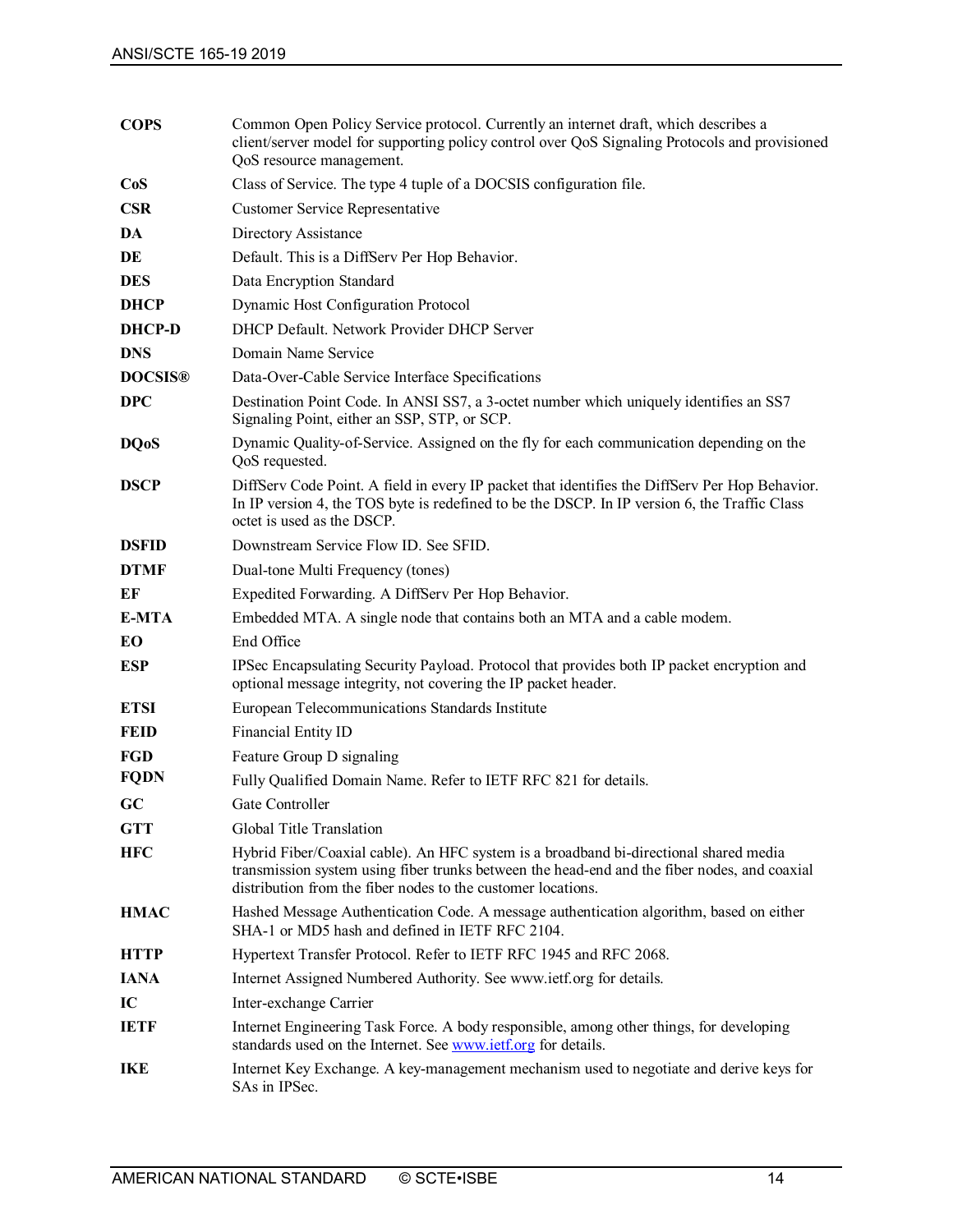| IKE-            | A notation defined to refer to the use of IKE with pre-shared keys for authentication.                                                                                          |
|-----------------|---------------------------------------------------------------------------------------------------------------------------------------------------------------------------------|
| $IKE+$          | A notation defined to refer to the use of IKE with X.509 certificates for authentication.                                                                                       |
| $_{\rm IP}$     | Internet Protocol. An Internet network-layer protocol.                                                                                                                          |
| <b>IPSec</b>    | Internet Protocol Security. A collection of Internet standards for protecting IP packets with<br>encryption and authentication.                                                 |
| <b>ISDN</b>     | <b>Integrated Services Digital Network</b>                                                                                                                                      |
| <b>ISTP</b>     | <b>Internet Signaling Transport Protocol</b>                                                                                                                                    |
| <b>ISUP</b>     | ISDN User Part. A protocol within the SS7 suite of protocols that is used for call signaling<br>within an SS7 network.                                                          |
| <b>ITU</b>      | International Telecommunications Union                                                                                                                                          |
| <b>ITU-T</b>    | International Telecommunications Union-Telecommunications Standardization Sector                                                                                                |
| <b>IVR</b>      | Interactive Voice Response system                                                                                                                                               |
| <b>KDC</b>      | Key Distribution Center                                                                                                                                                         |
| <b>LATA</b>     | Local Access and Transport Area                                                                                                                                                 |
| LD              | Long Distance                                                                                                                                                                   |
| <b>LIDB</b>     | Line Information Database. Contains customer information required for real-time access such<br>as calling card personal identification numbers (PINs) for real-time validation. |
| <b>LLC</b>      | Logical Link Control. The Ethernet packet header and optional 802.1P tag which may<br>encapsulate an IP packet. A sublayer of the Data Link Layer.                              |
| <b>LNP</b>      | Local Number Portability. Allows a customer to retain the same number when switching from<br>one local service provider to another.                                             |
| <b>LSB</b>      | Least significant bit                                                                                                                                                           |
| <b>LSSGR</b>    | LATA Switching Systems Generic Requirements                                                                                                                                     |
| <b>MAC</b>      | Message Authentication Code. A fixed-length data item that is sent together with a message to<br>ensure integrity, also known as a MIC.                                         |
| <b>MAC</b>      | Media Access Control. It is a sublayer of the Data Link Layer. It normally runs directly over the<br>physical layer.                                                            |
| MC              | Multipoint Controller                                                                                                                                                           |
| <b>MCU</b>      | Multipoint Conferencing Unit                                                                                                                                                    |
| MD <sub>5</sub> | Message Digest 5. A one-way hash algorithm that maps variable length plaintext into fixed-<br>length (16 byte) ciphertext.                                                      |
| <b>MDCP</b>     | Media Device Control Protocol. A media gateway control specification submitted to IETF by<br>Lucent. Now called SCTP.                                                           |
| <b>MDU</b>      | Multi-Dwelling Unit. Multiple units within the same physical building. The term is usually<br>associated with high-rise buildings.                                              |
| <b>MEGACO</b>   | Media Gateway Control IETF working group. See www.ietf.org for details.                                                                                                         |
| МG              | Media Gateway. Provides the bearer circuit interfaces to the PSTN and transcodes the media<br>stream.                                                                           |
| <b>MGC</b>      | Media Gateway Controller. The overall controller function of the PSTN gateway. Receives,<br>controls and mediates call-signaling information between the IPCablecom and PSTN.   |
| <b>MGCP</b>     | Media Gateway Control Protocol. Protocol follow-on to SGCP. Refer to IETF 2705.                                                                                                 |
| MІВ             | Management Information Base                                                                                                                                                     |
| <b>MIC</b>      | Message Integrity Code. A fixed-length data item that is sent together with a message to ensure<br>integrity, also known as a Message Authentication Code (MAC).                |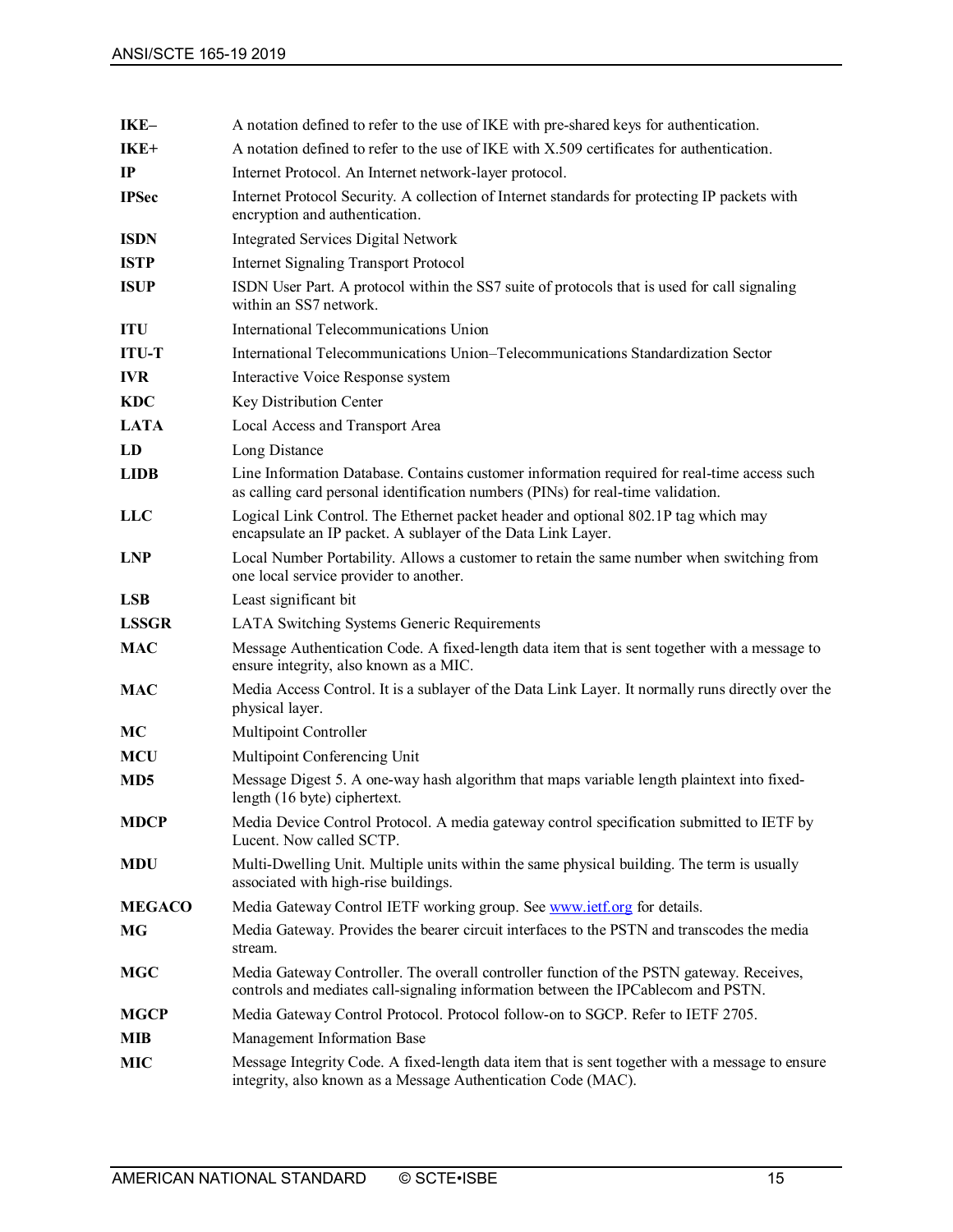| <b>MMC</b>                  | Multi-Point Mixing Controller. A conferencing device for mixing media streams of multiple<br>connections.                                                                                                                                                                                                                                                                                                               |  |  |  |  |
|-----------------------------|-------------------------------------------------------------------------------------------------------------------------------------------------------------------------------------------------------------------------------------------------------------------------------------------------------------------------------------------------------------------------------------------------------------------------|--|--|--|--|
| <b>MSB</b>                  | Most Significant Bit                                                                                                                                                                                                                                                                                                                                                                                                    |  |  |  |  |
| <b>MSO</b>                  | Multi-System Operator. A cable company that operates many head-end locations in several<br>cities.                                                                                                                                                                                                                                                                                                                      |  |  |  |  |
| <b>MSU</b>                  | Message Signal Unit                                                                                                                                                                                                                                                                                                                                                                                                     |  |  |  |  |
| <b>MTA</b>                  | Multimedia Terminal Adapter. Contains the interface to a physical voice device, a network<br>interface, CODECs, and all signaling and encapsulation functions required for VoIP transport,<br>class features signaling, and QoS signaling.                                                                                                                                                                              |  |  |  |  |
| <b>MTP</b>                  | The Message Transfer Part. A set of two protocols (MTP 2 and 3) within the SS7 suite of<br>protocols that are used to implement physical, data link, and network-level transport facilities<br>within an SS7 network.                                                                                                                                                                                                   |  |  |  |  |
| <b>MWD</b>                  | Maximum Waiting Delay                                                                                                                                                                                                                                                                                                                                                                                                   |  |  |  |  |
| <b>NANP</b>                 | North American Numbering Plan                                                                                                                                                                                                                                                                                                                                                                                           |  |  |  |  |
| <b>NANPNAT</b>              | North American Numbering Plan Network Address Translation                                                                                                                                                                                                                                                                                                                                                               |  |  |  |  |
| <b>NAT</b> network<br>layer | Network Address Translation. Layer 3 in the Open System Interconnection (OSI) architecture.<br>This layer provides services to establish a path between open systems.                                                                                                                                                                                                                                                   |  |  |  |  |
| <b>NCS</b>                  | Network Call Signaling                                                                                                                                                                                                                                                                                                                                                                                                  |  |  |  |  |
| <b>NPA-NXX</b>              | Numbering Plan Area (more commonly known as area code) NXX (sometimes called<br>exchange) represents the next three numbers of a traditional phone number. The N can be any<br>number from 2-9 and the Xs can be any number. The combination of a phone number's NPA-<br>NXX will usually indicate the physical location of the call device. The exceptions include toll-<br>free numbers and ported numbers (see LNP). |  |  |  |  |
| <b>NTP</b>                  | Network Time Protocol. An internet standard used for synchronizing clocks of elements<br>distributed on an IP network.                                                                                                                                                                                                                                                                                                  |  |  |  |  |
| <b>NTSC</b>                 | National Television Standards Committee. Defines the analog color television broadcast<br>standard used today in North America.                                                                                                                                                                                                                                                                                         |  |  |  |  |
| <b>OID</b>                  | Object Identifier                                                                                                                                                                                                                                                                                                                                                                                                       |  |  |  |  |
| <b>OSP</b>                  | Operator Service Provider                                                                                                                                                                                                                                                                                                                                                                                               |  |  |  |  |
| <b>OSS</b>                  | Operations Support Systems. The back-office software used for configuration, performance,<br>fault, accounting, and security management.                                                                                                                                                                                                                                                                                |  |  |  |  |
| PAL                         | Phase Alternate Line. The European color television format that evolved from the American<br>NTSC standard.                                                                                                                                                                                                                                                                                                             |  |  |  |  |
| <b>PCM</b>                  | Pulse Code Modulation. A commonly employed algorithm to digitize an analog signal (such as<br>a human voice) into a digital bit stream using simple analog-to-digital conversion techniques.                                                                                                                                                                                                                            |  |  |  |  |
| <b>PCSP</b>                 | IPCablecom CMS Subscriber Provisioning.                                                                                                                                                                                                                                                                                                                                                                                 |  |  |  |  |
| <b>PDU</b>                  | Protocol Data Unit                                                                                                                                                                                                                                                                                                                                                                                                      |  |  |  |  |
| <b>PHB</b>                  | Per-Hop Behavior                                                                                                                                                                                                                                                                                                                                                                                                        |  |  |  |  |
| <b>PHS</b>                  | Payload Header Suppression. A DOCSIS technique for compressing the Ethernet, IP, and UDP<br>headers of RTP packets.                                                                                                                                                                                                                                                                                                     |  |  |  |  |
| <b>PKCROSS</b>              | Public-Key Cryptography for Cross-Realm Authentication. Utilizes PKINIT for establishing the<br>inter-realm keys and associated inter-realm policies to be applied in issuing cross-realm service<br>tickets between realms and domains in support of Intradomain and Interdomain CMS-to-CMS<br>signaling (CMSS).                                                                                                       |  |  |  |  |
| <b>PKCS</b>                 | Public-Key Cryptography Standards. Published by RSA Data Security Inc. These Standards<br>describe how to use public key cryptography in a reliable, secure and interoperable way.                                                                                                                                                                                                                                      |  |  |  |  |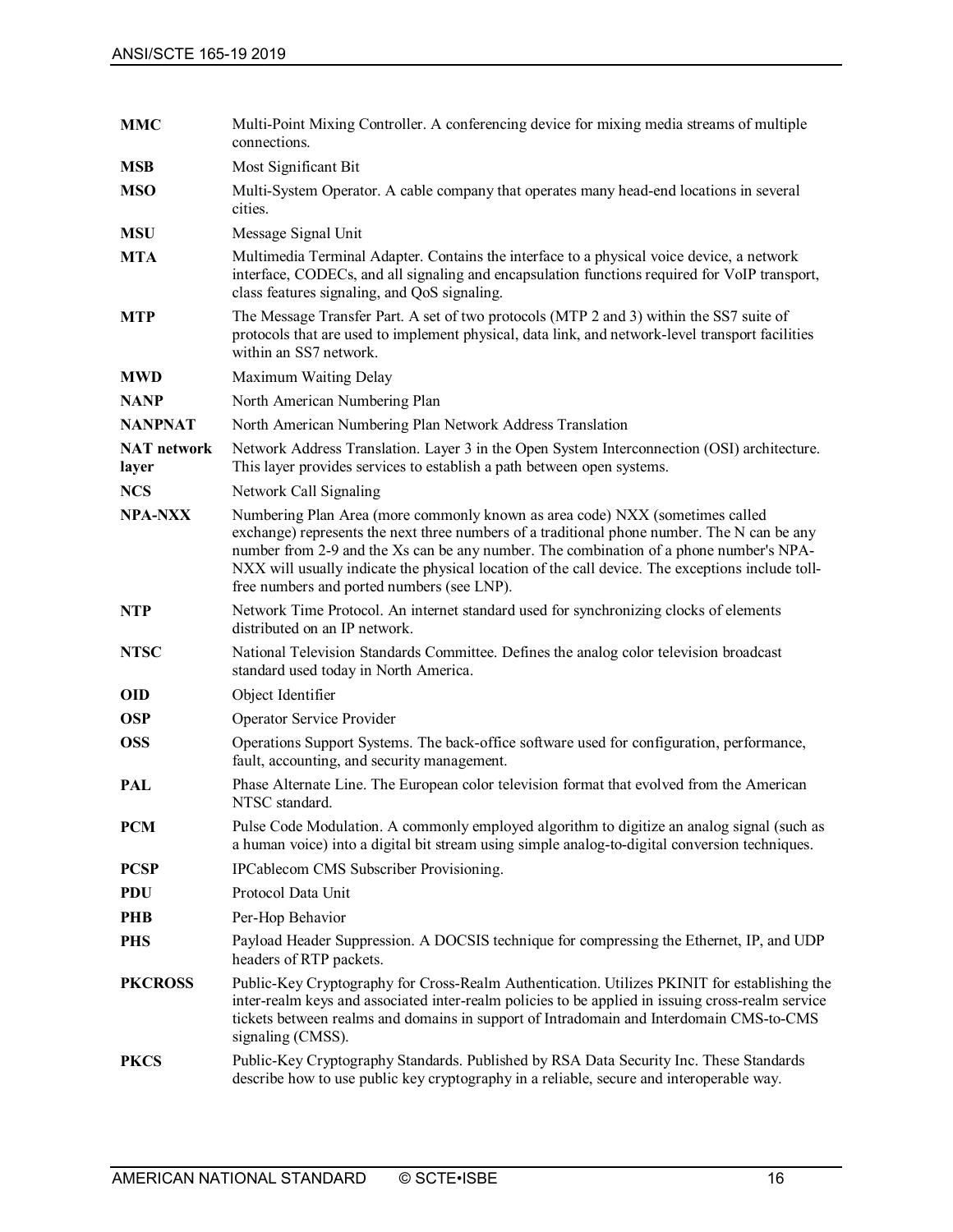| PKI                 | Public-Key Infrastructure. A process for issuing public key certificates, which includes<br>standards, Certification Authorities, communication between authorities and protocols for<br>managing certification processes.                                                                       |  |  |  |  |
|---------------------|--------------------------------------------------------------------------------------------------------------------------------------------------------------------------------------------------------------------------------------------------------------------------------------------------|--|--|--|--|
| <b>PKINIT</b>       | Public-Key Cryptography for Initial Authentication. The extension to the Kerberos protocol that<br>provides a method for using public-key cryptography during initial authentication.                                                                                                            |  |  |  |  |
| <b>PS</b>           | Provisioning server                                                                                                                                                                                                                                                                              |  |  |  |  |
| <b>PSC</b>          | Payload Service Class Table, a MIB table that maps RTP payload type to a Service Class<br>Name.                                                                                                                                                                                                  |  |  |  |  |
| <b>PSFR</b>         | Provisioned Service Flow Reference. An SFR that appears in the DOCSIS configuration file.                                                                                                                                                                                                        |  |  |  |  |
| <b>PSTN</b>         | Public Switched Telephone Network                                                                                                                                                                                                                                                                |  |  |  |  |
| <b>QCIF</b>         | Quarter Common Intermediate Format                                                                                                                                                                                                                                                               |  |  |  |  |
| QoS                 | Quality of Service. Guarantees network bandwidth and availability for applications.                                                                                                                                                                                                              |  |  |  |  |
| <b>RADIUS</b>       | Remote Authentication Dial-In User Service. An internet protocol (IETF RFC 2138 and RFC<br>2139) originally designed for allowing users dial-in access to the internet through remote<br>servers. Its flexible design has allowed it to be extended well beyond its original intended use.       |  |  |  |  |
| <b>RAS</b>          | Registration, Admissions and Status. RAS Channel is an unreliable channel used to convey the<br>RAS messages and bandwidth changes between two H.323 entities.                                                                                                                                   |  |  |  |  |
| RC4                 | Rivest Cipher 4. A variable length stream cipher. Optionally used to encrypt the media traffic in<br>IPCablecom.                                                                                                                                                                                 |  |  |  |  |
| <b>RFC</b>          | Request for Comments. Technical policy documents approved by the IETF which are available<br>on the World Wide Web at http://www.ietf.cnri.reston.va.us/rfc.html                                                                                                                                 |  |  |  |  |
| <b>RFI</b>          | The DOCSIS Radio Frequency Interface specification.                                                                                                                                                                                                                                              |  |  |  |  |
| $RJ-11$             | Registered Jack-11. A standard 4-pin modular connector commonly used in the United States<br>for connecting a phone unit into a wall jack.                                                                                                                                                       |  |  |  |  |
| <b>RKS</b>          | Record Keeping Server. The device which collects and correlates the various Event Messages.                                                                                                                                                                                                      |  |  |  |  |
| <b>RSA</b>          | A public-key, or asymmetric, cryptographic algorithm used to provide authentication and<br>encryption services. RSA stands for the three inventors of the algorithm; Rivest, Shamir,<br>Adleman.                                                                                                 |  |  |  |  |
| <b>RSA Key Pair</b> | A public/private key pair created for use with the RSA cryptographic algorithm.                                                                                                                                                                                                                  |  |  |  |  |
| <b>RSVP</b>         | <b>Resource Reservation Protocol</b>                                                                                                                                                                                                                                                             |  |  |  |  |
| <b>RTCP</b>         | Real-Time Control Protocol                                                                                                                                                                                                                                                                       |  |  |  |  |
| <b>RTO</b>          | <b>Retransmission Timeout</b>                                                                                                                                                                                                                                                                    |  |  |  |  |
| <b>RTP</b>          | Real-time Transport Protocol. A protocol for encapsulating encoded voice and video streams.<br>Refer to IETF RFC 3550.                                                                                                                                                                           |  |  |  |  |
| <b>SA</b>           | Security Association. A one-way relationship between sender and receiver offering security<br>services on the communication flow.                                                                                                                                                                |  |  |  |  |
| SAID                | Security Association Identifier. Uniquely identifies SAs in the DOCSIS Baseline Privacy Plus<br>Interface (BPI+) security protocol.                                                                                                                                                              |  |  |  |  |
| <b>SCCP</b>         | Signaling Connection Control Part. A protocol within the SS7 suite of protocols that provides<br>two functions in addition to those provided within MTP. The first function is the ability to<br>address applications within a signaling point. The second function is Global Title Translation. |  |  |  |  |
| <b>SCP</b>          | Service Control Point. A Signaling Point within the SS7 network, identifiable by a Destination<br>Point Code that provides database services to the network.                                                                                                                                     |  |  |  |  |
| <b>SCTP</b>         | <b>Stream Control Transmission Protocol</b>                                                                                                                                                                                                                                                      |  |  |  |  |
| <b>SDP</b>          | Session Description Protocol                                                                                                                                                                                                                                                                     |  |  |  |  |
| <b>SDU</b>          | Service Data Unit. Information delivered as a unit between peer service access points.                                                                                                                                                                                                           |  |  |  |  |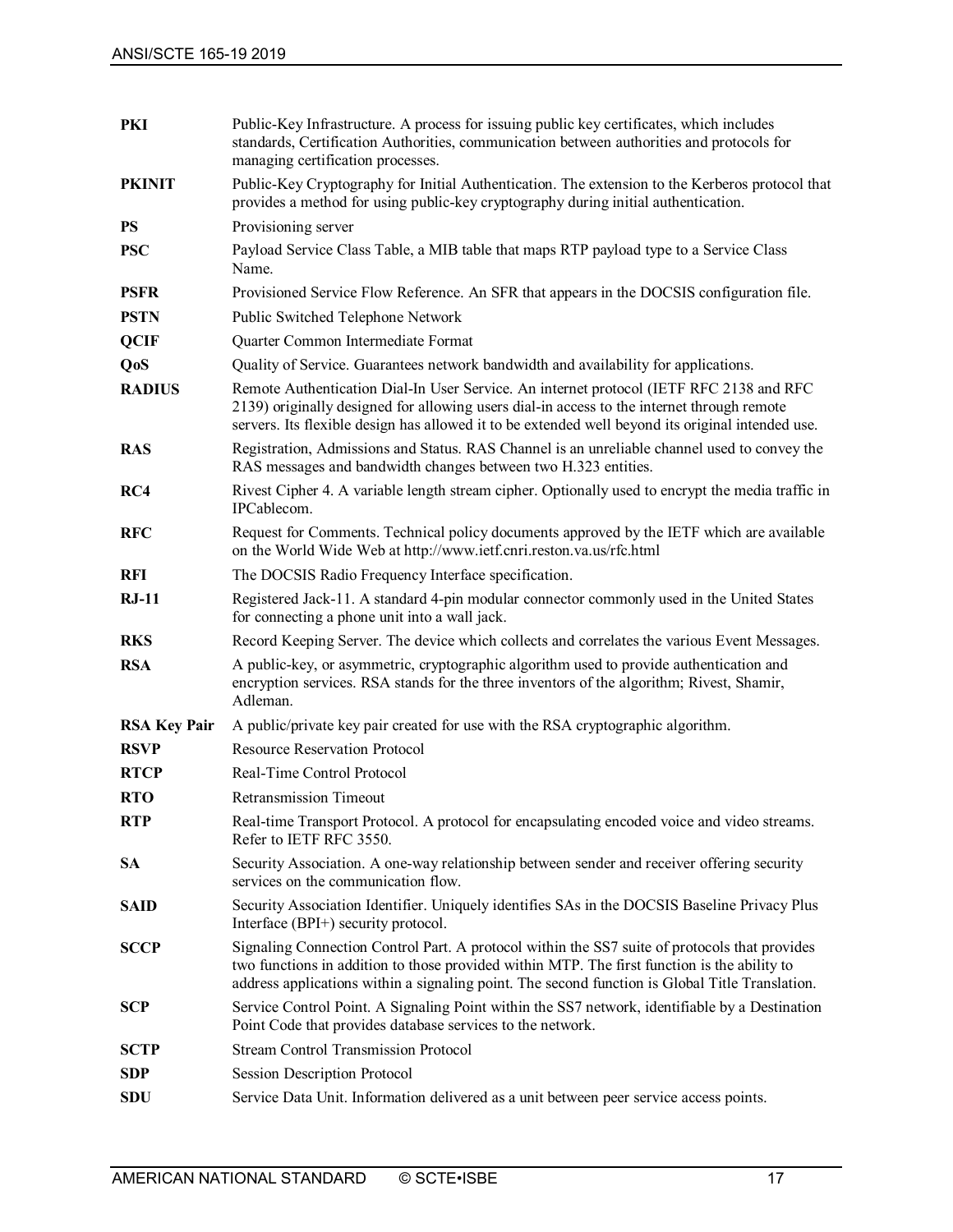| <b>SF</b>     | Service Flow. A unidirectional flow of packets on the RF interface of a DOCSIS system.                                                                                                                                                                                                                                                                                          |  |  |  |  |
|---------------|---------------------------------------------------------------------------------------------------------------------------------------------------------------------------------------------------------------------------------------------------------------------------------------------------------------------------------------------------------------------------------|--|--|--|--|
| SFID          | Service Flow ID. A 32-bit integer assigned by the CMTS to each DOCSIS Service Flow<br>defined within a DOCSIS RF MAC domain. Any 32-bit SFID must not conflict with a zero-<br>extended 14-bit SID. SFIDs are considered to be in either the upstream direction (USFID) or<br>downstream direction (DSFID). USFIDs and DSFIDs are allocated from the same SFID<br>number space. |  |  |  |  |
| <b>SFR</b>    | Service Flow Reference. A 16-bit message element used within the DOCSIS TLV parameters<br>of Configuration Files and Dynamic Service messages to temporarily identify a defined Service<br>Flow. The CMTS assigns a permanent SFID to each SFR of a message.                                                                                                                    |  |  |  |  |
| SG            | Signaling Gateway. An SG is a signaling agent that receives/sends SCN native signaling at the<br>edge of the IP network. In particular, the SS7 SG function translates variant ISUP and TCAP in<br>an SS7-Internet Gateway to a common version of ISUP and TCAP.                                                                                                                |  |  |  |  |
| <b>SGCP</b>   | Simple Gateway Control Protocol. Earlier draft of MGCP.                                                                                                                                                                                                                                                                                                                         |  |  |  |  |
| $SHA - 1$     | Secure Hash Algorithm 1. A one-way hash algorithm.                                                                                                                                                                                                                                                                                                                              |  |  |  |  |
| <b>SID</b>    | Service ID. A 14-bit number assigned by a CMTS to identify an upstream virtual circuit. Each<br>SID separately requests and is granted the right to use upstream bandwidth.                                                                                                                                                                                                     |  |  |  |  |
| SIP           | Session Initiation Protocol. An application-layer control (signaling) protocol for creating,<br>modifying, and terminating sessions with one or more participants.                                                                                                                                                                                                              |  |  |  |  |
| $SIP+$        | Session Initiation Protocol Plus. An extension to SIP.                                                                                                                                                                                                                                                                                                                          |  |  |  |  |
| <b>S-MTA</b>  | Standalone MTA. A single node that contains an MTA and a non-DOCSIS MAC (e.g.,<br>ethernet).                                                                                                                                                                                                                                                                                    |  |  |  |  |
| <b>SNMP</b>   | Simple Network Management Protocol                                                                                                                                                                                                                                                                                                                                              |  |  |  |  |
| <b>SOHO</b>   | Small Office/Home Office                                                                                                                                                                                                                                                                                                                                                        |  |  |  |  |
| SS7           | Signaling System number 7. An architecture and set of protocols for performing out-of-band<br>call signaling with a telephone network.                                                                                                                                                                                                                                          |  |  |  |  |
| SSP           | Service Switching Point. SSPs are points within the SS7 network that terminate SS7 signaling<br>links and also originate, terminate, or tandem switch calls.                                                                                                                                                                                                                    |  |  |  |  |
| <b>STP</b>    | Signal Transfer Point. A node within an SS7 network that routes signaling messages based on<br>their destination address. This is essentially a packet switch for SS7. It may also perform<br>additional routing services such as Global Title Translation.                                                                                                                     |  |  |  |  |
| <b>TCAP</b>   | Transaction Capabilities Application Protocol. A protocol within the SS7 stack that is used for<br>performing remote database transactions with a Signaling Control Point.                                                                                                                                                                                                      |  |  |  |  |
| <b>TCP</b>    | <b>Transmission Control Protocol</b>                                                                                                                                                                                                                                                                                                                                            |  |  |  |  |
| TD            | <b>Timeout for Disconnect</b>                                                                                                                                                                                                                                                                                                                                                   |  |  |  |  |
| <b>TFTP</b>   | Trivial File Transfer Protocol                                                                                                                                                                                                                                                                                                                                                  |  |  |  |  |
| <b>TFTP-D</b> | Default - Trivial File Transfer Protocol                                                                                                                                                                                                                                                                                                                                        |  |  |  |  |
| <b>TGS</b>    | Ticket Granting Server. A sub-system of the KDC used to grant Kerberos tickets.                                                                                                                                                                                                                                                                                                 |  |  |  |  |
| <b>TGW</b>    | Telephony Gateway                                                                                                                                                                                                                                                                                                                                                               |  |  |  |  |
| <b>TIPHON</b> | Telecommunications and Internet Protocol Harmonization Over Network                                                                                                                                                                                                                                                                                                             |  |  |  |  |
| <b>TLV</b>    | Type-Length-Value. A tuple within a DOCSIS configuration file.                                                                                                                                                                                                                                                                                                                  |  |  |  |  |
| TN            | Telephone Number                                                                                                                                                                                                                                                                                                                                                                |  |  |  |  |
| ToD           | Time-of-Day Server                                                                                                                                                                                                                                                                                                                                                              |  |  |  |  |
| <b>TOS</b>    | Type of Service. An 8-bit field of every IP version 4 packet. In a DiffServ domain, the TOS<br>byte is treated as the DiffServ Code Point, or DSCP.                                                                                                                                                                                                                             |  |  |  |  |
| <b>TSG</b>    | Trunk Subgroup                                                                                                                                                                                                                                                                                                                                                                  |  |  |  |  |
| <b>USFID</b>  | Upstream Service Flow ID. See SFID                                                                                                                                                                                                                                                                                                                                              |  |  |  |  |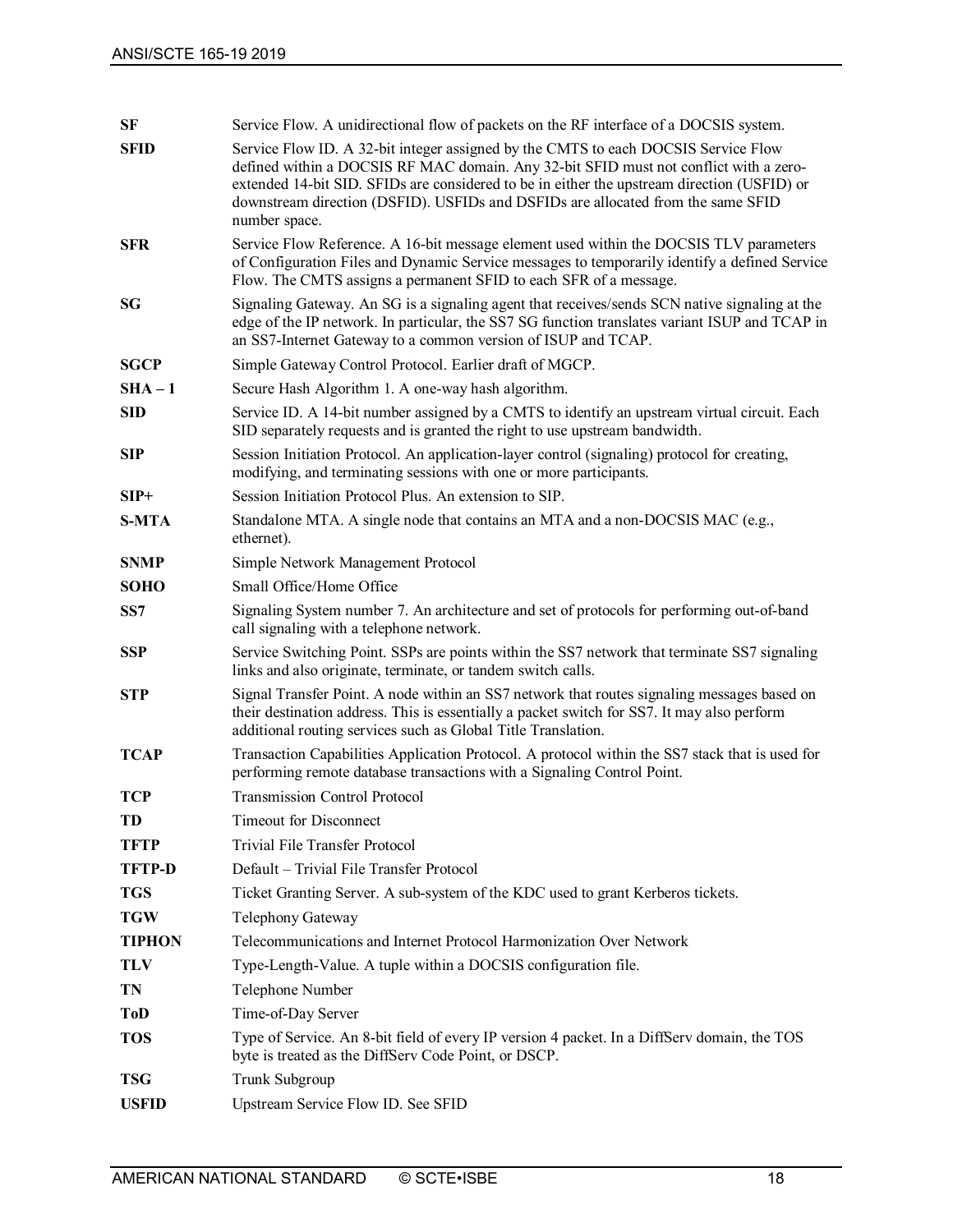- **UDP** User Datagram Protocol. A connectionless protocol built upon Internet Protocol (IP).
- **VAD** Voice Activity Detection
- **VBR** Variable Bit Rate
- **VoIP** Voice over IP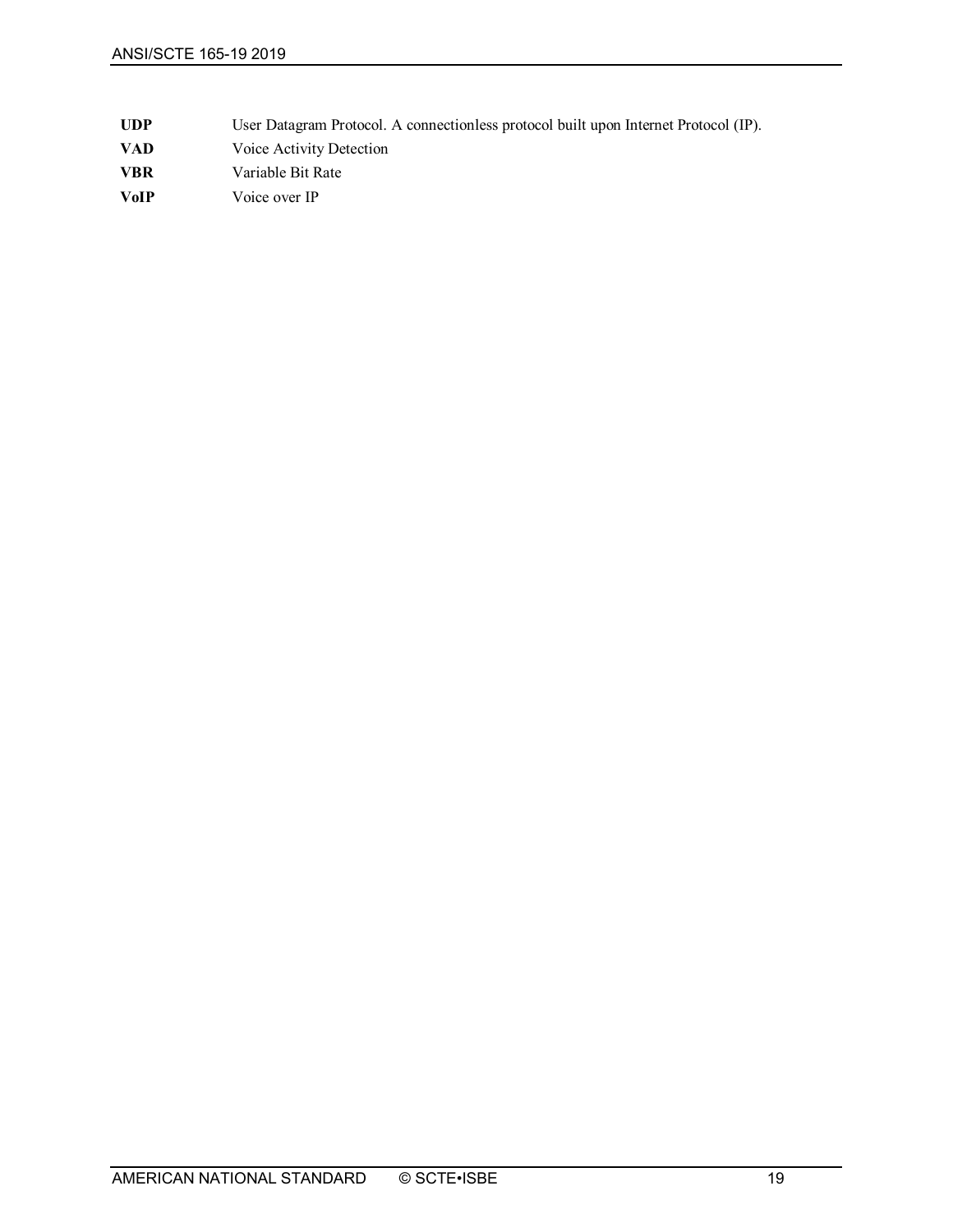## <span id="page-19-0"></span>**5 BACKGROUND**

## <span id="page-19-1"></span>**5.1 Service Goals**

The intended IPCablecom service enables voice communications, video, and data services based on bi-directional transfer of Internet protocol (IP) traffic, between the cable system headend and customer locations, over an allcoaxial or hybrid-fiber/coax (HFC) cable network, defined by the data over cable service interface specification (DOCSIS®). This is shown in simplified form in [Figure 1.](#page-19-3)



*Figure 1. Transparent IP Traffic Through the Data-Over-Cable System*

<span id="page-19-3"></span>The transmission path over the cable system is realized at the headend by a cable modem termination system (CMTS), and at each customer location by a cable modem (CM). At customer locations, the interface is called the cable-modem-to-customer-premises-equipment interface (CMCI) and is specified in [\[10\].](#page-7-4) The legal/regulatory classification of IP-based voice communications provided over cable networks and otherwise, and the legal/regulatory obligations, if any, borne by providers of such voice communications, are not yet fully defined by appropriate legal and regulatory authorities. Nothing in this specification is addressed to, or intended to affect, those issues. In particular, while this document uses standard terms such as "call," "call signaling," "telephony," etc., it will be evident from this document that while an IPCablecom network performs activities analogous to these PSTN functions, the manner by which it does so differs considerably from the manner in which they are performed in the PSTN by telecommunications carriers. These differences may be significant for legal/regulatory purposes.

## <span id="page-19-2"></span>**5.2 IPCablecom Reference Architecture**

[Figure 2](#page-20-1) shows the reference architecture for the IPCablecom 1.5 Network. Refer to the IPCablecom Architecture Document [\[1\]](#page-7-5) for more detailed information on this reference architecture.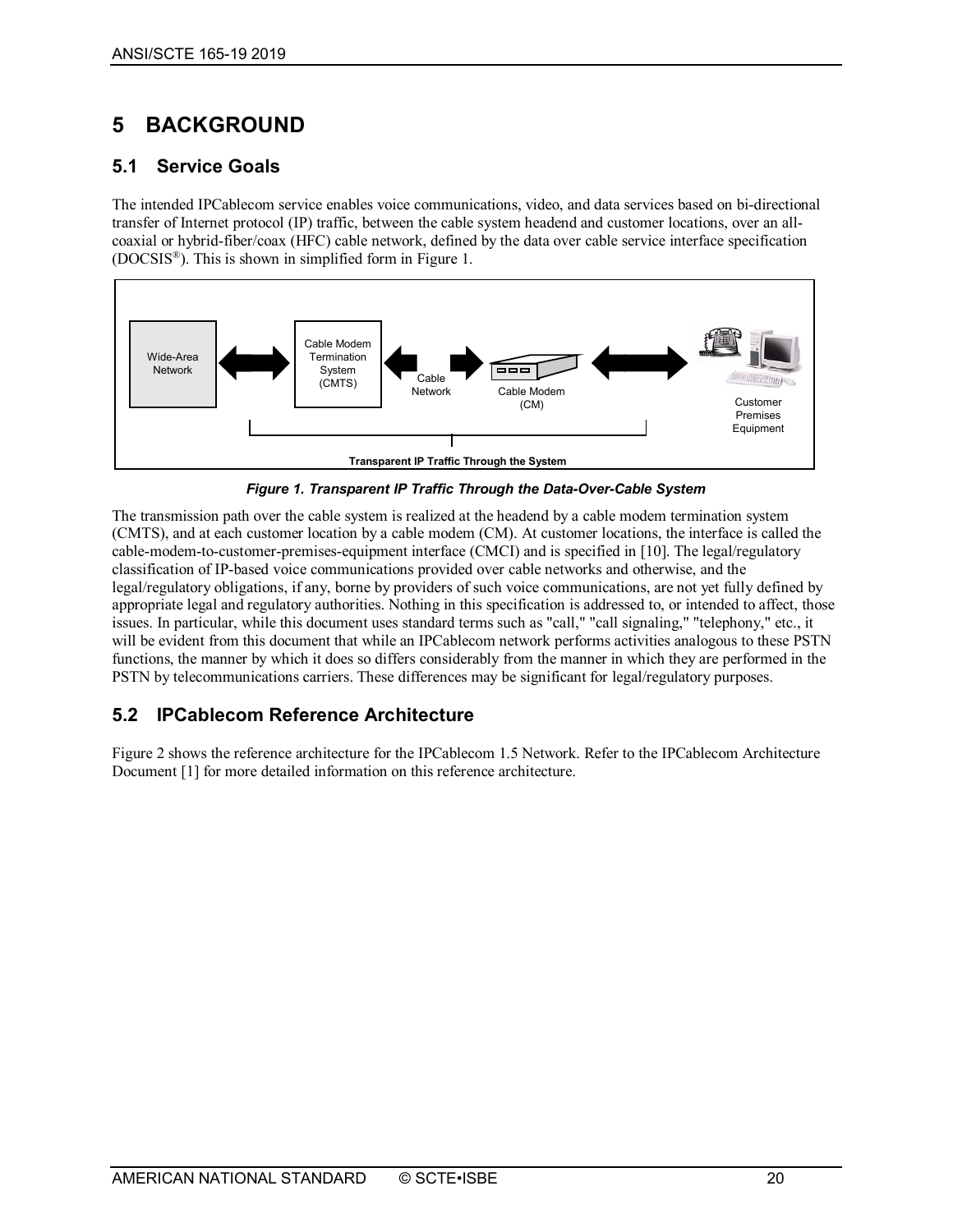

*Figure 2. IPCablecom 1.5 Network Component Reference Model*

## <span id="page-20-1"></span><span id="page-20-0"></span>**5.3 Components and Interfaces**

Provisioning is defined as the operations necessary to provide a specified service to a customer. IPCablecom service provisioning can be viewed as two distinct operations: MTA provisioning and CMS subscriber provisioning. [Figure](#page-21-6)  [3](#page-21-6) presents the provisioning related interfaces maintained by the PS and other authorized Back Office Components to various IPCablecom elements. Interfaces not explicitly labeled are undefined and out of scope for IPCablecom.

This document is intended to set the requirements for the provisioning interface between the CMS and the PS or optionally other authorized Back Office Components. (Pkt-prov-p1).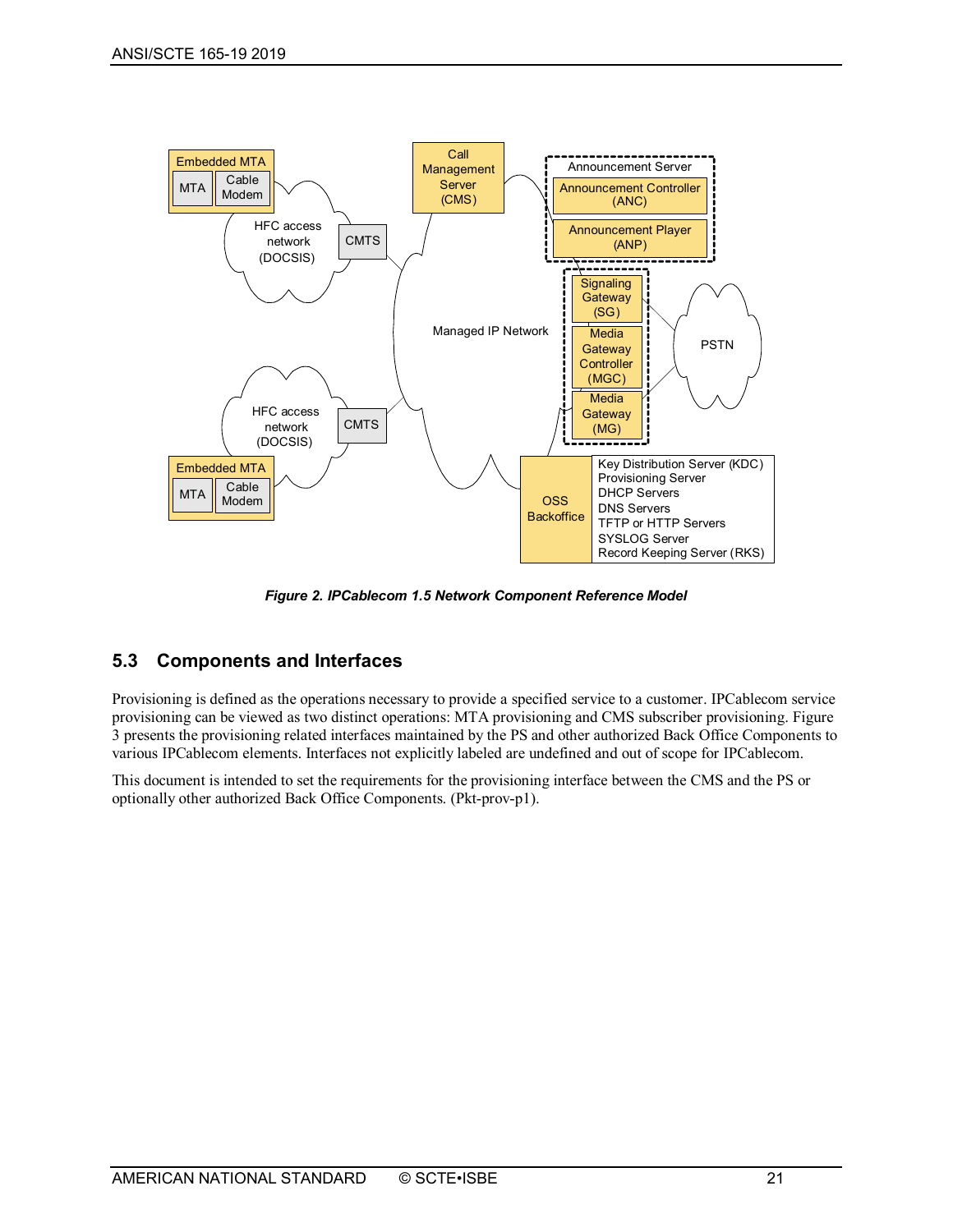

*Figure 3. Provisioning Component Interfaces*

## <span id="page-21-6"></span><span id="page-21-0"></span>**5.4 Components**

#### <span id="page-21-1"></span>**5.4.1 Back Office Components (Service Provider Business and Service Management Systems)**

These are the Back Office Components that a service provider uses to manage customers and other components that make up their business. These systems provide the IPCablecom provisioning process with service orders or optionally individual workflow tasks to activate services for customers. These systems may also receive accounting or usage data used to create customer-billing events.

#### <span id="page-21-2"></span>**5.4.2 Provisioning Server**

This system forms the interface between the provider's Back Office Components and some or all of the IPCablecom elements. IPCablecom does not address the implementation of this system or its relationship to other OSSI that a service provider might employ.

The Provisioning Server is defined in [\[2\]](#page-7-3) as consisting of a provisioning application that contains provisioning logic and a provisioning SNMP entity that provides access to active components. Here we will refer to the Provisioning Server without distinguishing between these two entities.

#### <span id="page-21-3"></span>**5.4.3 CMS**

The Call Management Server component is described i[n \[1\].](#page-7-5) This component provides call control and signalingrelated services for the MTA and CMTS components in the IPCablecom network.

#### <span id="page-21-4"></span>**5.4.4 MTA**

A Media Terminal Adapter is an IPCablecom client device that contains a subscriber-side interface to the customer's CPE (e.g., telephone) and a network side signaling interface to call control elements in the network. This component is described in [\[1\].](#page-7-5)

#### <span id="page-21-5"></span>**5.4.5 TFTP**

A configuration file service that is the basis for most device configuration in an IPCablecom network. This could be a standalone TFTP Service that delivers statically-defined files to devices or a dynamic service that creates configurations on-the-fly from other data sources.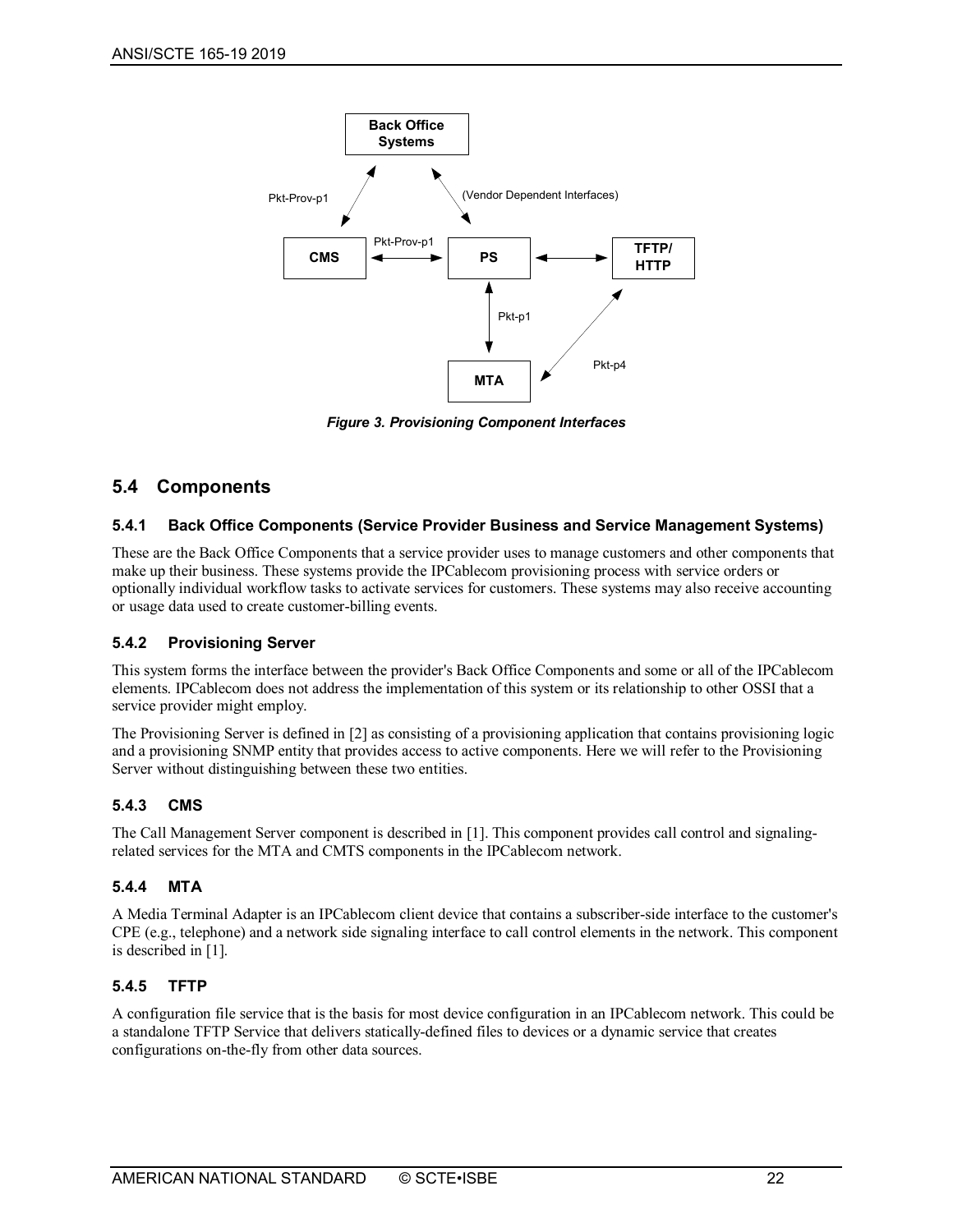## <span id="page-22-0"></span>**5.5 Interface Descriptions**

### <span id="page-22-1"></span>**5.5.1 Pkt-p1**

This interface is defined i[n \[2\].](#page-7-3)

## <span id="page-22-2"></span>**5.5.2 Pkt-p4**

This interface is defined i[n \[2\].](#page-7-3)

## <span id="page-22-3"></span>**5.5.3 Pkt-prov-p1**

The interface defined in this document.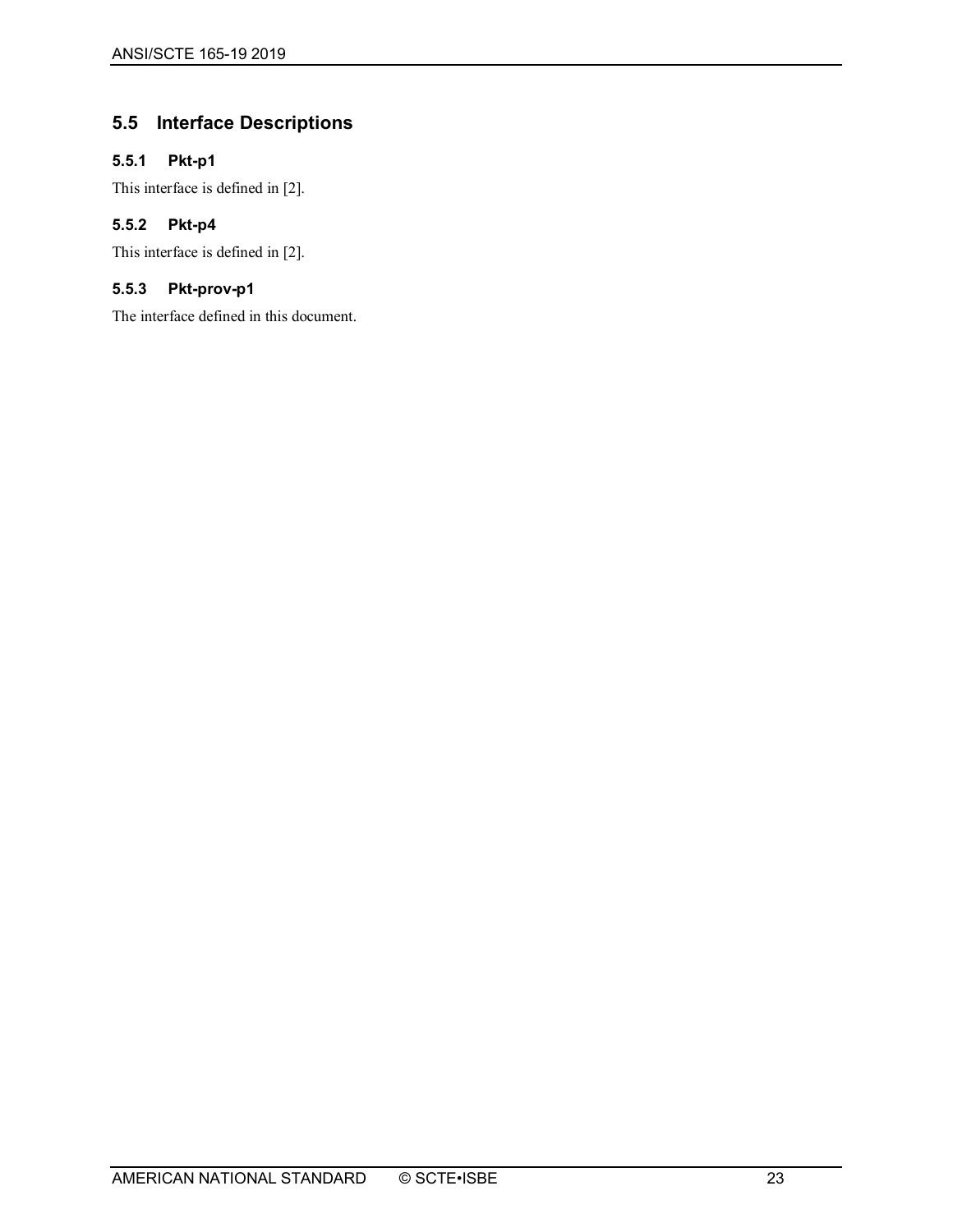## <span id="page-23-0"></span>**6 ASSUMPTIONS**

- The Back Office components is responsible for coordinating endpoint updates with affected network entities (MTAs, CMTSs, etc.) and the CMS.
- CMS will not play a manager role nor does it specify SNMP communications to an MTA during CMS provisioning.
- The CMS and PS reside in the same secure provisioning domain. Security related information will be outlined in the IPCablecom Security Specification [\[3\].](#page-7-6)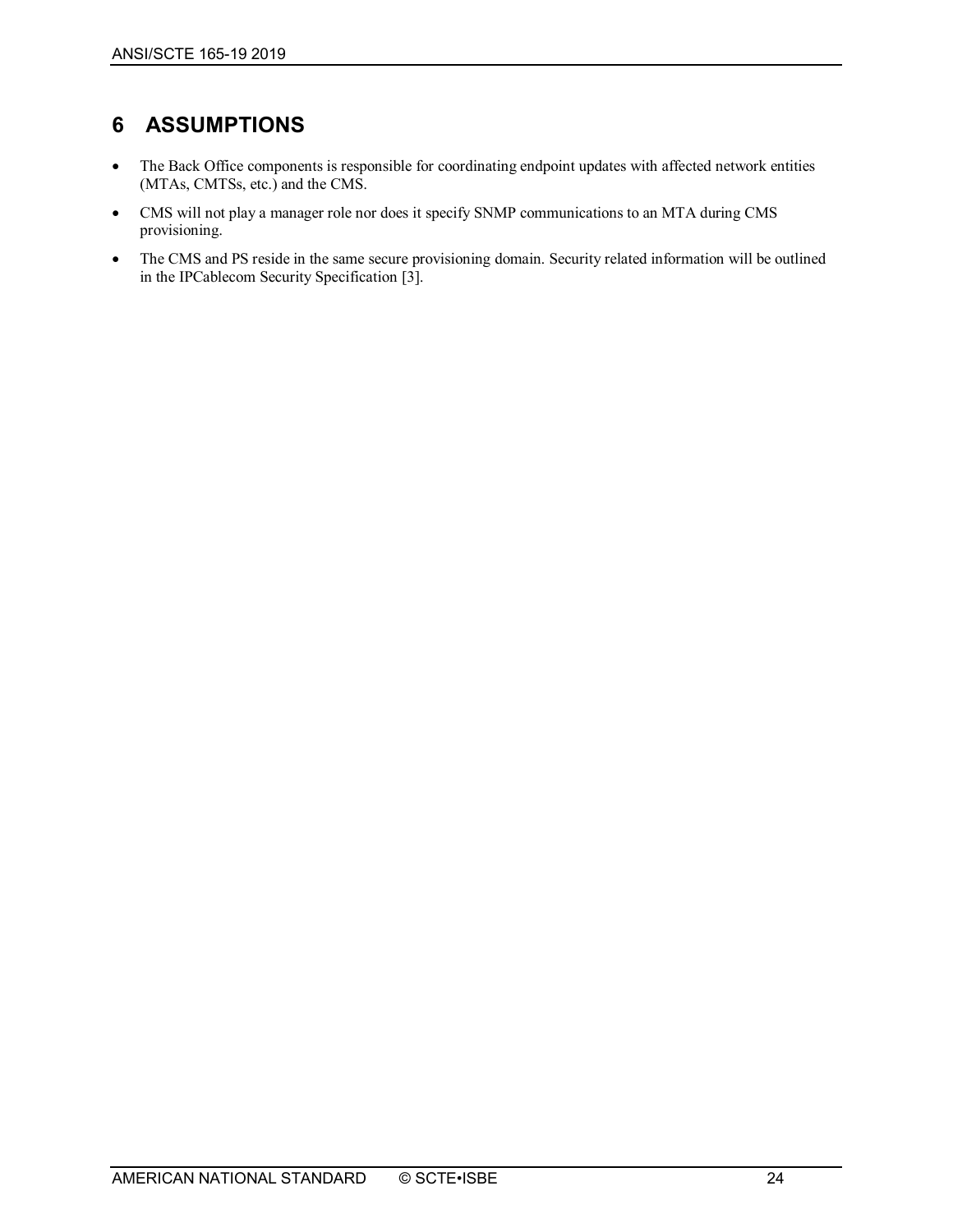## <span id="page-24-0"></span>**7 SUBSCRIBER PROVISIONING**

Subscriber provisioning consists of:

- Customer record/billing support.
- Equipment setup/configuration.

## <span id="page-24-1"></span>**7.1 Customer Records (Billing)**

Establishment of a customer record that contains the information needed to deliver service, bill, and collect payment from a customer. Customer record creation/billing is considered part of the back office OSS application and is currently out of scope for IPCablecom.

## <span id="page-24-2"></span>**7.2 Equipment Setup and Configuration**

This may include physical installation and/or connection of equipment as well as any software and/or database updates necessary to actually deliver the service to the customer. Equipment setup affects two major components in an IPCablecom environment.

- Customer premises equipment. For IPCablecom, this is the MTA. The provisioning for the MTA is defined in [\[2\]](#page-7-3) and will not be discussed in this document.
- Call Management Server. Provisioning of the CMS itself can be broken down into two main areas: basic POTS provisioning and call feature provisioning.

### <span id="page-24-3"></span>**7.2.1 CMS Basic POTS Provisioning (BPP)**

BPP provides the CMS with the minimal set of data necessary for routing of simple telephony service (POTS) in the IPCablecom network. This minimal set of data consists of a telephone number mapped to its associated MTA's FQDN and NCS endpoint identifier. This data will be used to setup translation tables enabling the CMS to route calls to the appropriate device/port given a specific telephone number. BPP provisioning for each customer is required before that customer can receive any calls in an IPCablecom network.

## <span id="page-24-4"></span>**7.2.2 CMS Call Feature Provisioning (CFP)**

In addition to BPP, CFP is performed to provide call features to a customer. CFP is more complicated than BPP as the parameters passed may vary on a feature-by-feature basis and may also be dependent on vendor specific implementations.

## <span id="page-24-5"></span>**7.3 Static Versus Dynamic Subscriber Provisioning Data**

Data required by the CMS for subscriber provisioning falls into two classifications:

- 1. Static, billed, permanently assigned service state. This data does not change call to call. Examples would be DQoS settings, call feature subscribed/non-subscribed states, caller ID information, etc.
- 2. Dynamic, non-billed, semi permanent service state. Often this information is subscriber alterable, either at an endpoint via \*XX key code or via a web interface into the CMS. An example would be the user settable parameters of a call feature, such as Call Forward Busy Line (CFBL). The CFBL forwarding number is dynamic, non-billed service state. The subscribed/non-subscribed state of CFBL is static data maintained by the PS.

In the IPCablecom CMS/PS scope, the PS owns all static provisioning state, and the CMS owns all dynamic provisioning state.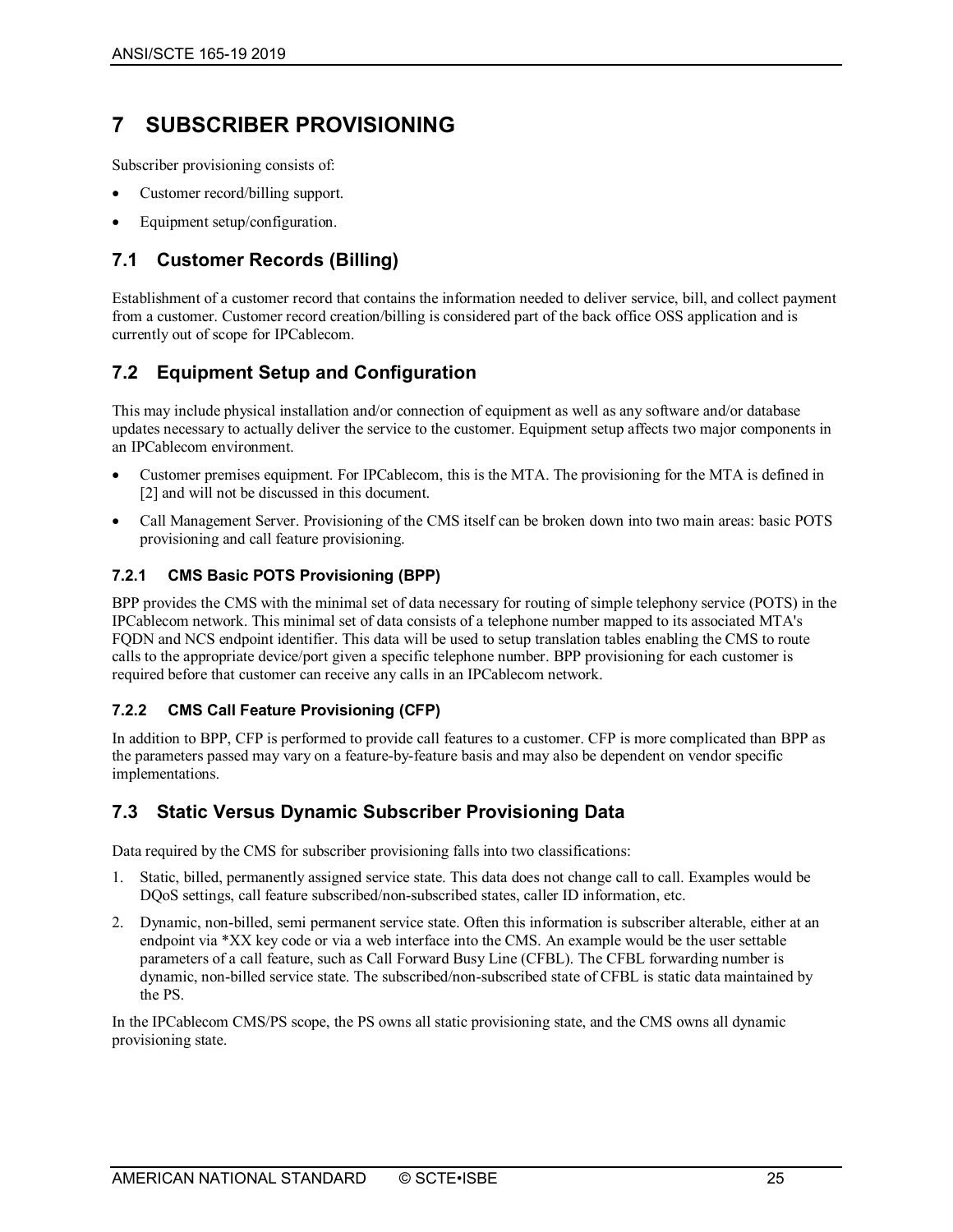## <span id="page-25-0"></span>**8 REQUIREMENTS**

## <span id="page-25-1"></span>**8.1 General Requirements**

• The interface MUST make no assumptions regarding PS and CMS implementation technologies.

Multiple partnering vendors will undoubtedly provide CMS and PS implementations on various hardware, software, and development language platforms. A platform and language neutral interface is required.

The interface MUST support Basic POTS Provisioning.

The interface's data model MUST include the minimum amount of information required to support basic POTS service.

The interface MUST support Call Feature Provisioning.

The interface's data model MUST support subscription to any IPCablecom call feature.

The interface's data model MUST be extensible.

The present focus of the interface is telephony data. However, to the extent possible, the interface should be extensible for future IPCablecom Multimedia services. It is desirable to have a single, extensible provisioning data model and transport to support all IPCablecom features and capabilities, some of which are not yet defined.

The interface MUST not impact any MTA operations in progress.

Endpoint specific data may be added, deleted, or modified on the MTA without affecting other MTA endpoints or sessions in progress. CMS endpoint provisioning scenarios that would result in an endpoint/MTA to be taken out of service must be carefully documented.

• The interface MUST be capable of accommodating present (NCS) and future signaling protocols.

## <span id="page-25-2"></span>**8.2 Transport Requirements**

• The transport MUST make no assumptions regarding the physical networking infrastructure between a PS and a CMS.

It is anticipated that multiple service providers will be interoperating over a single access network. Thus, multiple enterprises will be communicating, potentially using CMS and PS implementations from various vendors, over various network infrastructures (firewalls, proxies, etc.). The CMS/PS transport protocol should facilitate the ability to penetrate arbitrary network infrastructure.

- The transport MUST support unidirectional transfer of single data model objects from the PS to the CMS.
- The transport MUST support efficient streaming of multiple data model objects from the PS to the CMS.
- The transport MAY support unidirectional transfer of single data model objects from the CMS to the PS.
- The transport MAY support efficient streaming of multiple data model objects from the CMS to the PS.
- The transport MUST include semantics to support new, updated, and removed data model objects.
- The transport MUST support informational requests between PS and CMS.
- The transport MUST handle conditions such as CMS busy, errors etc.
- The transport MUST provide positive/negative acknowledgement of operation received.

The transport MUST implement an at-least-once type of message semantics. The sender MUST not discard its request until the receiver acknowledges it (acknowledgements are not acknowledged.) The transport must be able to detect data corruption during transport, etc. and notify the sender of such conditions.

The transport MUST provide positive/negative acknowledgement of operation handled.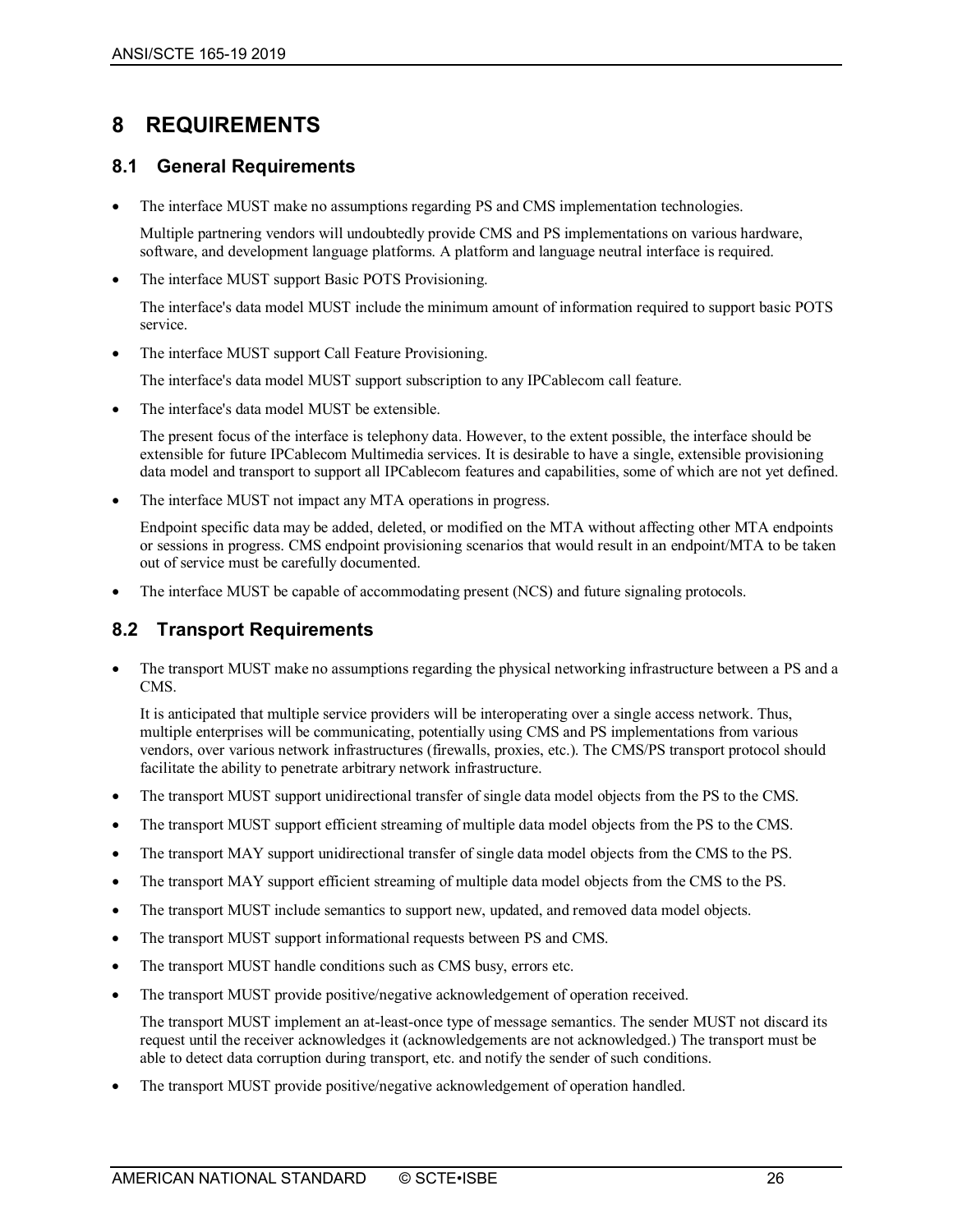- The PS MUST be able to initiate a transfer of data model objects ("push").
- The transport MUST be secure.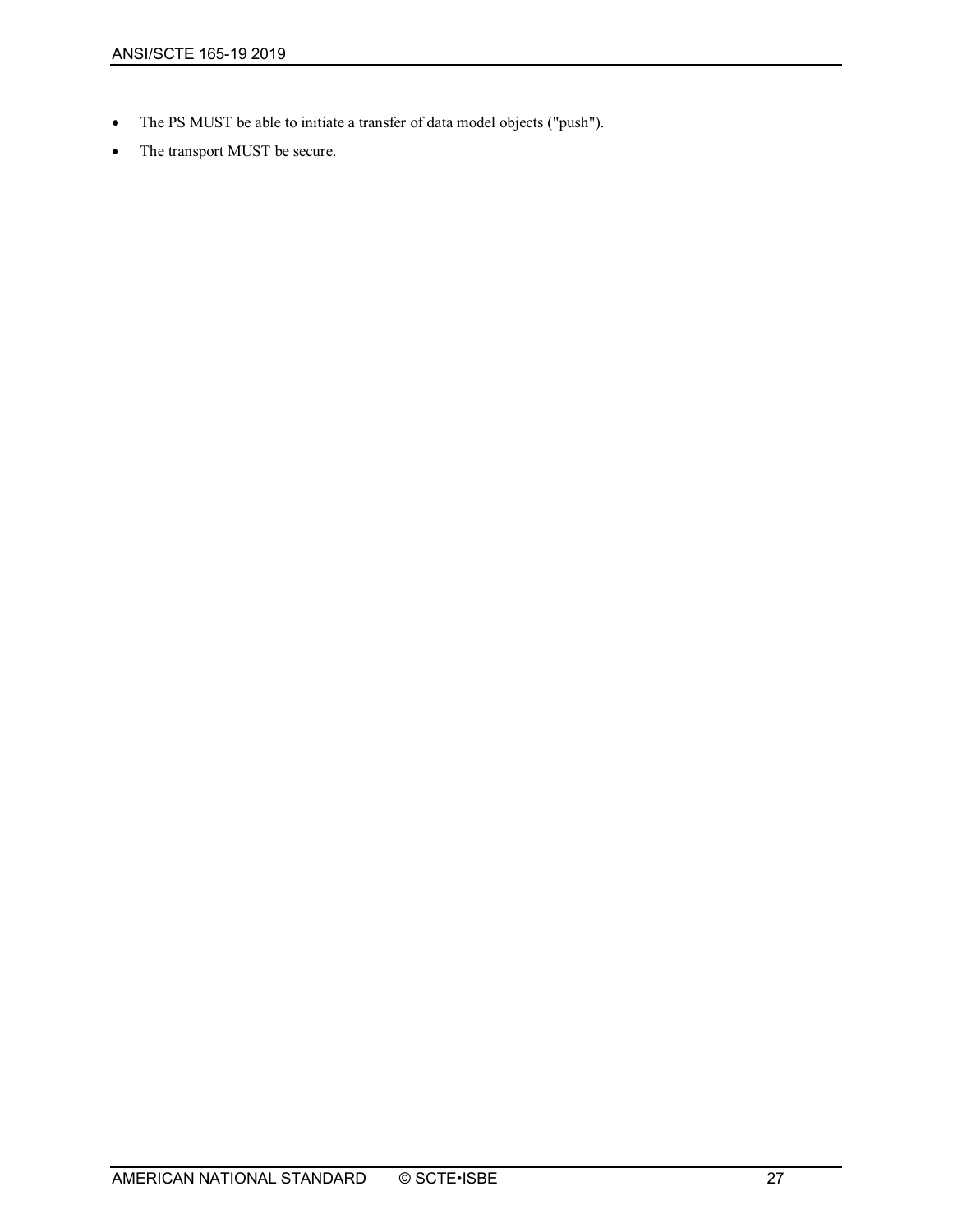## <span id="page-27-0"></span>**9 DATA MODEL**

This section provides a high level description of the PCSP data model and its XML encoding. It is intended as descriptive and non-authoritative. The authoritative definition of the data model and its encoding is found in the PCSP XML schema in [Appendix I.](#page-34-0)

## <span id="page-27-1"></span>**9.1 Overview**

The data model for IPCablecom CMS provisioning is displayed i[n Figure 4.](#page-27-2) It consists of two categories of entities:

- Objects
- Relations between objects



*Figure 4. CMS Provisioning Data Model*

<span id="page-27-2"></span>The following entities MUST be supported:

- The PcspService object is the entity to which an IPCablecom 1.5 customer subscribes. It represents a phone number and all related functionality (call features, etc.).
- A PcspMTA object represents a Media Terminal Adapter, which aggregates one or more endpoints physically contained within the MTA.
- The PcspEndpoint object represents a physical endpoint on an MTA/Gateway.
- A PcspCMS object maintains associations between endpoints/CMSs and services/CMSs.
- PcspRelations represent associations between objects. In [Figure 4,](#page-27-2) they are presented as connections between objects.

PcspService and PcspEndpoint are distinct objects in order to support multiple services (phone numbers) per endpoint. Distinct PcspMta and PcspEndpoint objects allow an MTA's endpoints to be managed by different service providers. The PcspCms object essentially maintains a collection of endpoints and services.

All objects are extensible.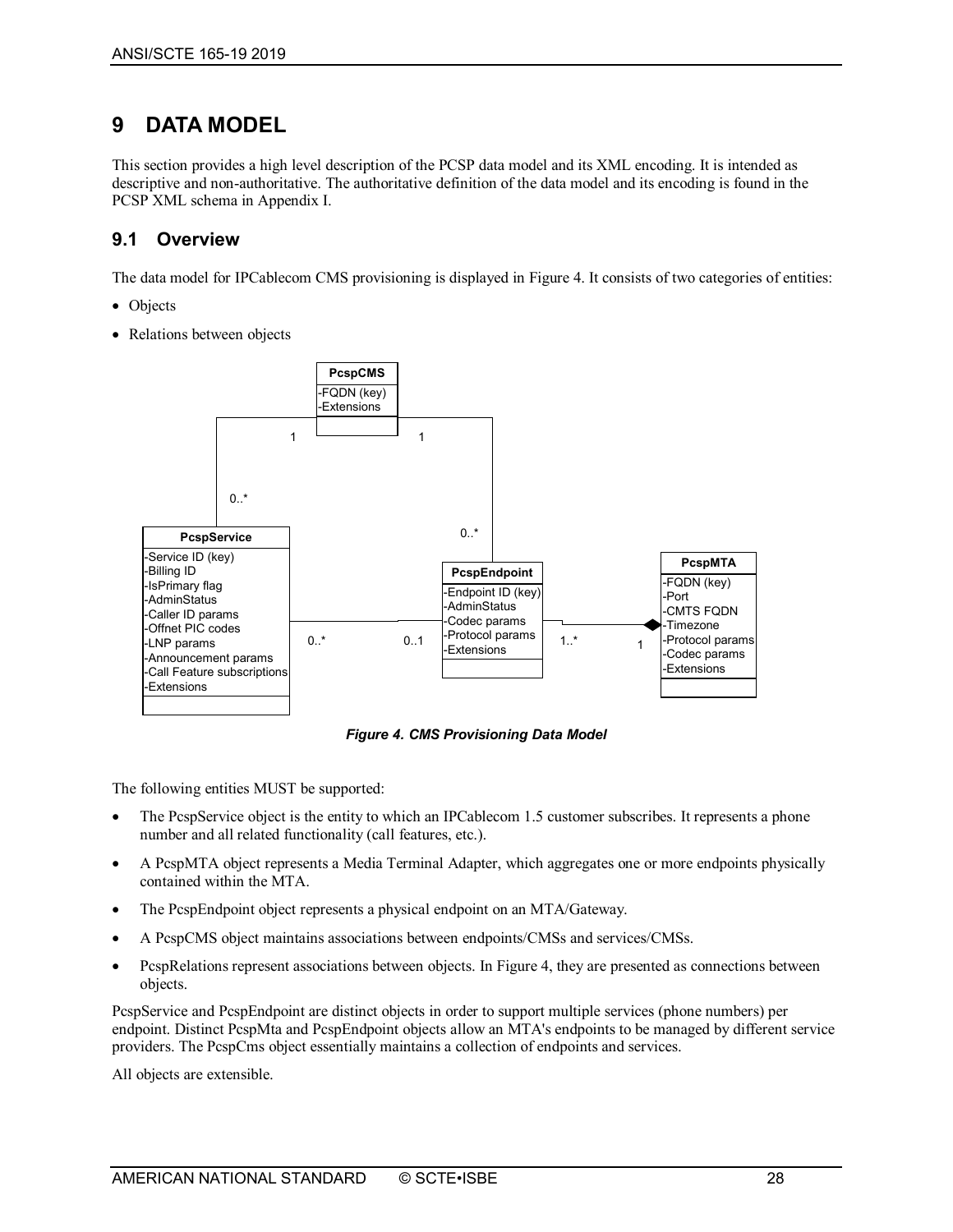### <span id="page-28-0"></span>**9.1.1 PcspService Object**

The service object is the entity to which an IPCablecom 1.5 customer subscribes. It represents a phone number and all related functionality. The data model allows more than one service to be provisioned to a single endpoint.

The PcspService object contains the following generic information (for complete details, see the PCSP XML schema):

- ServiceId a unique identifier for the service.
- BillingId the identifier of another service, which will be billed for activity on this service.
- IsPrimary flag with multiple services provisioned upon an endpoint, one service MUST have this flag set to indicate the default service to use for outgoing calls.
- PrimaryRingPattern index into MTA cadence table, selecting a ring pattern for this service.
- Administrative status of this service (suspended, enabled, number has changed. etc.).
- DisplayName the display information used for Call Name Delivery feature (CNAM).
- DisplayNumber the display information used for Call Number Delivery feature (CND).
- Announcement settings (enable, language, time zone, etc.).
- Carrier codes (long distance carrier code, intra-lata carrier code, international carrier code).
- Local number portability control (porting status, STP lookup flag, etc).
- Call features A service includes a list of subscribed call feature objects
- Extensions This object is extensible in two locations: the main body of the object and the call feature list.

#### <span id="page-28-1"></span>**9.1.2 PcspMta Object**

A Media Terminal Adapter aggregates one or more endpoints (physically contained within the MTA). It contains the following generic information (for complete details, see the PCSP XML schema):

- MTA's FQDN, uniquely identifying this MTA.
- MTA's NCS listener port (default: 2427)
- FQDN of controlling CMTS.
- Time zone within which this MTA is physically located.
- Signaling protocol designation. This is the default protocol selection for all contained endpoints, unless overridden by an individual endpoint.
- Codec designation default codec selection for all contained endpoints, unless overridden by an individual endpoint.
- IPSec Control Flag The IPSec Control Flag indicates whether IPSec is used for NCS Signaling between the CMS and the MTA. By default, IPSec is turned on all endpoints, but can be provisioned otherwise on a per endpoint basis.
- MTA Profile Name Optional; An MTA Profile Indicator identifiable by the CMS.
- A single point for extension.

#### <span id="page-28-2"></span>**9.1.3 PktcEndpoint Object**

An endpoint is a physical port on a MTA/Gateway. It contains the following generic information (for complete details, see the PCSP XML schema):

EndpointId - uniquely identifies this endpoint.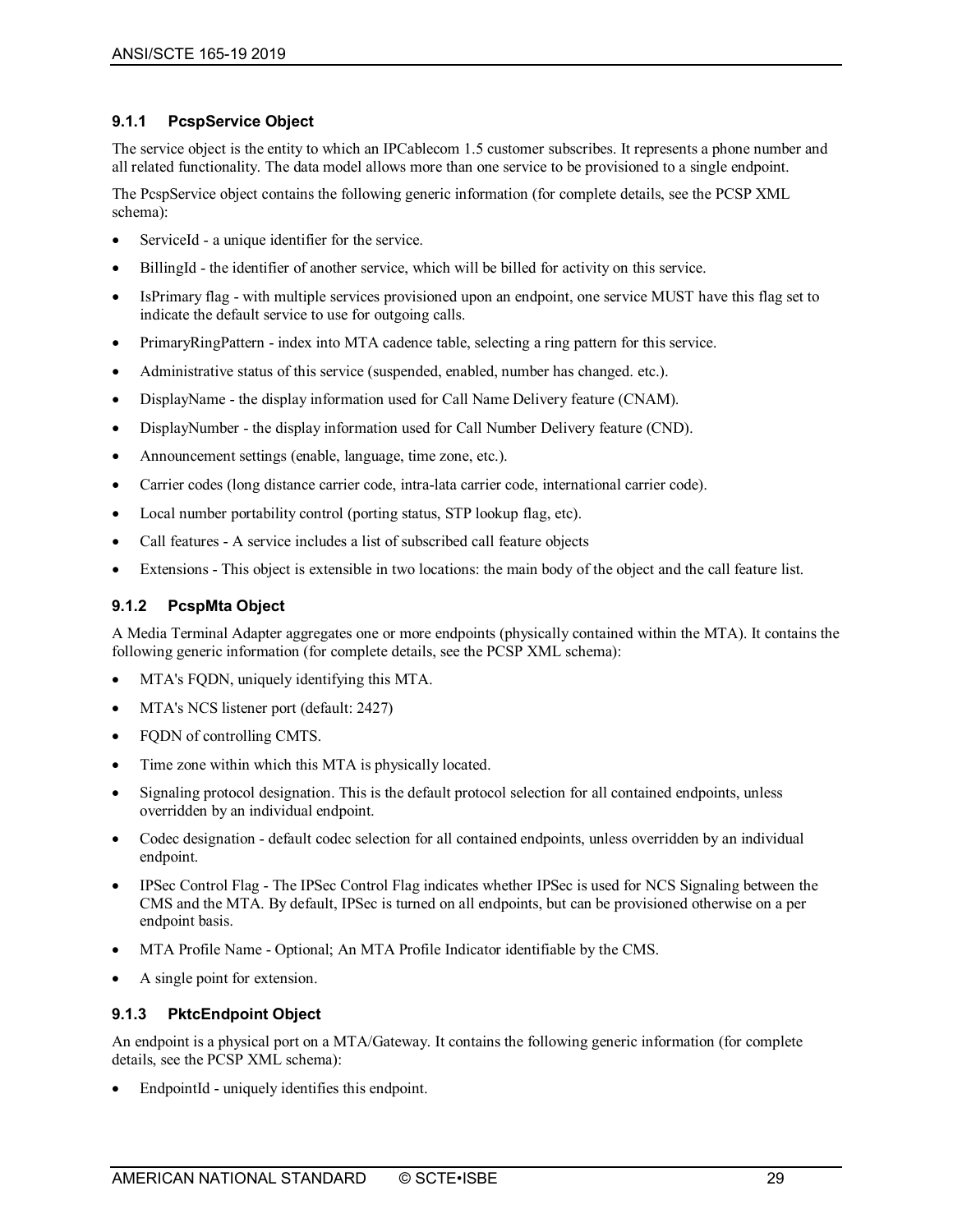- Signalling protocol selection. Optionally overrides MTA setting.
- Administrative status of the endpoint (disconnected, normal service, test mode, etc.).
- Codec selection. Optionally overrides MTA setting.
- IPSec Control Flag Optionally overrides the MTA setting.
- A single point for extension.

#### <span id="page-29-0"></span>**9.1.4 PktcCMS Object**

This object maintains associations between Endpoints/CMSs and Services/CMSs. It contains the following generic information (for complete details, see the PCSP XML schema):

- FQDN uniquely identifying this CMS.
- A single point for extension.

#### <span id="page-29-1"></span>**9.1.5 Inter Object Relationships**

Within Figure 4, the lines connecting the classes represent object "relations" (sometimes called associations). The relations depicted i[n Figure 4](#page-27-2) MUST be supported:

- Service/CMS A typical CMS will own a block of phone numbers.
- Endpoint/CMS An endpoint requires a CMS for signaling purposes.
- Service/Endpoint A phone number must be attached to a physical endpoint.
- Endpoint/MTA MTAs physically contain endpoints.

## <span id="page-29-2"></span>**9.2 Relations are Encoded Using the PcspRelation entity.XML Encoding**

Objects of the data model are encoded using XML.

#### <span id="page-29-3"></span>**9.2.1 The PCSP XML Schema**

[Appendix I](#page-34-0) contains the PCSP XML schema. The schema defines the XML encoding syntax for the following entities (the entities MUST conform to the schema):

- The PcspService, PcspEndpoint, PcspMta, and PcspCms objects. These are the main data model objects.
- PcspRelation. This is used to establish or teardown relations between objects.
- PcspImportExport. A general purpose document format that can contain a large number of objects or relations. This will typically be used to export full data sets from a PS to a CMS.
- The schema SHOULD be employed by validating XML parsers to determine syntactic correctness of encoded entities.

#### <span id="page-29-4"></span>**9.2.2 Sample PCSP Entity Encodings**

Sample XML encodings of all the PCSP data model entities can be found i[n Appendix II.](#page-56-0)

#### <span id="page-29-5"></span>**9.2.3 Object Extensions**

The PCSP XML schema permits extensions for all objects (PcspService, PcspEndpoint, PscpMta, and PcspCms). Extensions are accomplished via the <Extension> element placed in each object. Most objects specify this element at the end of the main body of the object. PcspService includes an additional <Extension> element at the end of the call feature list.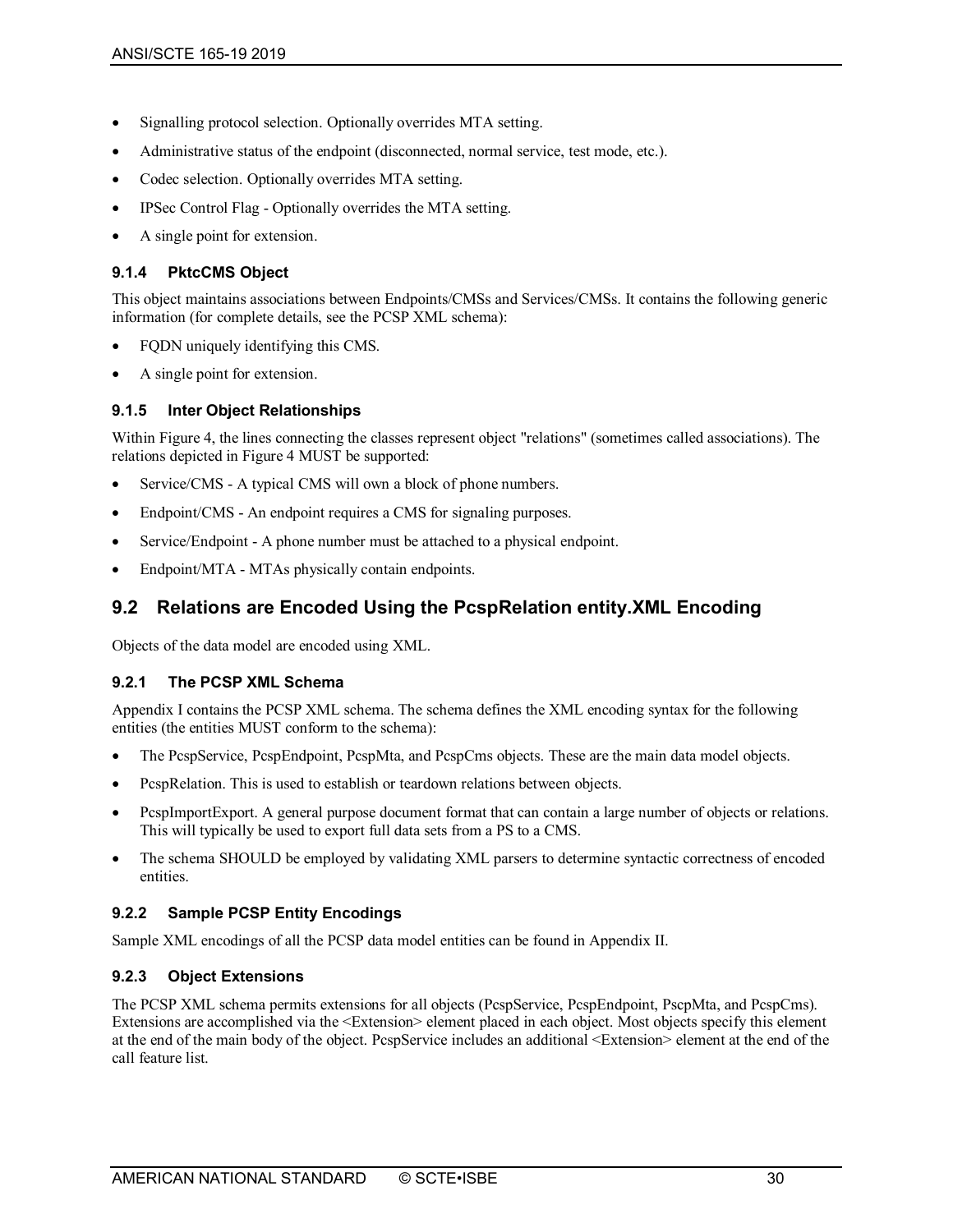There are a few simple rules for the <Extension> element.

- All <Extension> elements MUST specify a namespace definition.
- All sub-elements of <Extension> must be namespace qualified.

These two rules permit the XML parsing system to validate the <Extension> content against a vendor supplied XML schema file. [Appendix III](#page-60-2) contains an extension example.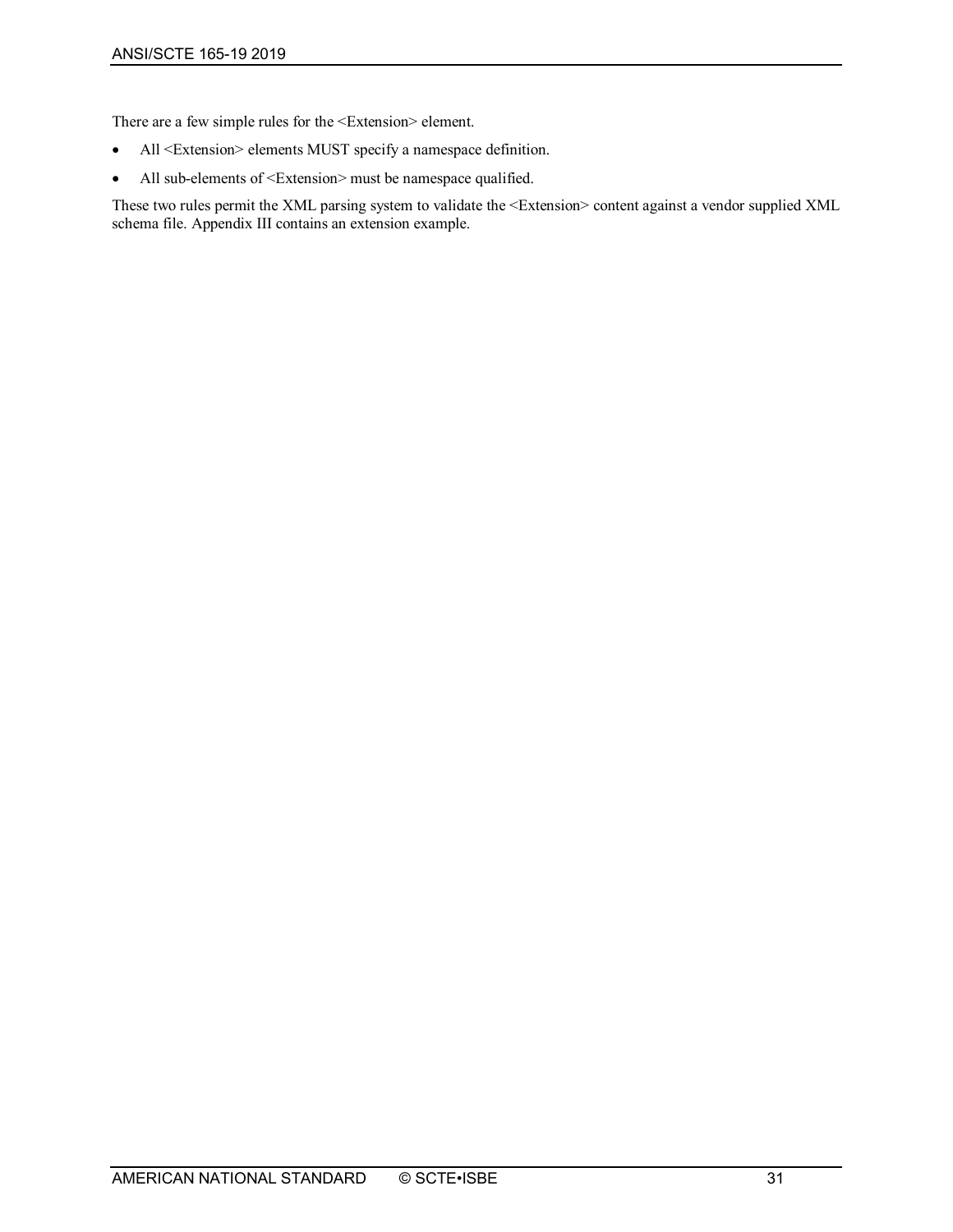## <span id="page-31-0"></span>**10 MESSAGING**

## <span id="page-31-1"></span>**10.1 Overview**

The PCSP interface follows a Web Service paradigm. The interface employs SOAP 1.1 messages to transfer XML encoded entities (from the PCSP data model) between client and server. Messages are transported between client and server using the HTTP 1.1 protocol. For a complete discussion of the transport considerations, see [Appendix VI.](#page-69-6)

The interface is modeled on a synchronous request/response pattern (or remote procedure call – RPC). The following messaging patterns are supported between client and server.

- PUT message. Client writes one or more XML encoded objects or relations to the server. Both creation of new objects and modification of existing objects are supported.
- DELETE message. Client requests one or more objects or relations be deleted from the server.
- GET message. Read one or more XML encoded objects from the server (objects only…relations are not supported).
- CMDSTATUS message. Used to transfer "out of band" commands and status between the client and server. Client can notify server of various state conditions. Client can command server to perform various actions. This message is vendor extensible.

## <span id="page-31-2"></span>**10.2 CMS and PS Messaging Role Requirements**

<span id="page-31-3"></span>In general, both CMS and PS MAY be implemented to fully support client and server messaging roles. However, within the scope of IPCablecom CMS provisioning, the CMS and PS assume the role requirements specified below.

| Message          | <b>CMS</b> as client | <b>CMS as server</b> | <b>PS as client</b> | <b>PS as server</b> |
|------------------|----------------------|----------------------|---------------------|---------------------|
| <b>GET</b>       | <b>OPTIONAL</b>      | MUST.                | MUST                | <b>OPTIONAL</b>     |
| PUT <sub>1</sub> | OPTIONAL             | <b>MUST</b>          | <b>MUST</b>         | <b>OPTIONAL</b>     |
| <b>DELETE</b>    | OPTIONAL.            | <b>MUST</b>          | <b>MUST</b>         | OPTIONAL            |
| <b>CMDSTATUS</b> | MUST.                | MUST.                | MUST                | MUST                |

*Table 1. CMS and PS Messaging Roles*

The following points should be noted:

- A CMS MUST support the server role for GET, PUT, and DELETE.
- A PS MUST support the client role for GET, PUT, and DELETE.
- CMS and PS MUST support client and server roles for CMDSTATUS.
- All other behavior is OPTIONAL.

These requirements enforce provisioning data flows from the PS to the CMS and also ensure that the CMS is not required to push dynamic data changes (user adjustable call feature changes, etc.) back to the PS.

The PS is able to read specific objects from the CMS. This use case is supported primarily to allow the PS to retrieve user call feature settings ("dynamic data") owned by the CMS. This is accomplished by reading specific PcspService objects from the CMS.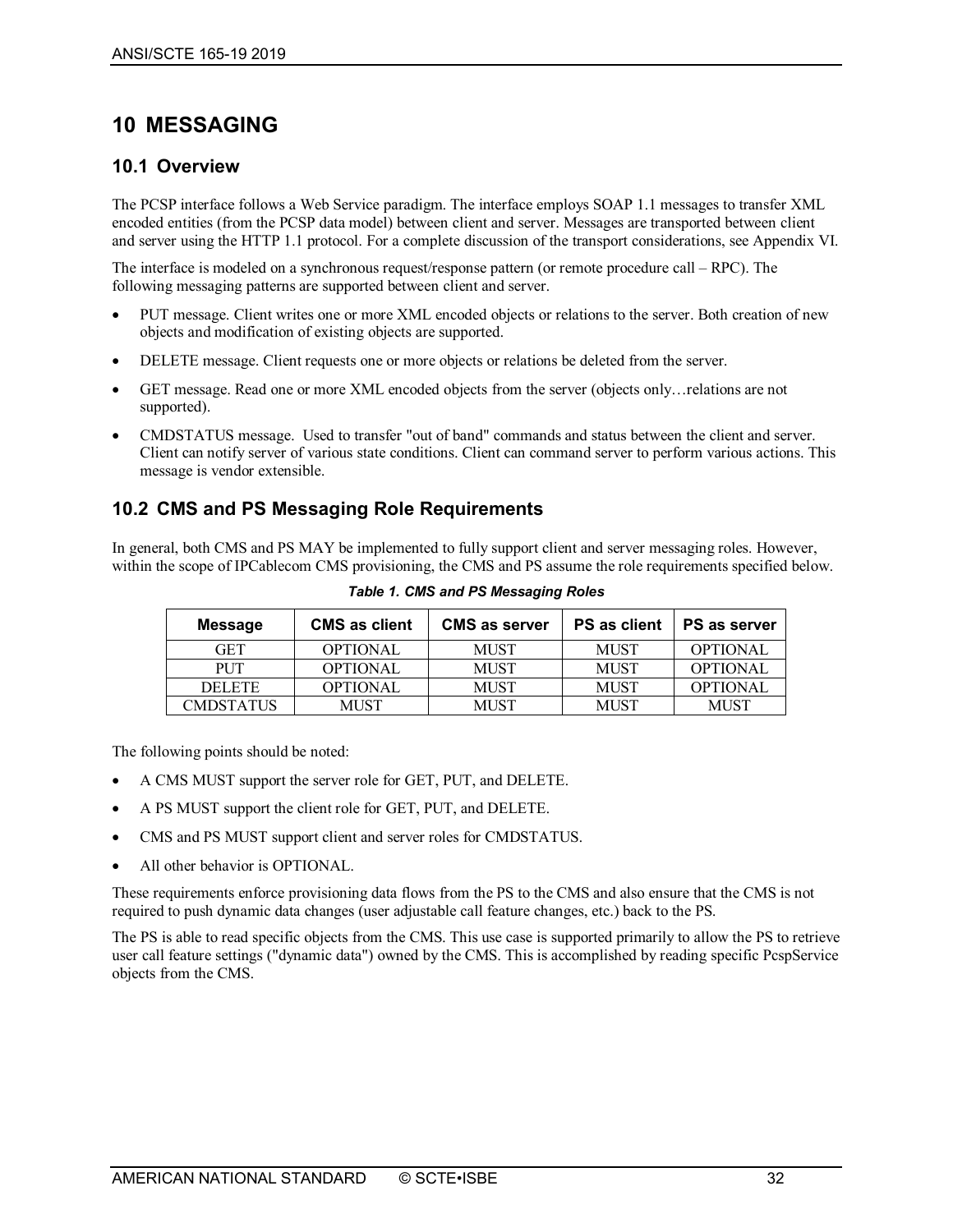

[Figure 5](#page-32-1) displays all the required messaging roles.

*Figure 5. Required Messaging Flows*

## <span id="page-32-1"></span><span id="page-32-0"></span>**10.3 WSDL Specification**

The PCSP interface is specified using Web Service Description Language 1.1. Just as with a Corba IDL, the WSDL interface definition specifies the remote methods on the interface, the arguments the methods accepts, the return values from the methods, and any interface specific data types that must be defined. Additionally, the WSDL definition also specifies the message encoding format (SOAP 1.1) and the transport binding (HTTP 1.1).

The WSDL is fed into various Web Services toolkits, available for most operating systems and languages, to automatically generate client interface stubs, server skeletons, and SOAP marshalling support.

PCSP clients and servers MUST conform to this WSDL definition presented in [Appendix IV.](#page-62-0)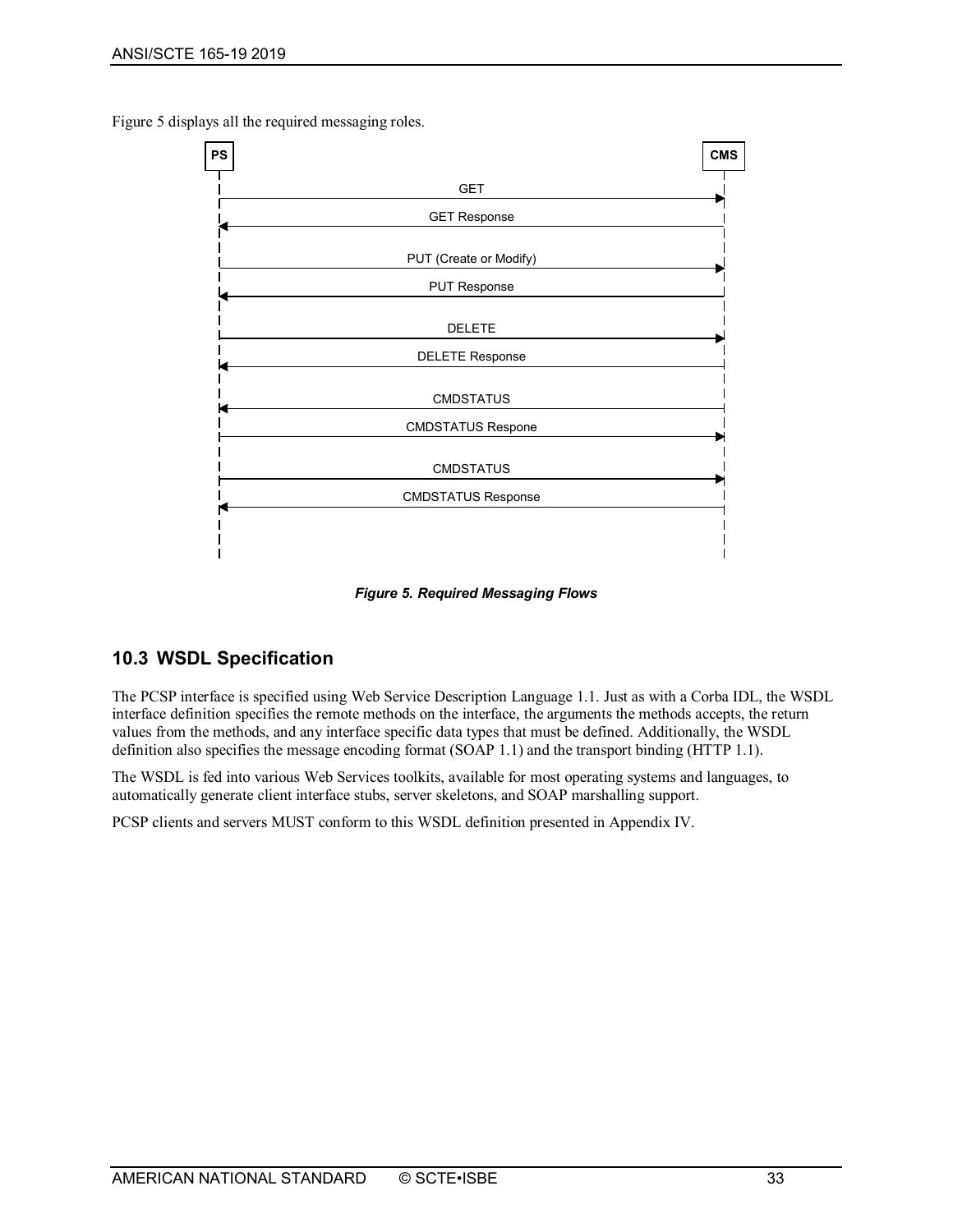## <span id="page-33-0"></span>**11 SECURITY**

The PCSP interface is secured using the IPSec ESP protocol in transport mode. Key management is implemented using IKE with pre-shared keys. This security infrastructure is already used at the CMS for various interfaces. See [\[3\]](#page-7-6) for full details.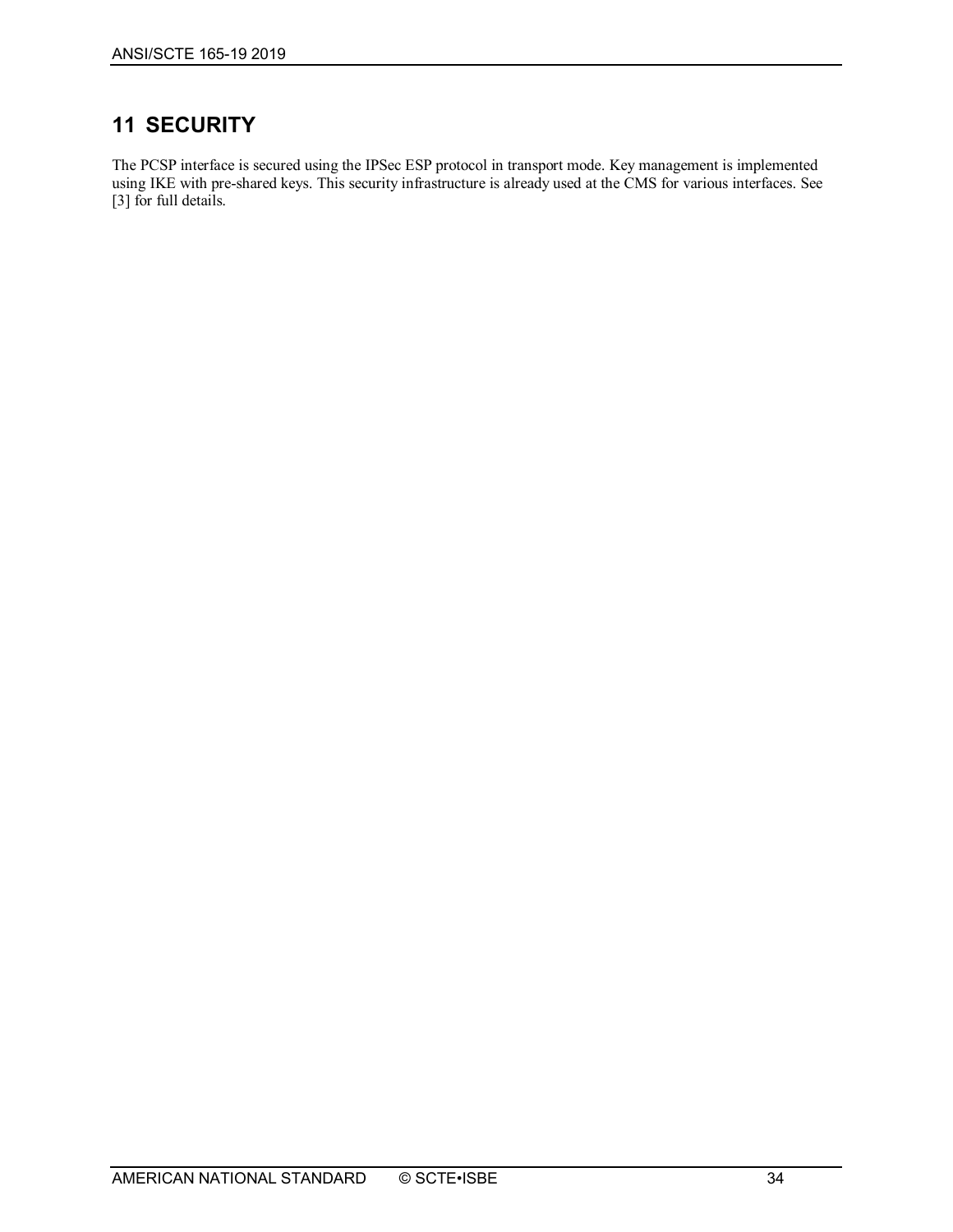## <span id="page-34-0"></span>**Appendix I PCSP XML Schema**

```
<?xml version="1.0" encoding="UTF-8"?>
< 1 - -IPCablecom CMS Subscriber/Service Provisioning (PCSP) schema.
      PCSP defines a messaging interface and an XML encoding format for objects 
      transmitted over that interface. This schema defines the XML encoding syntax 
for
      the objects transmitted over the PCSP interface.
      Encodings for PcspService, PcspEndpoint, PcspMta, and PcspCms objects are 
specified.
      A PcspRelation encoding describes associations between objects.
      A PcspImportExport encoding is used to produce instance documents containing 
large numbers of objects.
--&><xs:schema targetNamespace="http://www.cablelabs.com/Pcsp/I01/schema" 
xmlns:xs="http://www.w3.org/2001/XMLSchema" 
xmlns="http://www.cablelabs.com/Pcsp/I01/schema" elementFormDefault="qualified">
      <! -================= TYPE DEFINITIONS =====================
      --&>< 1 - -A non-empty string.
      --\sim<xs:simpleType name="nonEmptyString">
             <xs:restriction base="xs:string">
                    <xs:minLength value="1"/>
             </xs:restriction>
      </xs:simpleType>
      < 1 - -A Service ID.
             A non null string containing a "format" attribute (an enumeration), which 
defaults to NSN.
      -->
      <xs:complexType name="ServiceIdType">
             <xs:simpleContent>
                    <xs:extension base="nonEmptyString">
                           <xs:attribute name="format" default="NSN">
                                  <xs:simpleType>
                                         <xs:restriction base="xs:string">
                                               <xs:enumeration value="NSN"/>
                                               <xs:enumeration value="E164"/>
                                               <xs:enumeration value="ENUM"/>
                                               <xs:enumeration value="URL"/>
                                        </xs:restriction>
                                  </xs:simpleType>
                           </xs:attribute>
                    </xs:extension>
             </xs:simpleContent>
      </xs:complexType>
      <! --A relation operation type.
             Used to indicate relation is being "added" or "deleted".
      --&<xs:simpleType name="RelationOpType">
             <xs:restriction base="xs:string">
                    <xs:enumeration value="add"/>
                    <xs:enumeration value="delete"/>
             </xs:restriction>
```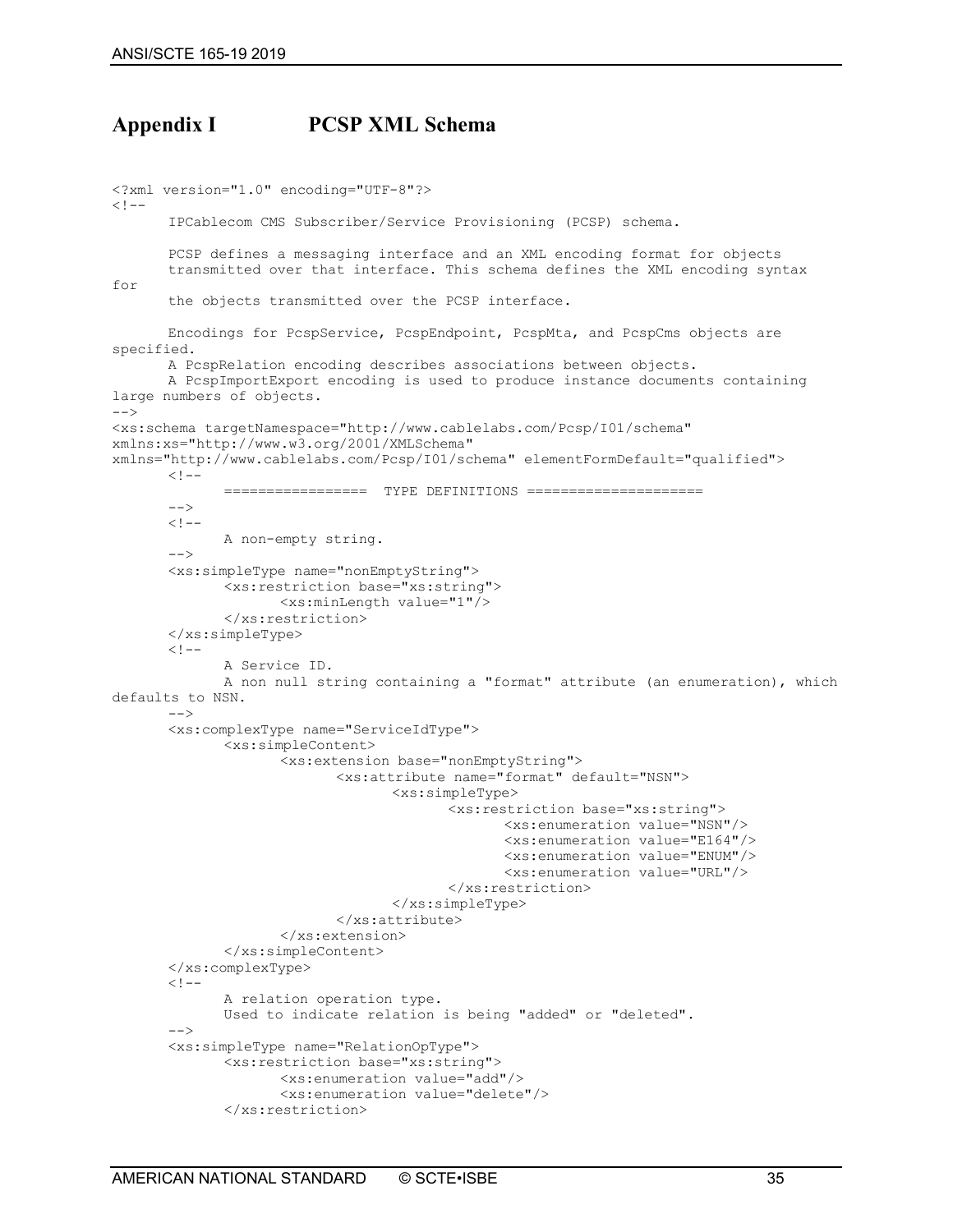```
</xs:simpleType>
      < 1 - -An enumeration of legal object "class" names.
      --&><xs:simpleType name="classType">
             <xs:restriction base="xs:string">
                    <xs:enumeration value="PcspService"/>
                    <xs:enumeration value="PcspCms"/>
                    <xs:enumeration value="PcspEndpoint"/>
                    <xs:enumeration value="PcspMta"/>
             </xs:restriction>
      </xs:simpleType>
      \lt! --
             A list of object keys.
      -<xs:complexType name="ListOfKeys">
             <xs:sequence>
                    <xs:element name="Key" type="xs:string" minOccurs="1" 
maxOccurs="unbounded"/>
             </xs:sequence>
      </xs:complexType>
      <! --Codec types.
             An enumeration that matches the PktcCodecType object from the 
             IPCablecom Audio/Video Codecs Standard.
             This enumeration should be kept in sync with the aforementioned 
specification. For convenience, value definitions are repeated here...
                     1: other.
                     2: unknown.
                     3: G729
                     4: reserved
                     5: G729E
                     6: PCMU
                     7: G726-32
                     8: G728
                     9: PCMA
                    10: G726-16
                    11: G726-24
                    12: G726-40
                    13. iLBC
                    14. BV-16
             In the case of the PcspEndpoint object, a codec value of 2 (unknown) 
shall be interpreted as "use the MTA's codec specification".
       -->
      <xs:simpleType name="codecType">
             <xs:restriction base="xs:integer">
                    <xs:enumeration value="1"/>
                    <xs:enumeration value="2"/>
                    <xs:enumeration value="3"/>
                    <xs:enumeration value="4"/>
                    <xs:enumeration value="5"/>
                    <xs:enumeration value="6"/>
                    <xs:enumeration value="7"/>
                    <xs:enumeration value="8"/>
                    <xs:enumeration value="9"/>
                    <xs:enumeration value="10"/>
                    <xs:enumeration value="11"/>
                    <xs:enumeration value="12"/>
                    <xs:enumeration value="13"/>
                    <xs:enumeration value="14"/>
```

```
</xs:restriction>
```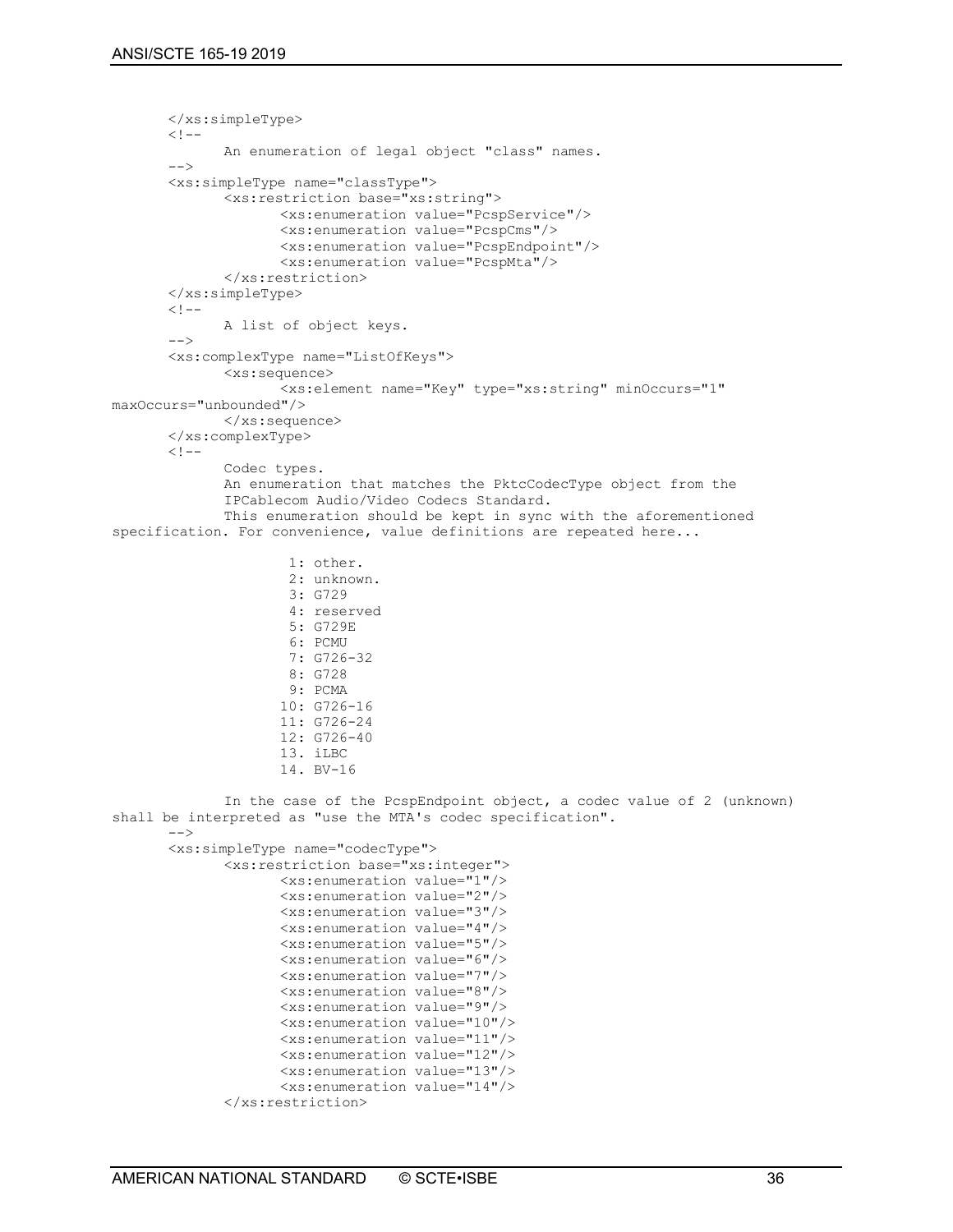```
</xs:simpleType>
       < 1 - -Signalling protocol designations.
             PcspEndpoint employs "MtaDefault" to force use of the MTA's default 
protocol setting.
       -->
       <xs:simpleType name="protocolType">
              <xs:restriction base="xs:string">
                    <xs:enumeration value="MCGP 1.0 NCS 1.0"/>
                     <xs:enumeration value="MtaDefault"/>
              </xs:restriction>
       </xs:simpleType>
       < ! --Numeric timezone designation per RFC 1123.
       -<xs:simpleType name="timezoneType">
              <xs:restriction base="xs:string">
                    \langle xs:pattern value="[\n\cdot\cdot\cdot] \cdot d{4} \rangle"</xs:restriction>
       </xs:simpleType>
       < ! --Local number PortingStatus
                     0: not ported.
                     1: ported in (owned by another TSP)
                     2: ported out (loaned to another TSP)
       -->
       <xs:simpleType name="portingStatusType">
              <xs:restriction base="xs:integer">
                    <xs:enumeration value="0"/>
                    <xs:enumeration value="1"/>
                    <xs:enumeration value="2"/>
             </xs:restriction>
       </xs:simpleType>
       < 1 - -================= SUPPORTING ELEMENT DEFINITIONS =================
       --&<! --Network announcement control. Contains...
             Language - per XML schema language type.
             Timezone - see previous definition.
       -->
       <xs:element name="Announcements">
             <xs:complexType>
                     <xs:sequence>
                           <xs:element name="Language" type="xs:language"/>
                           <xs:element name="Timezone" type="timezoneType"/>
                     </xs:sequence>
              </xs:complexType>
       </xs:element>
       <! --
              Interexchange carrier codes. Used to route offnet regional, long 
distance, and international calls to specific carriers.
             PIC - Predesignated interexchange carrier (long distance).
             LPIC - Predesignated intra-lata carrier
              IPIC - Predesignated international carrier
       -->
```

```
<xs:element name="InterExchange">
```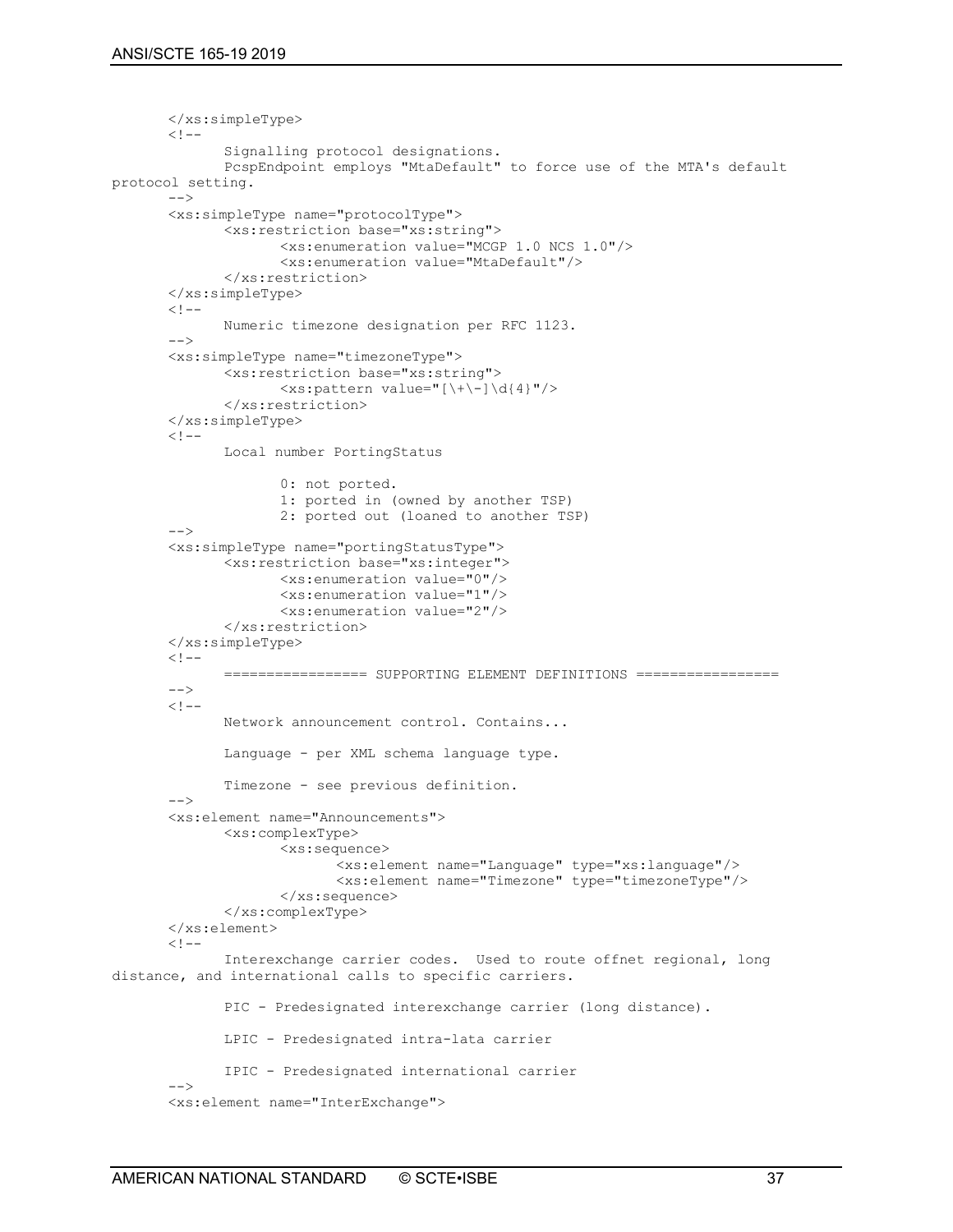```
<xs:complexType>
                    <xs:sequence>
                           <xs:element name="PIC" type="xs:string"/>
                           <xs:element name="LPIC" type="xs:string"/>
                           <xs:element name="IPIC" type="xs:string"/>
                    </xs:sequence>
             </xs:complexType>
      </xs:element>
      <! -Local Number Portability parameters.
             PortingStatus - see portingStatusType.
             LNPT - LNP trigger determines if number is in transition.
                    false/0: no STP lookup required.
                    true/1: STP lookup required to determine LRN of destination 
switch.
      -->
      <xs:element name="LNP">
             <xs:complexType>
                    <xs:sequence>
                           <xs:element name="PortingStatus" type="portingStatusType"/>
                           <xs:element name="LNPT" type="xs:boolean"/>
                    </xs:sequence>
             </xs:complexType>
      </xs:element>
      <! -Vendor Extension element.
             Used within the PcspService, PcspCms, PcspMta, and PcspEndpoint objects 
to enable vendor extensions.
             Also used to extend the call feature list within the PcspService object.
      --<xs:element name="Extension">
             <xs:complexType>
                   <xs:sequence>
                           <xs:any namespace="##any" processContents="strict" 
minOccurs="0" maxOccurs="unbounded"/>
                    </xs:sequence>
             </xs:complexType>
      </xs:element>
      <! --======================= Call Features. ===========================
             A service includes a list of call feature objects, each encoding one of 
the call features described in PKT-TR-VOIPBRF-R01-000608 and PKT-TR-VOIPERF-R01-
000831. 
             Each call feature includes its "static" state data (owned by the PS):
                    Feature name (implicitly as the element name),
                    Subscribed/non subscribed state,
```
Many call features include just this information. Absence of a specific call feature implies the feature is not subscribed. The subscribed state is used to indicate that an explicitly listed call feature is not subscribed (an atypical case).

Several features extend the "static" parameter set with feature specific data. This feature specific data is typically configured by the user (via handset or by calling a CSR). The PCSP spec classifies the user adjustable data as "dynamic", meaning that it is owned by the CMS. Changes to the dynamic data in the CMS are not required to be pushed back to the PS.

Administrative state the feature.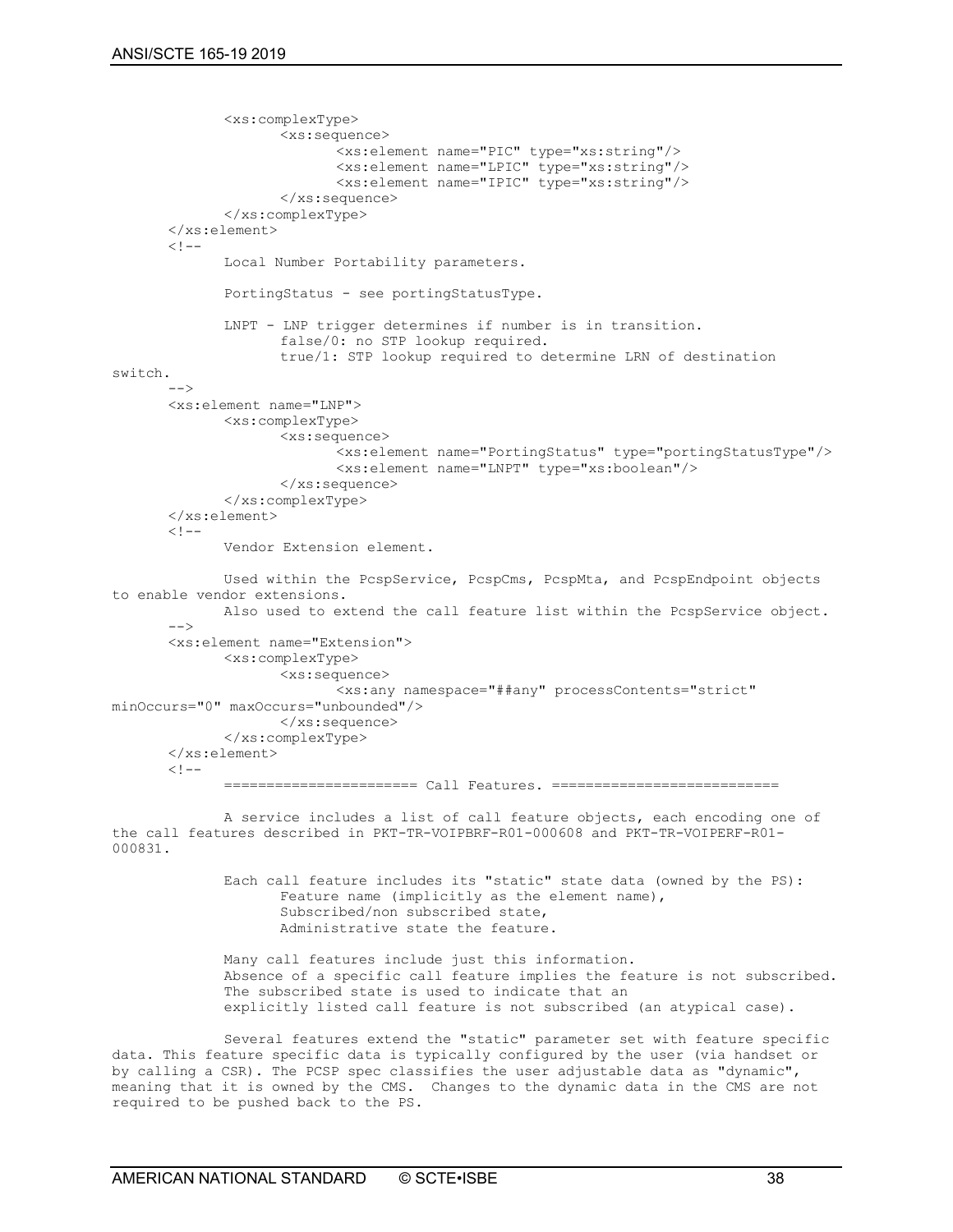```
-->
      <! --Always –
                    false/0: Subscriber may change forward-to number.
                    true/1: Service provider (only) may change forward-to number
      --<xs:element name="Always" type="xs:boolean"/>
      < 1 - -ForwardTo - Service Id to which call will be forwarded.
             Note: empty strings are allowed.
      --<xs:element name="ForwardTo" type="xs:string"/>
      <! -ListOfServiceId - a list of Service Ids.
      -<xs:element name="ListOfServiceId">
             <xs:complexType>
                    <xs:sequence>
                           <xs:element name="ServiceId" type="xs:string" minOccurs="0" 
maxOccurs="unbounded"/>
                    </xs:sequence>
             </xs:complexType>
      </xs:element>
      <! --
             ListOfSpeedDial - list of Service Ids / speed dial # pairs. Each pair
             contains a one or two digit speed dial number and its associated service 
id.
      --<xs:element name="SdPair">
             <xs:complexType>
                    <xs:sequence>
                           <xs:element name="SdNum">
                                 <xs:simpleType>
                                        <xs:restriction base="xs:integer">
                                               <xs:minInclusive value="0"/>
                                               <xs:maxInclusive value="99"/>
                                        </xs:restriction>
                                  </xs:simpleType>
                           </xs:element>
                           <xs:element name="ServiceId" type="xs:string"/>
                    </xs:sequence>
             </xs:complexType>
      </xs:element>
      <xs:element name="ListOfSpeedDial">
             <xs:complexType>
                    <xs:sequence>
                          <xs:element ref="SdPair" minOccurs="0" 
maxOccurs="unbounded"/>
                    </xs:sequence>
             </xs:complexType>
      </xs:element>
      <! --The definition of each of the supported call features...
             All call features can be considered in two parts.
             1. Common section containing the administrative state of the feature (the 
"static" data).
             2. An optional section containing feature specific parameters, typically 
set by the end user (the "dynamic" data).
      -->
      < ! --The "base object" for all call features, containing:
```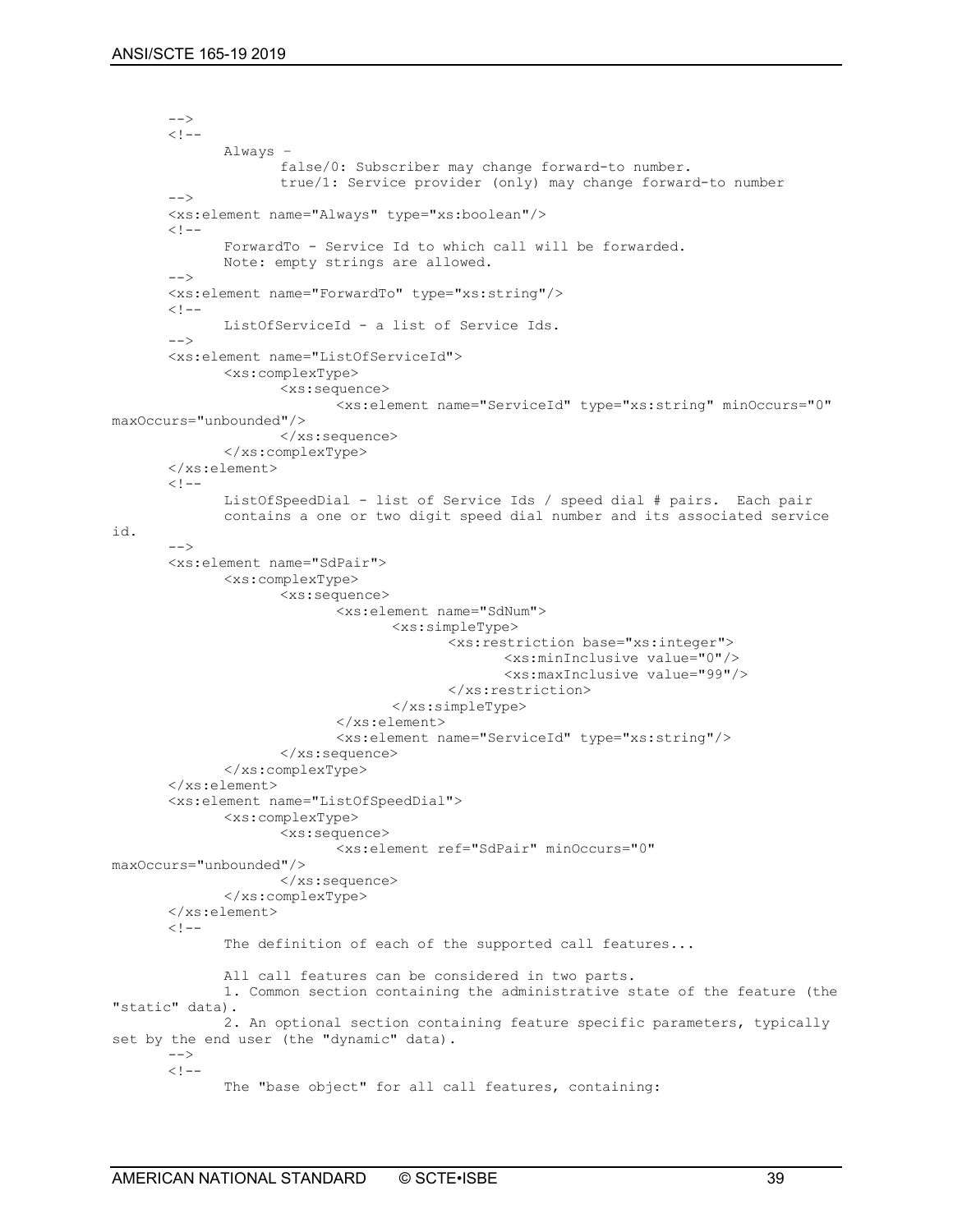```
Subscribed -
                    0/false: feature is not subscribed
                    1/true: feature is subscribed.
             UsageBilling -
                    0/false: do not generate billing records on feature usage
                    1/true: generate billing records on feature usage.
             AdminStatus -
                           0: feature is suspended by service provider.
                           1: feature is enabled by service provider..
             In general, presence of a call feature implies that it is subscribed. The 
Subscribed flag is supported for the atypical case of wanting to indicate that an 
explicitly listed call feature is not subscribed.
      --&<xs:complexType name="CfBase">
             <xs:sequence>
                    <xs:element name="Subscribed" type="xs:boolean"/>
                    <xs:element name="UsageBilling" type="xs:boolean" minOccurs = 
"0"/>
                    <xs:element name="AdminStatus">
                           <xs:simpleType>
                                  <xs:restriction base="xs:int">
                                        <xs:enumeration value="0"/>
                                        <xs:enumeration value="1"/>
                                 </xs:restriction>
                           </xs:simpleType>
                    </xs:element>
             </xs:sequence>
      </xs:complexType>
      <! -"CND" Calling Number Delivery
      -->
      <xs:element name="CfCND">
             <xs:complexType>
                    <xs:complexContent>
                           <xs:extension base="CfBase"/>
                    </xs:complexContent>
             </xs:complexType>
      </xs:element>
      <! --"CNAM": Calling Name Delivery 
      --&<xs:element name="CfCNAM">
             <xs:complexType>
                    <xs:complexContent>
                           <xs:extension base="CfBase"/>
                    </xs:complexContent>
             </xs:complexType>
      </xs:element>
      <! --"CIDCW": Calling Identity Delivery on Call Waiting 
      --<xs:element name="CfCIDCW">
             <xs:complexType>
                    <xs:complexContent>
                           <xs:extension base="CfBase"/>
                    </xs:complexContent>
             </xs:complexType>
      </xs:element>
      < 1 - -"CW": Call Waiting
```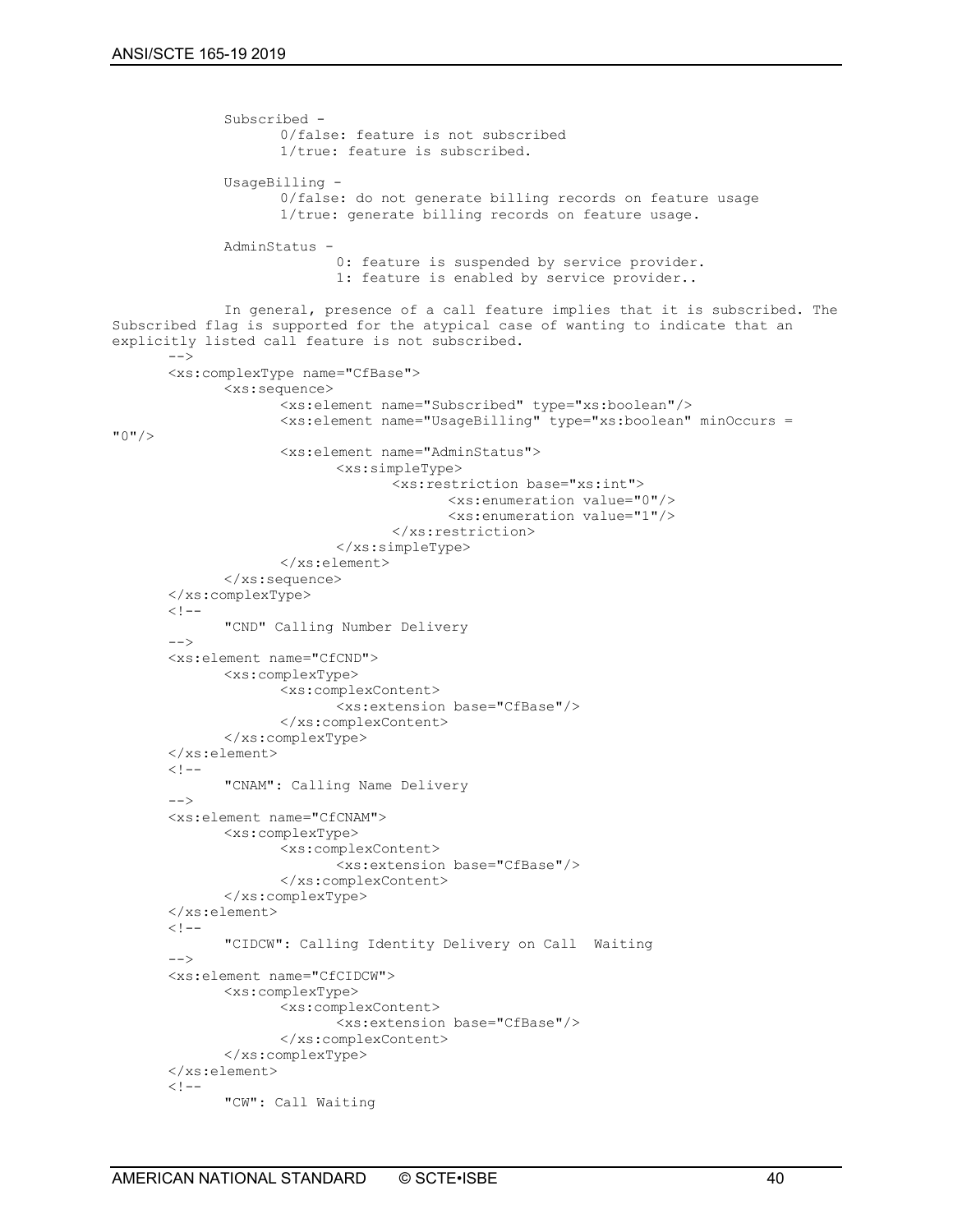```
-->
      <xs:element name="CfCW">
             <xs:complexType>
                    <xs:complexContent>
                           <xs:extension base="CfBase"/>
                    </xs:complexContent>
             </xs:complexType>
      </xs:element>
      <! -"CCW": Cancel Call Waiting (*70)
      --<xs:element name="CfCCW">
             <xs:complexType>
                    <xs:complexContent>
                           <xs:extension base="CfBase"/>
                    </xs:complexContent>
             </xs:complexType>
      </xs:element>
      <! --"CFV": Call Forwarding Variable and Usage- Sensitive Call Forwarding 
(*72/*73) 
             Extends CfBase with the following:
             Active -
                    0/false: user has deactivated feature (*73).
                    1/true: user has activated feature (*72).
      --&<xs:element name="CfCFV">
             <xs:complexType>
                    <xs:complexContent>
                           <xs:extension base="CfBase">
                                  <xs:sequence>
                                         <xs:element name="UserParams" minOccurs="0">
                                               <xs:complexType>
                                                      <xs:sequence>
                                                             <xs:element name="Active" 
type="xs:boolean"/>
                                                      </xs:sequence>
                                               </xs:complexType>
                                         </xs:element>
                                  </xs:sequence>
                           </xs:extension>
                    </xs:complexContent>
             </xs:complexType>
      </xs:element>
      <! --
             "AR": Automatic Recall (*69) 
       -->
      <xs:element name="CfAR">
             <xs:complexType>
                    <xs:complexContent>
                           <xs:extension base="CfBase"/>
                    </xs:complexContent>
             </xs:complexType>
      </xs:element>
      <! -"AC": Automatic Callback (*66)
      --<xs:element name="CfAC">
             <xs:complexType>
                    <xs:complexContent>
                           <xs:extension base="CfBase"/>
```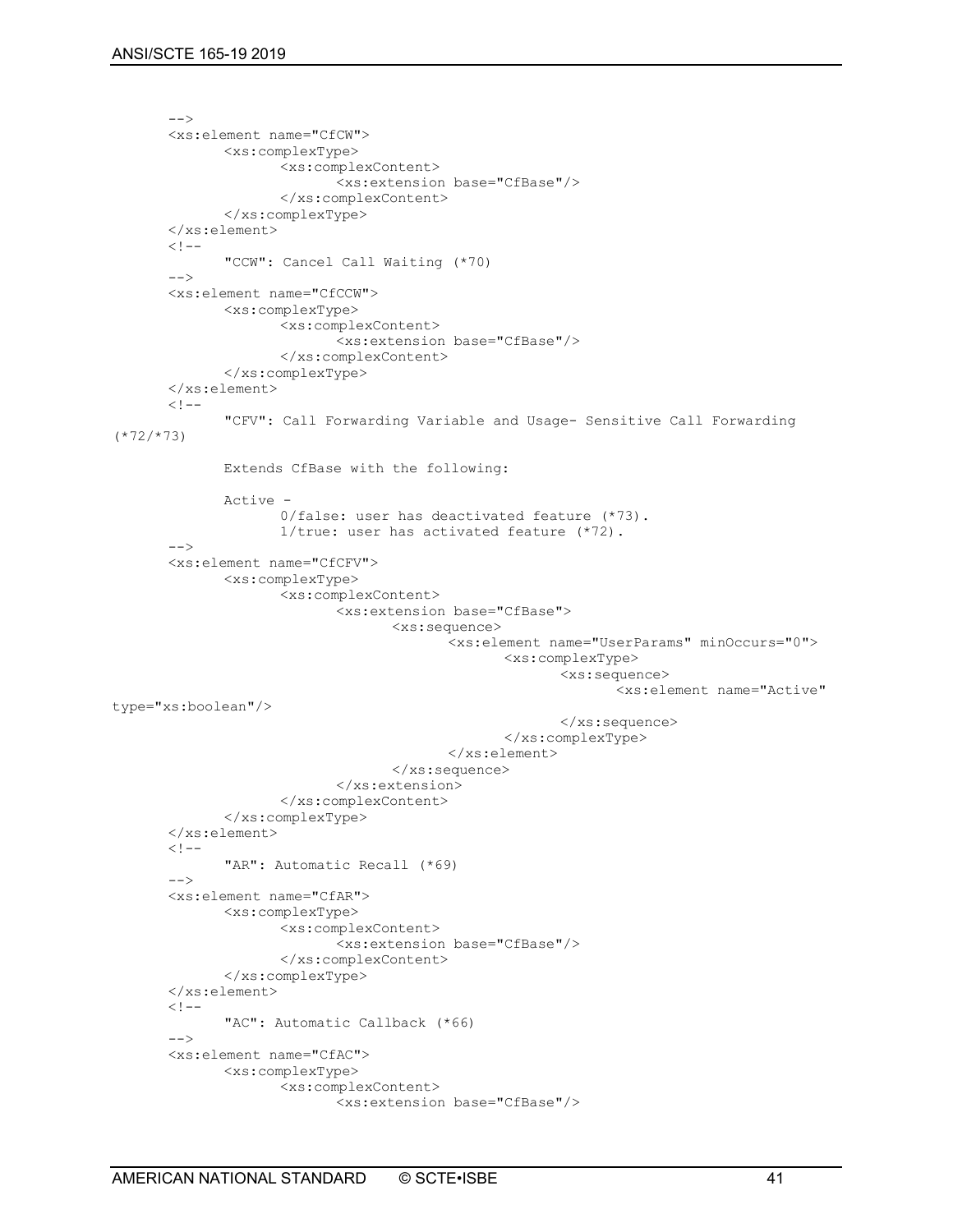```
</xs:complexContent>
      </xs:complexType>
</xs:element>
<! --"VMWI": Visual Message Waiting Indicator
      Extends CfBase with the following:
      Indicator Type -
                    0: None.
                    1: Stutter Dial tone Only
                    2: Message Lamp Only
                    3: Both Stutter Dial tone and Message Lamp
--&><xs:element name="CfVMWI">
      <xs:complexType>
             <xs:complexContent>
                    <xs:extension base="CfBase">
                           <xs:sequence>
                                  <xs:element name="UserParams" minOccurs="0">
                                         <xs:complexType>
                                                <xs:sequence>
                                                       <xs:element name="Type">
                                                             <xs:simpleType>
<xs:restriction base="xs:int">
<xs:enumeration value="0"/>
<xs:enumeration value="1"/>
<xs:enumeration value="2"/>
<xs:enumeration value="3"/>
</xs:restriction>
                                                             </xs:simpleType>
                                                      </xs:element>
                                                </xs:sequence>
                                         </xs:complexType>
                                  </xs:element>
                           </xs:sequence>
                    </xs:extension>
             </xs:complexContent>
       </xs:complexType>
</xs:element>
<! -"COT": Customer Originated Trace (*57)
-->
<xs:element name="CfCOT">
      <xs:complexType>
             <xs:complexContent>
                    <xs:extension base="CfBase"/>
             </xs:complexContent>
      </xs:complexType>
</xs:element>
<! --"TWC": Three-Way Calling / Usage-Sensitive Three-Way Calling (*71)
--<xs:element name="CfTWC">
      <xs:complexType>
             <xs:complexContent>
                    <xs:extension base="CfBase"/>
```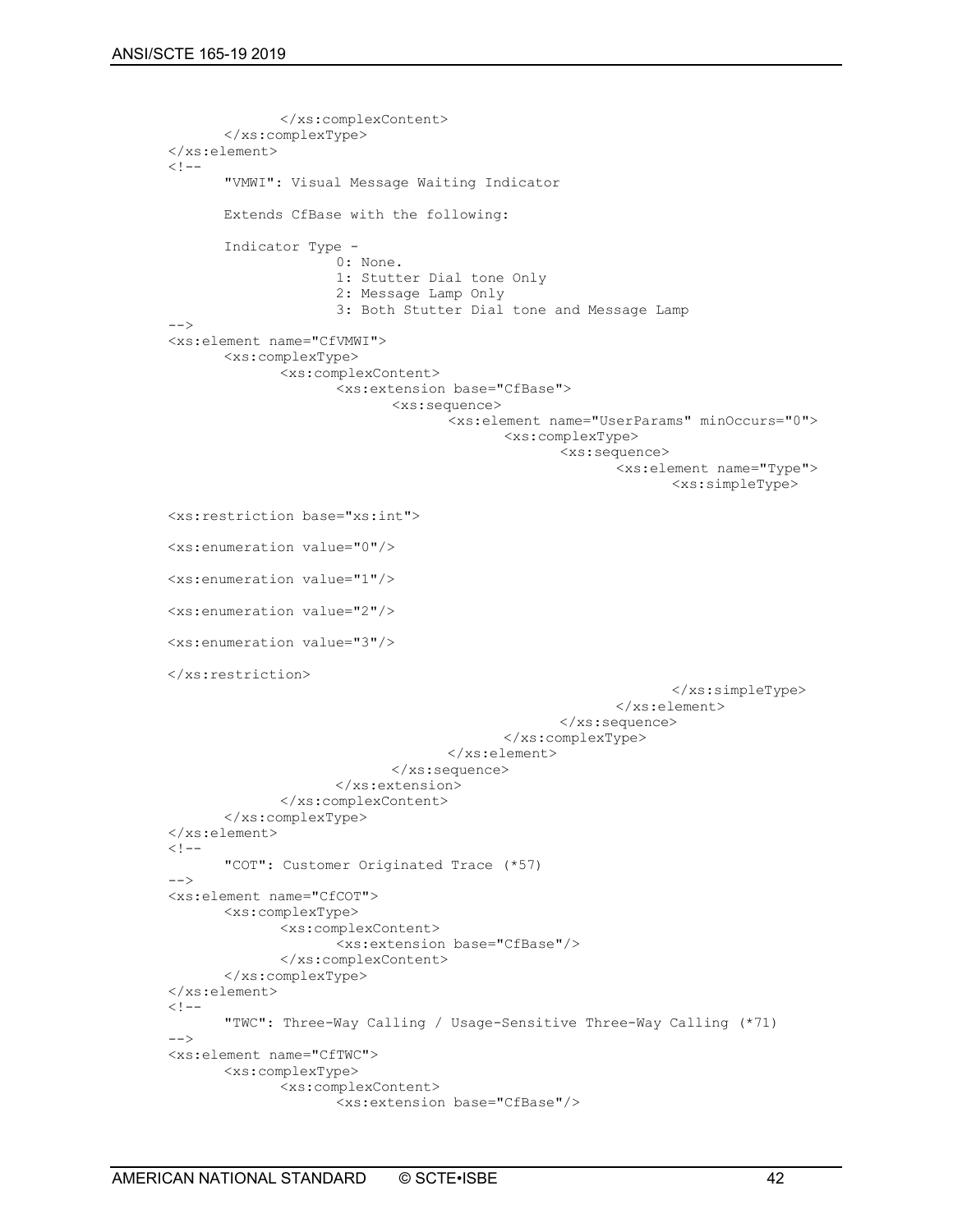```
</xs:complexContent>
             </xs:complexType>
      </xs:element>
      <! --"RACF": Remote Activation of Call Forwarding 
      --<xs:element name="CfRACF">
             <xs:complexType>
                    <xs:complexContent>
                           <xs:extension base="CfBase"/>
                    </xs:complexContent>
             </xs:complexType>
      </xs:element>
      <! -"OCAA": Outside Calling Area Alerting
      --<xs:element name="CfOCAA">
             <xs:complexType>
                    <xs:complexContent>
                           <xs:extension base="CfBase"/>
                    </xs:complexContent>
             </xs:complexType>
      </xs:element>
      <! -"CIES": Calling Identity with Enhanced Screening 
      --<xs:element name="CfCIES">
             <xs:complexType>
                    <xs:complexContent>
                           <xs:extension base="CfBase"/>
                    </xs:complexContent>
             </xs:complexType>
      </xs:element>
      <! --"ACR": Anonymous Call Rejection (*77 / *87) 
             Extends CfBase with the following:
             Active -
                    0/false: user has deactivated feature (*87).
                    1/true: user has activated feature (*77).
      -->
      <xs:element name="CfACR">
             <xs:complexType>
                    <xs:complexContent>
                           <xs:extension base="CfBase">
                                  <xs:sequence>
                                        <xs:element name="UserParams" minOccurs="0">
                                               <xs:complexType>
                                                      <xs:sequence>
                                                             <xs:element name="Active"
type="xs:boolean"/>
                                                      </xs:sequence>
                                               </xs:complexType>
                                        </xs:element>
                                  </xs:sequence>
                           </xs:extension>
                    </xs:complexContent>
             </xs:complexType>
      </xs:element>
      < ! --"AC-R": Automatic Callback – Restrict
      --<xs:element name="CfACRestrict">
```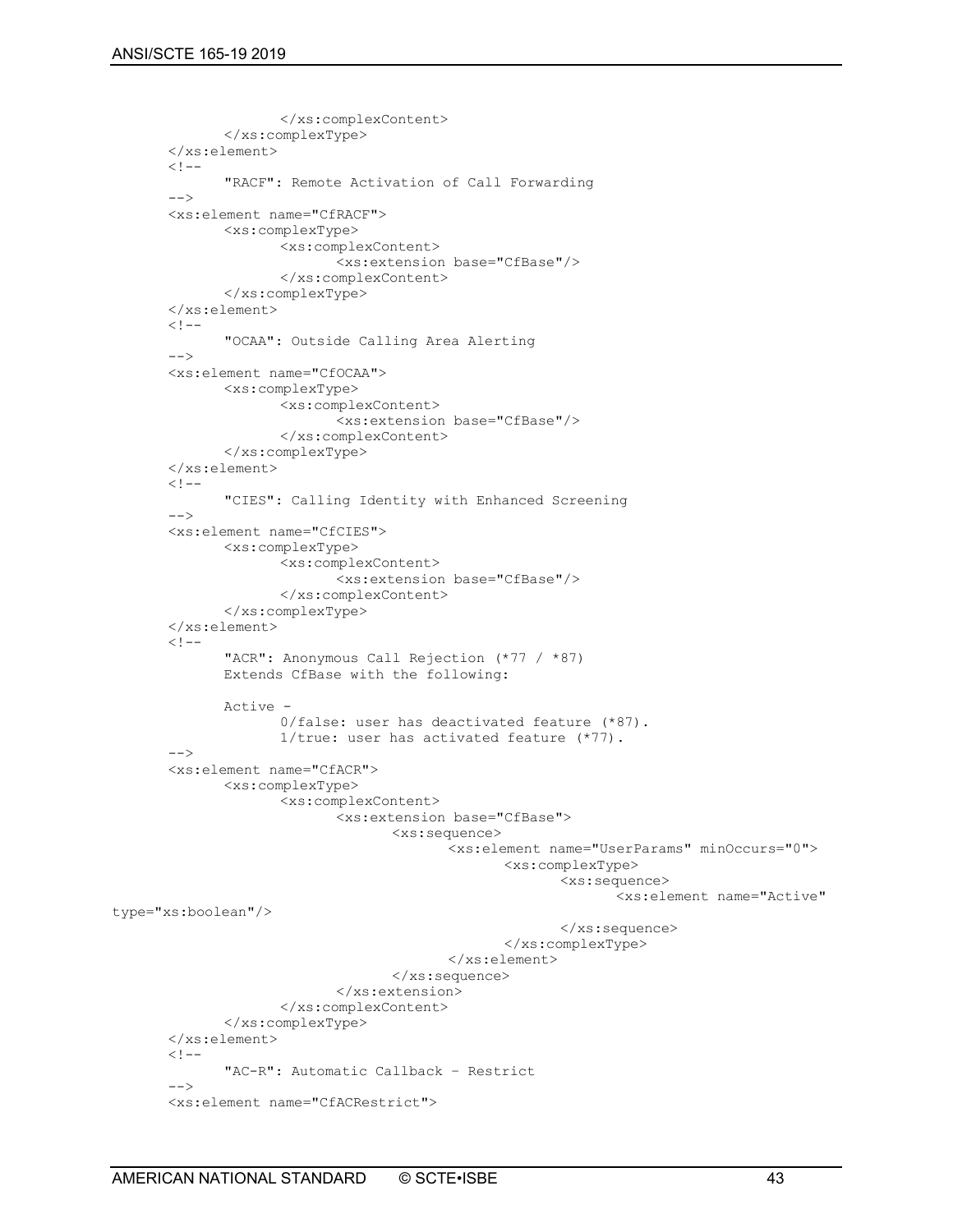```
<xs:complexType>
             <xs:complexContent>
                    <xs:extension base="CfBase"/>
             </xs:complexContent>
      </xs:complexType>
</xs:element>
<! -"ACB": Automatic Recall Blocking 
--&<xs:element name="CfACB">
      <xs:complexType>
             <xs:complexContent>
                    <xs:extension base="CfBase"/>
             </xs:complexContent>
      </xs:complexType>
</xs:element>
<! --
      "CIDB" Calling Identity Delivery Blocking (*67 / *82).
      Extends CfBase with the following:
      Flag -
             "PUBLIC": deliver Caller ID info
             "ANONYMOUS": do not deliver Caller ID info.
--&<xs:element name="CfCIDB">
      <xs:complexType>
             <xs:complexContent>
                    <xs:extension base="CfBase">
                           <xs:sequence>
                                  <xs:element name="UserParams" minOccurs="0">
                                        <xs:complexType>
                                               <xs:sequence>
                                                      <xs:element name="Flag">
                                                             <xs:simpleType>
<xs:restriction base="xs:string">
<xs:enumeration value="PUBLIC"/>
<xs:enumeration value="ANONYMOUS"/>
</xs:restriction>
                                                             </xs:simpleType>
                                                      </xs:element>
                                               </xs:sequence>
                                         </xs:complexType>
                                  </xs:element>
                           </xs:sequence>
                    </xs:extension>
             </xs:complexContent>
      </xs:complexType>
</xs:element>
<! -"CFBL" Call Forwarding Busy Line ( *68 / *40 / *88 ).
      Extends CfBase with the following "dynamic", user 
      adjustable parameters (owned by the CMS).
      Active -
             0/false: user has deactivated feature (*88).
             1/true: user has activated feature (*68/*40).
      Always - see previous definition.
```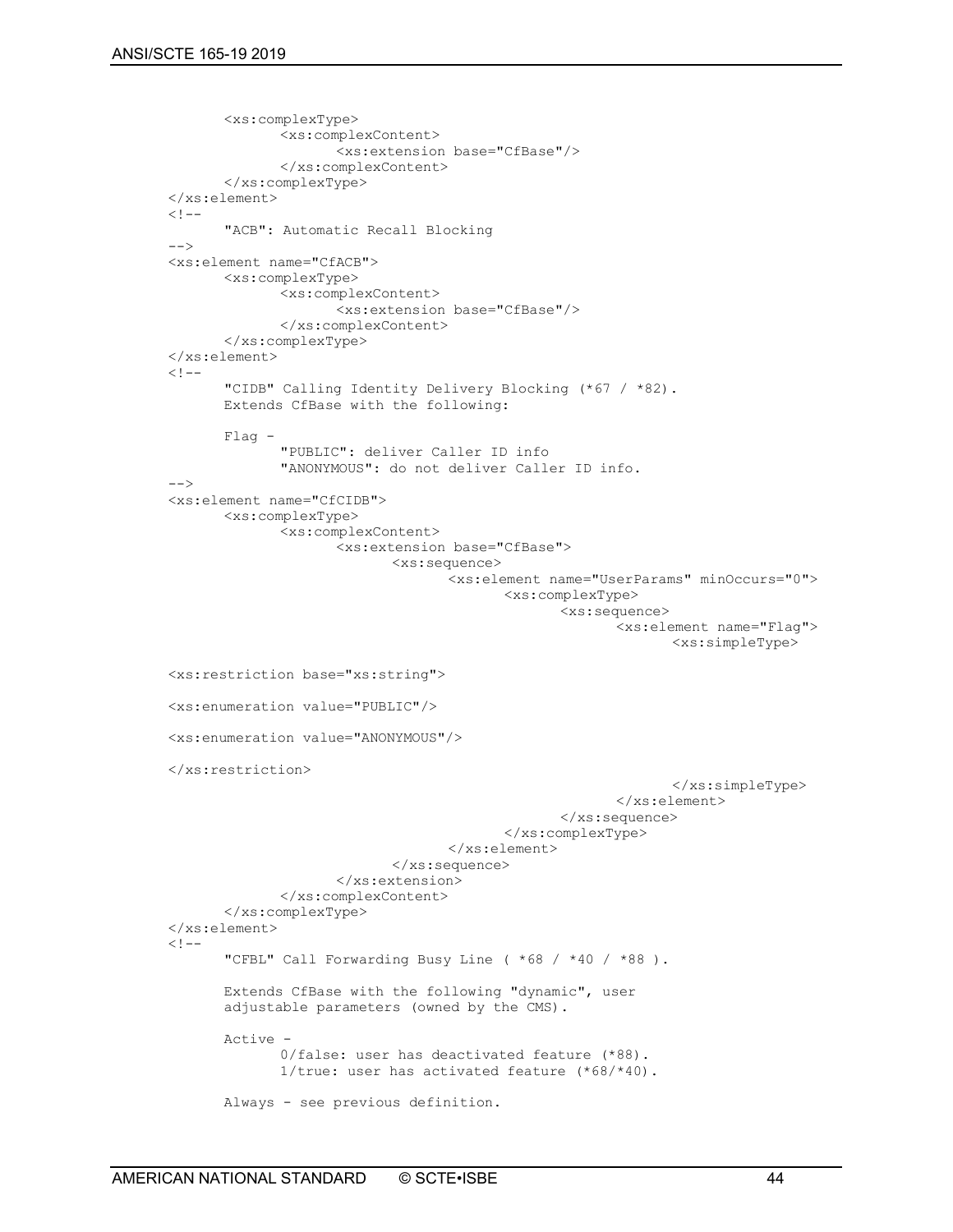```
ForwardTo - see previous definition.
       --<xs:element name="CfCFBL">
             <xs:complexType>
                    <xs:complexContent>
                           <xs:extension base="CfBase">
                                  <xs:sequence>
                                         <xs:element name="UserParams" minOccurs="0">
                                                <xs:complexType>
                                                      <xs:sequence>
                                                             <xs:element name="Active" 
type="xs:boolean"/>
                                                             <xs:element ref="Always"/>
                                                             <xs:element 
ref="ForwardTo" minOccurs="0"/>
                                                      </xs:sequence>
                                                </xs:complexType>
                                         </xs:element>
                                  </xs:sequence>
                           </xs:extension>
                    </xs:complexContent>
             </xs:complexType>
      </xs:element>
      2 + -"CFDA" Call Forwarding Don't Answer (*68 / *42 / *88)
             Extends CfBase with the following "dynamic", user 
             adjustable parameters (owned by the CMS):
             Active -
                    0/false: user has deactivated feature (*88).
                    1/true: user has activated feature (*68/*42).
             Always - see previous definition.
             RingPeriod - number of ringing cycles after which forwarding is 
activated.
             ForwardTo - see previous definition.
      -<xs:element name="CfCFDA">
             <xs:complexType>
                    <xs:complexContent>
                           <xs:extension base="CfBase">
                                  <xs:sequence>
                                         <xs:element name="UserParams" minOccurs="0">
                                                <xs:complexType>
                                                      <xs:sequence>
                                                             <xs:element name="Active" 
type="xs:boolean"/>
                                                             <xs:element ref="Always"/>
                                                             <xs:element 
name="RingPeriod" type="xs:int"/>
                                                             <xs:element 
ref="ForwardTo" minOccurs="0"/>
                                                      </xs:sequence>
                                               </xs:complexType>
                                         </xs:element>
                                  </xs:sequence>
                           </xs:extension>
                    </xs:complexContent>
             </xs:complexType>
      </xs:element>
      < 1 - -
```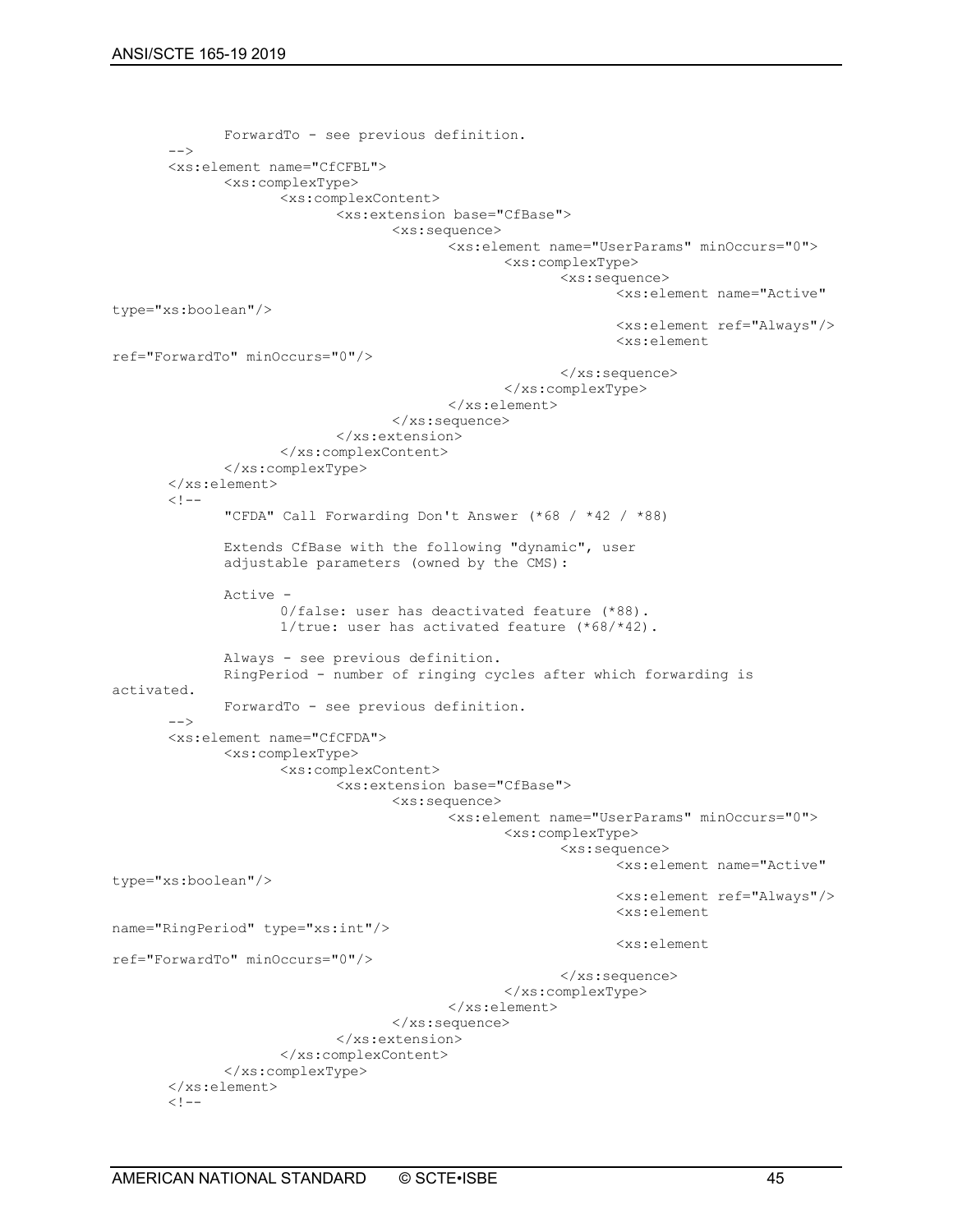```
"CFC" Call Forwarding Combination
             Extends CfBase with the following "dynamic", user 
             adjustable parameters (owned by the CMS):
             Active -
                    0/false: user has deactivated feature (*88).
                    1/true: user has activated feature (*68).
             Always - see previous definition.
             RingPeriod - number of ringing cycles after which forwarding is 
activated.
             ForwardTo - see previous definition.
       --&><xs:element name="CfCFC">
             <xs:complexType>
                    <xs:complexContent>
                           <xs:extension base="CfBase">
                                  <xs:sequence>
                                         <xs:element name="UserParams" minOccurs="0">
                                                <xs:complexType>
                                                      <xs:sequence>
                                                             <xs:element name="Active" 
type="xs:boolean"/>
                                                             <xs:element ref="Always"/>
                                                             <xs:element 
name="RingPeriod" type="xs:int"/>
                                                             <xs:element 
ref="ForwardTo" minOccurs="0"/>
                                                      </xs:sequence>
                                                </xs:complexType>
                                         </xs:element>
                                  </xs:sequence>
                           </xs:extension>
                    </xs:complexContent>
             </xs:complexType>
      </xs:element>
      <! -"SCF" Selective Call Forwarding (*63/*83).
             Extends CfBase with the following "dynamic", user 
             adjustable parameters (owned by the CMS):
             Active -
                    0/false: user has deactivated feature (*83).
                    1/true: user has activated feature (*63).
             ListOfServiceId - list of service identifiers that will be forwarded. See 
previous element definition.
             ForwardTo - the service to which to forward. See previous element 
definition.
       -->
      <xs:element name="CfSCF">
             <xs:complexType>
                    <xs:complexContent>
                           <xs:extension base="CfBase">
                                  <xs:sequence>
                                         <xs:element name="UserParams" minOccurs="0">
                                                <xs:complexType>
                                                      <xs:sequence>
                                                             <xs:element name="Active" 
type="xs:boolean"/>
```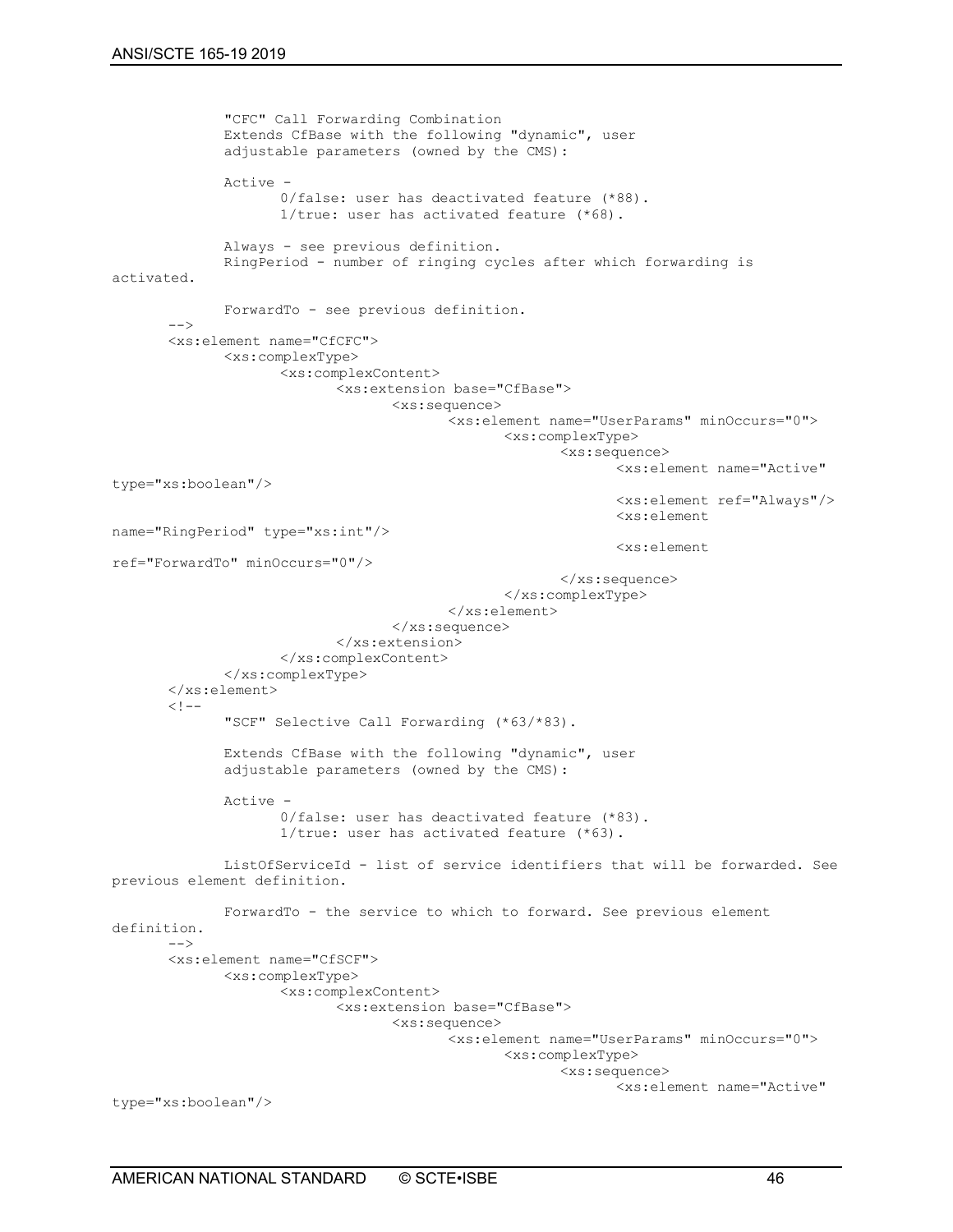```
<xs:element 
ref="ListOfServiceId" minOccurs="0"/>
                                                             <xs:element 
ref="ForwardTo" minOccurs="0"/>
                                                       </xs:sequence>
                                                </xs:complexType>
                                         </xs:element>
                                  </xs:sequence>
                           </xs:extension>
                    </xs:complexContent>
             </xs:complexType>
      </xs:element>
      <! --"SCA" Selective Call Acceptance (*64 / *84 ). 
             Extends CfBase with the following "dynamic", user 
             adjustable parameters (owned by the CMS):
             Active -
                    0/false: user has deactivated feature (*84).
                    1/true: user has activated feature (*66).
             ListOfServiceIds - list of service identifiers that will be accepted. 
See previous element definition. 
       -->
      <xs:element name="CfSCA">
             <xs:complexType>
                    <xs:complexContent>
                           <xs:extension base="CfBase">
                                  <xs:sequence>
                                         <xs:element name="UserParams" minOccurs="0">
                                                <xs:complexType>
                                                       <xs:sequence>
                                                             <xs:element name="Active" 
type="xs:boolean"/>
                                                             <xs:element 
ref="ListOfServiceId" minOccurs="0"/>
                                                       </xs:sequence>
                                                </xs:complexType>
                                         </xs:element>
                                  </xs:sequence>
                           </xs:extension>
                    </xs:complexContent>
             </xs:complexType>
      </xs:element>
      <! -"SCR" Selective Call Rejection (*60 / *80 ). 
             Extends CfBase with the following "dynamic", user 
             adjustable parameters (owned by the CMS):
             Active -
                    0/false: user has deactivated feature (*80).
                    1/true: user has activated feature (*60).
             ListOfServiceIds - list of service identifiers that will be rejected. See 
previous element definition. 
      --<xs:element name="CfSCR">
             <xs:complexType>
                    <xs:complexContent>
                           <xs:extension base="CfBase">
                                  <xs:sequence>
                                         <xs:element name="UserParams" minOccurs="0">
                                                <xs:complexType>
```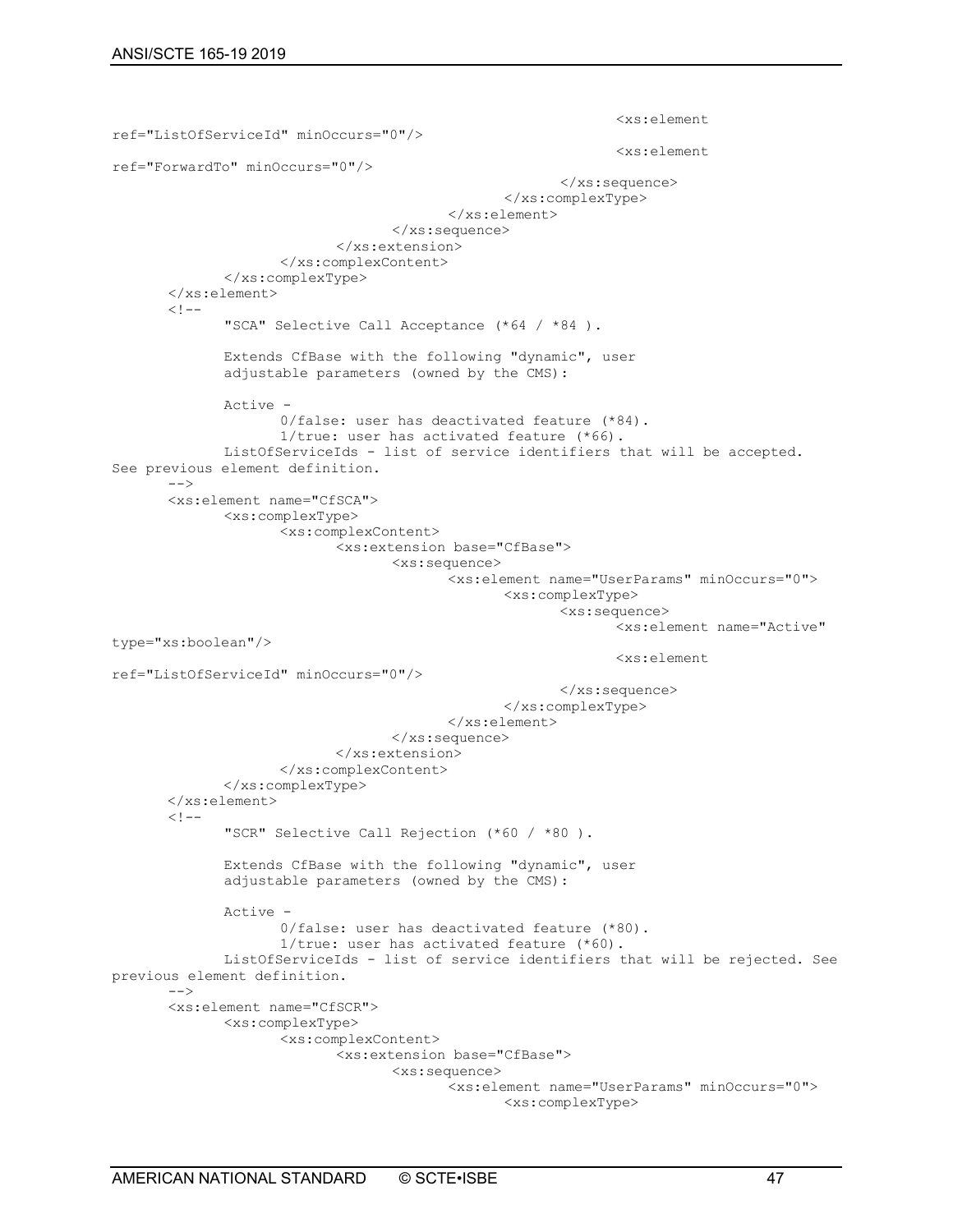```
<xs:sequence>
                                                              <xs:element name="Active" 
type="xs:boolean"/>
                                                             <xs:element 
ref="ListOfServiceId" minOccurs="0"/>
                                                       </xs:sequence>
                                                </xs:complexType>
                                         </xs:element>
                                  </xs:sequence>
                           </xs:extension>
                    </xs:complexContent>
             </xs:complexType>
      </xs:element>
      <! -"DRCW" Distinctive Ringing/Call Waiting (*61 / *81) 
             Extends CfBase with the following "dynamic", user 
             adjustable parameters (owned by the CMS):
             Active -
                    0/false: user has deactivated feature (*81).
                    1/true: user has activated feature (*61).
             ListOfServiceIds - list of incoming service identifiers that will receive 
the distinctive ring treatment (vs. standard power ring or call waiting tone). See 
previous element definition.
      --&<xs:element name="CfDRCW">
             <xs:complexType>
                    <xs:complexContent>
                           <xs:extension base="CfBase">
                                  <xs:sequence>
                                         <xs:element name="UserParams" minOccurs="0">
                                                <xs:complexType>
                                                       <xs:sequence>
                                                             <xs:element name="Active" 
type="xs:boolean"/>
                                                              <xs:element 
ref="ListOfServiceId" minOccurs="0"/>
                                                       </xs:sequence>
                                               </xs:complexType>
                                         </xs:element>
                                  </xs:sequence>
                           </xs:extension>
                    </xs:complexContent>
             </xs:complexType>
       </xs:element>
      < 1 - -"SPCALL" Speed Calling (*74 / *75)
             Extends CfBase with the following "dynamic", user 
             adjustable parameters (owned by the CMS):
             ListOfSpeedDial - see previous element definition.
       --&><xs:element name="CfSPCALL">
             <xs:complexType>
                    <xs:complexContent>
                           <xs:extension base="CfBase">
                                  <xs:sequence>
                                         <xs:element name="UserParams" minOccurs="0">
                                                <xs:complexType>
                                                       <xs:sequence>
```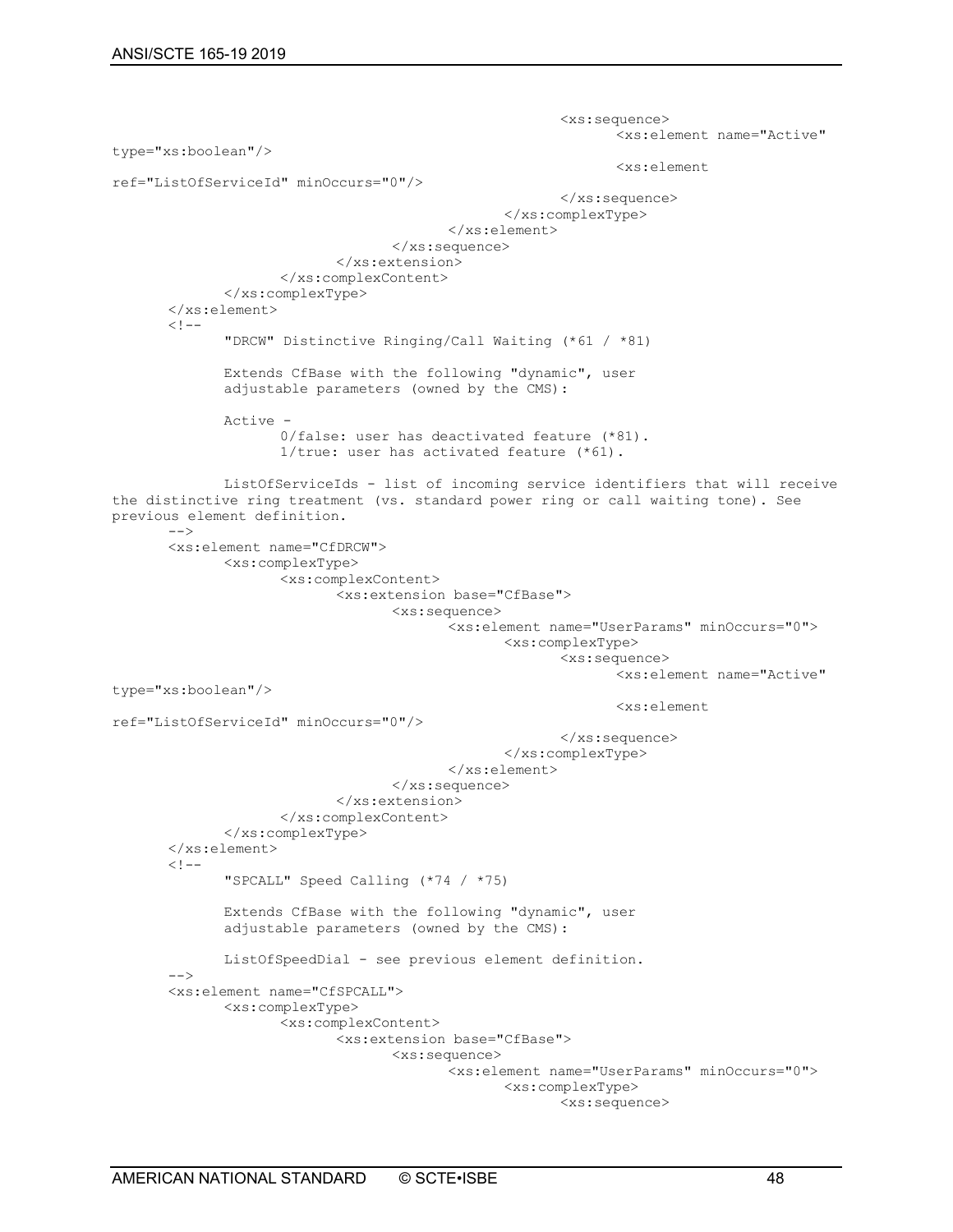```
<xs:element 
ref="ListOfSpeedDial"/>
                                                      </xs:sequence>
                                               </xs:complexType>
                                         </xs:element>
                                  </xs:sequence>
                           </xs:extension>
                    </xs:complexContent>
             </xs:complexType>
      </xs:element>
      \lt!! -"RDA" Residence Distinctive Alerting Service. 
      --<xs:element name="CfRDA">
             <xs:complexType>
                    <xs:complexContent>
                           <xs:extension base="CfBase"/>
                    </xs:complexContent>
             </xs:complexType>
      </xs:element>
      <! -"LSR" Line Service Restriction.
             Extends CfBase with the following "dynamic", user 
             adjustable parameters (owned by the CMS):
             BlkDomLongDist - block for outgoing domestic long distance calls.
                    0/false: not blocked.
                    1/true: blocked.
             BlkIntlLongDist - block for outgoing international long distance calls.
                    0/false: not blocked.
                    1/true: blocked.
             BlkPayPerCall - block for outgoing pay per calls (900/976).
                    0/false: not blocked.
                    1/true: blocked.
             BlkOperatorAssist - block for outgoing operator assisted calls.
                    0/false: not blocked.
                    1/true: blocked.
             BlkDirAssist - block for outgoing directory assistance calls.
                    0/false: not blocked.
                    1/true: blocked.
             BlkTollFree - block for outgoing toll free calls.
                    0/false: not blocked.
                    1/true: blocked.
             Active -
                    0/false: user has deactivated feature (*82).
                    1/true: user has activated feature.
             PIN – code to enter to deactivate blocking
             ServiceList - list of service identifiers for domestic long distance 
calls that are always allowed.
      -->
      <xs:element name="CfLSR">
             <xs:complexType>
                    <xs:complexContent>
                           <xs:extension base="CfBase">
                                  <xs:sequence>
                                         <xs:element name="UserParams" minOccurs="0">
                                               <xs:complexType>
                                                      <xs:sequence>
                                                             <xs:element 
name="BlkDomLongDist" type="xs:boolean" minOccurs="0"/>
                                                             <xs:element 
name="BlkIntLongDist" type="xs:boolean" minOccurs="0"/>
```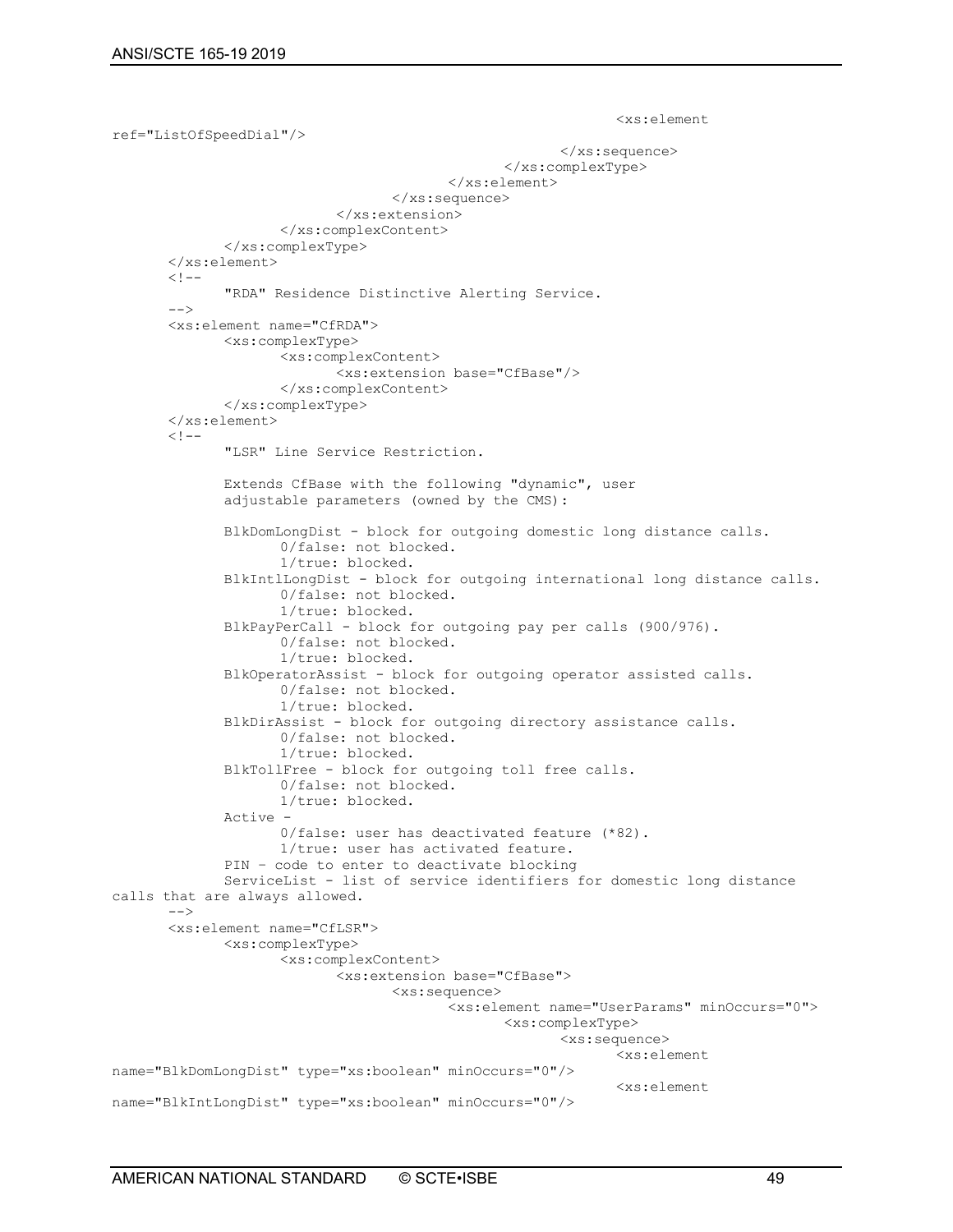```
<xs:element 
name="BlkPayPerCall" type="xs:boolean" minOccurs="0"/>
                                                              <xs:element 
name="BlkOperatorAssist" type="xs:boolean" minOccurs="0"/>
                                                              <xs:element 
name="BlkDirAssist" type="xs:boolean" minOccurs="0"/>
                                                              <xs:element 
name="BlkTollFree" type="xs:boolean" minOccurs="0"/>
                                                              <xs:element name="PIN" 
type="xs:string" minOccurs ="0"/>
                                                              <xs:element name="Active" 
type="xs:boolean"/>
                                                              <xs:element 
ref="ListOfServiceId" minOccurs="0"/>
                                                       </xs:sequence>
                                                </xs:complexType>
                                         </xs:element>
                                  \langle xs:sequence \rangle</xs:extension>
                    </xs:complexContent>
             </xs:complexType>
       </xs:element>
      <! -"DND" Do Not Disturb
             Extends CfBase with the following "dynamic", user 
             adjustable parameters (owned by the CMS):
             Active -
                    0/false: user has deactivated feature.
                    1/true: user has activated feature.
             WeekDayStartTod1 - week day start time for DND.
             WeekDayStopTod1 - week day stop time for DND.
             WeekDayStartTod2 - week day start time for DND.
             WeekDayStopTod2 - week day stop time for DND.
             WeekEndStartTod1 - week end start time for DND.
              WeekEndStopTod1 - week end stop time for DND.
              WeekEndStartTod2 - week end start time for DND.
             WeekEndStopTod2 - week end stop time for DND.
       --&><xs:element name="CfDND">
             <xs:complexType>
                    <xs:complexContent>
                           <xs:extension base="CfBase">
                                  <xs:sequence>
                                         <xs:element name="UserParams" minOccurs="0">
                                                <xs:complexType>
                                                       <xs:sequence>
                                                              <xs:element name="Active" 
type="xs:boolean"/>
                                                              <xs:element 
name="WdStartTod1" type="xs:time" minOccurs="0"/>
                                                              <xs:element 
name="WdStopTod1" type="xs:time" minOccurs="0"/>
                                                              <xs:element 
name="WdStartTod2" type="xs:time" minOccurs="0"/>
                                                              <xs:element 
name="WdStopTod2" type="xs:time" minOccurs="0"/>
                                                              <xs:element
name="WeStartTod1" type="xs:time" minOccurs="0"/>
                                                              <xs:element 
name="WeStopTod1" type="xs:time" minOccurs="0"/>
```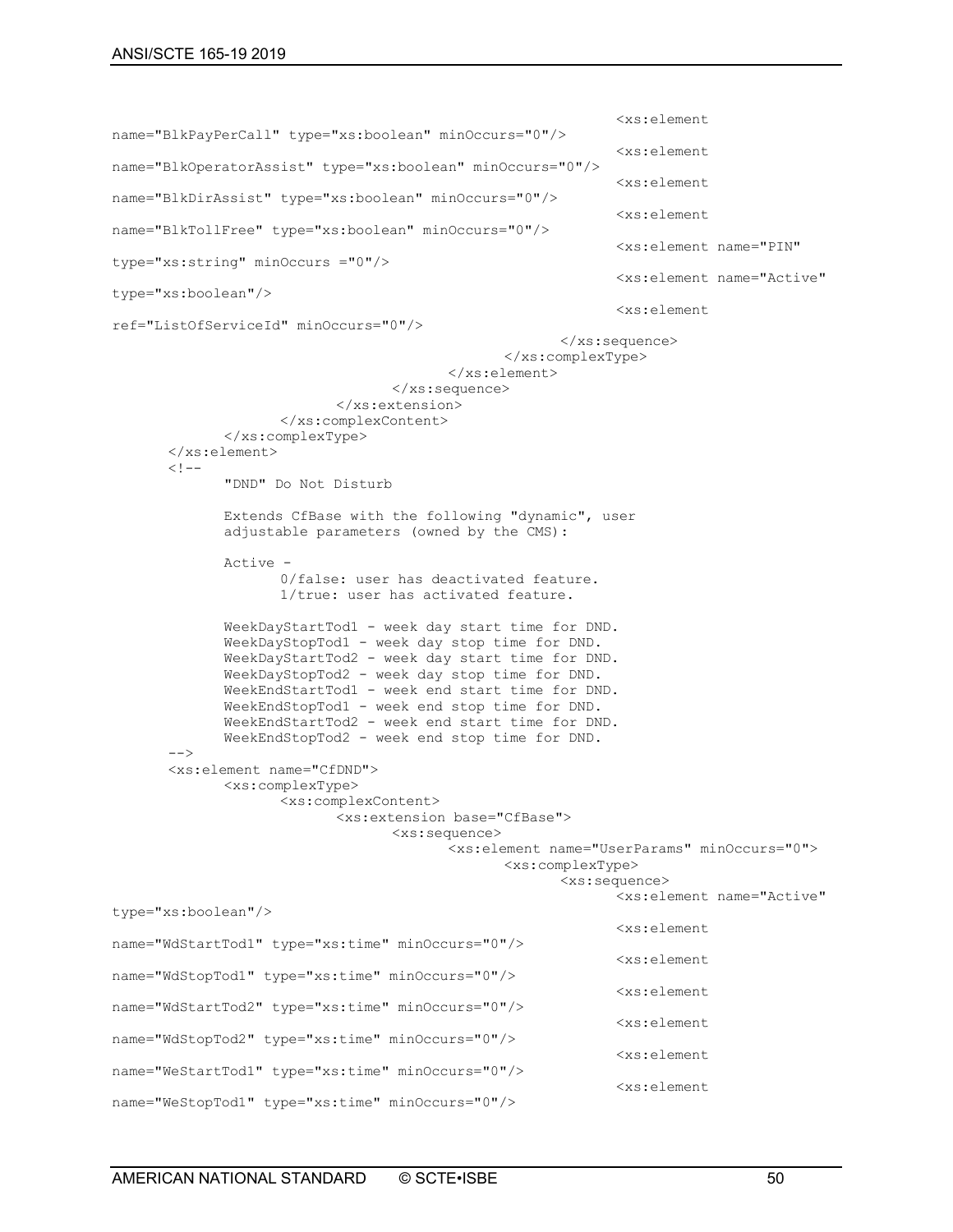```
<xs:element 
name="WeStartTod2" type="xs:time" minOccurs="0"/>
                                                             <xs:element 
name="WeStopTod2" type="xs:time" minOccurs="0"/>
                                                       </xs:sequence>
                                               </xs:complexType>
                                         </xs:element>
                                  </xs:sequence>
                           </xs:extension>
                    </xs:complexContent>
             </xs:complexType>
      </xs:element>
      <! --"COC" Curfew on Calls.
             Extends CfBase with the following "dynamic", user 
             adjustable parameters (owned by the CMS):
             Active -
                    0/false: user has deactivated feature.
                    1/true: user has activated feature.
             StartTod - start time for COC.
             StopTod - stop time for COC.
             ServiceList - list of service identifiers for incoming and outgoing 
services which are allowed to bypass the NSA.
       -->
      <xs:element name="CfCOC">
             <xs:complexType>
                    <xs:complexContent>
                           <xs:extension base="CfBase">
                                  <xs:sequence>
                                         <xs:element name="UserParams" minOccurs="0">
                                                <xs:complexType>
                                                       <xs:sequence>
                                                             <xs:element name="Active" 
type="xs:boolean"/>
                                                              <xs:element 
name="StartTod" type="xs:time"/>
                                                             <xs:element name="StopTod" 
type="xs:time"/>
                                                             <xs:element 
ref="ListOfServiceId" minOccurs="0"/>
                                                       </xs:sequence>
                                                </xs:complexType>
                                         </xs:element>
                                  </xs:sequence>
                           </xs:extension>
                    </xs:complexContent>
             </xs:complexType>
       </xs:element>
      <! --"NSA" No Solicitation Announcement
             Extends CfBase with the following "dynamic", user 
             adjustable parameters (owned by the CMS):
             Active -
                    0/false: user has deactivated feature.
                    1/true: user has activated feature.
             StartTod - start time for COC.
             StopTod - stop time for COC.
```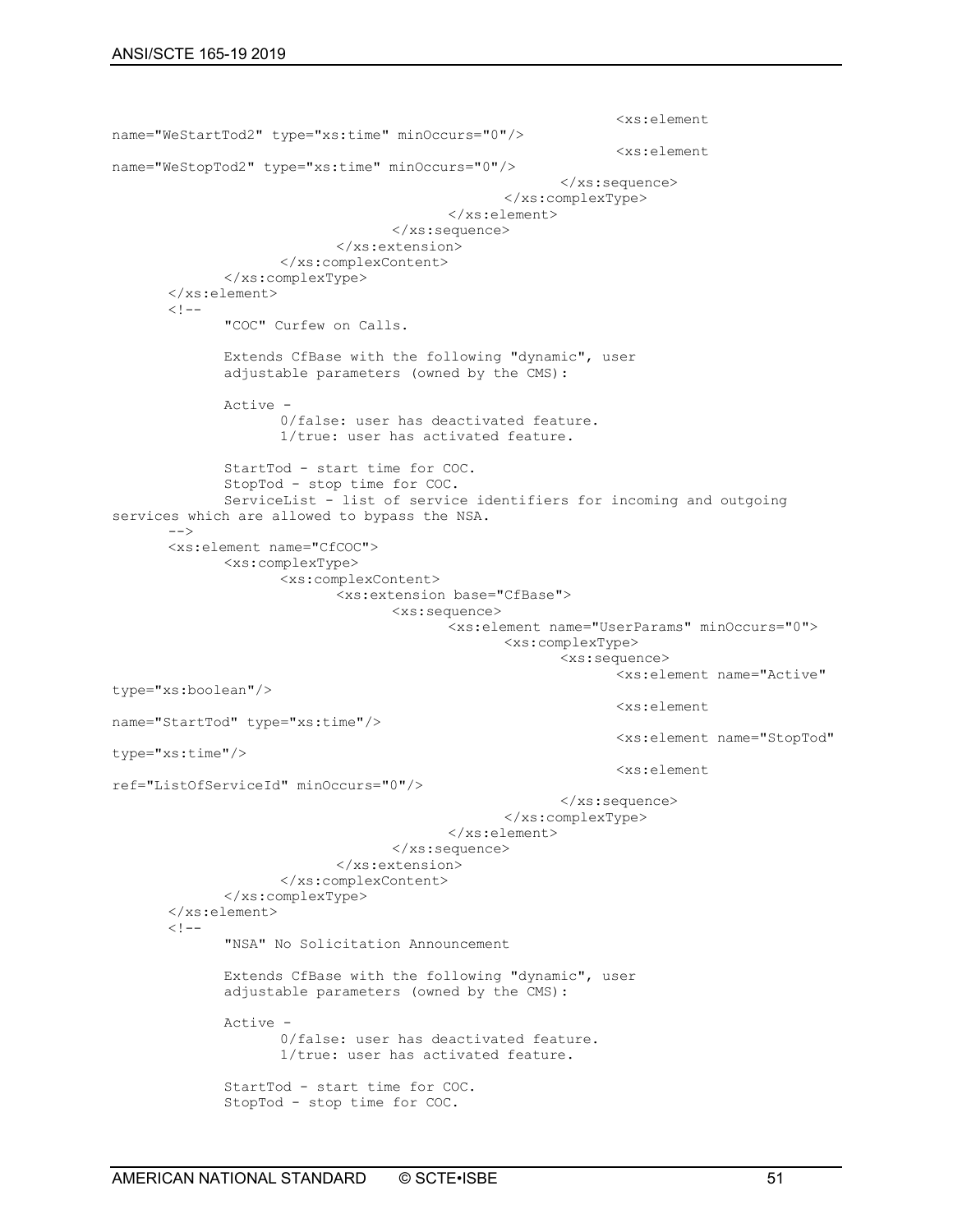```
ServiceList - list of service identifiers for incoming and outgoing 
services which are allowed to bypass the NSA.
      -->
      <xs:element name="CfNSA">
             <xs:complexType>
                    <xs:complexContent>
                           <xs:extension base="CfBase">
                                 <xs:sequence>
                                        <xs:element name="UserParams" minOccurs="0">
                                               <xs:complexType>
                                                      <xs:sequence>
                                                             <xs:element name="Active" 
type="xs:boolean"/>
                                                             <xs:element 
name="StartTod" type="xs:time"/>
                                                             <xs:element name="StopTod" 
type="xs:time"/>
                                                             <xs:element 
ref="ListOfServiceId" minOccurs="0"/>
                                                      </xs:sequence>
                                               </xs:complexType>
                                        </xs:element>
                                  </xs:sequence>
                           </xs:extension>
                    </xs:complexContent>
             </xs:complexType>
      </xs:element>
      \lt ! -A list of call features. The list may contain at most 1 of each of the
features outlined above, along with any vendor extension call features.
       -->
      <xs:element name="ListOfCallFeatures">
             <xs:complexType>
                    <xs:all>
                           <xs:element ref="CfCND" minOccurs="0"/>
                           <xs:element ref="CfCNAM" minOccurs="0"/>
                           <xs:element ref="CfCIDCW" minOccurs="0"/>
                           <xs:element ref="CfCW" minOccurs="0"/>
                           <xs:element ref="CfCCW" minOccurs="0"/>
                           <xs:element ref="CfCFV" minOccurs="0"/>
                           <xs:element ref="CfAR" minOccurs="0"/>
                           <xs:element ref="CfAC" minOccurs="0"/>
                           <xs:element ref="CfVMWI" minOccurs="0"/>
                           <xs:element ref="CfCOT" minOccurs="0"/>
                           <xs:element ref="CfTWC" minOccurs="0"/>
                           <xs:element ref="CfRACF" minOccurs="0"/>
                           <xs:element ref="CfOCAA" minOccurs="0"/>
                           <xs:element ref="CfCIES" minOccurs="0"/>
                           <xs:element ref="CfACR" minOccurs="0"/>
                          <xs:element ref="CfACRestrict" minOccurs="0"/>
                           <xs:element ref="CfACB" minOccurs="0"/>
                           <xs:element ref="CfCIDB" minOccurs="0"/>
                           <xs:element ref="CfCFBL" minOccurs="0"/>
                           <xs:element ref="CfCFDA" minOccurs="0"/>
                           <xs:element ref="CfCFC" minOccurs="0"/>
                           <xs:element ref="CfSCF" minOccurs="0"/>
                          <xs:element ref="CfSCA" minOccurs="0"/>
                          <xs:element ref="CfSCR" minOccurs="0"/>
                          <xs:element ref="CfDRCW" minOccurs="0"/>
                          <xs:element ref="CfSPCALL" minOccurs="0"/>
                          <xs:element ref="CfRDA" minOccurs="0"/>
                          <xs:element ref="CfLSR" minOccurs="0"/>
                           <xs:element ref="CfDND" minOccurs="0"/>
```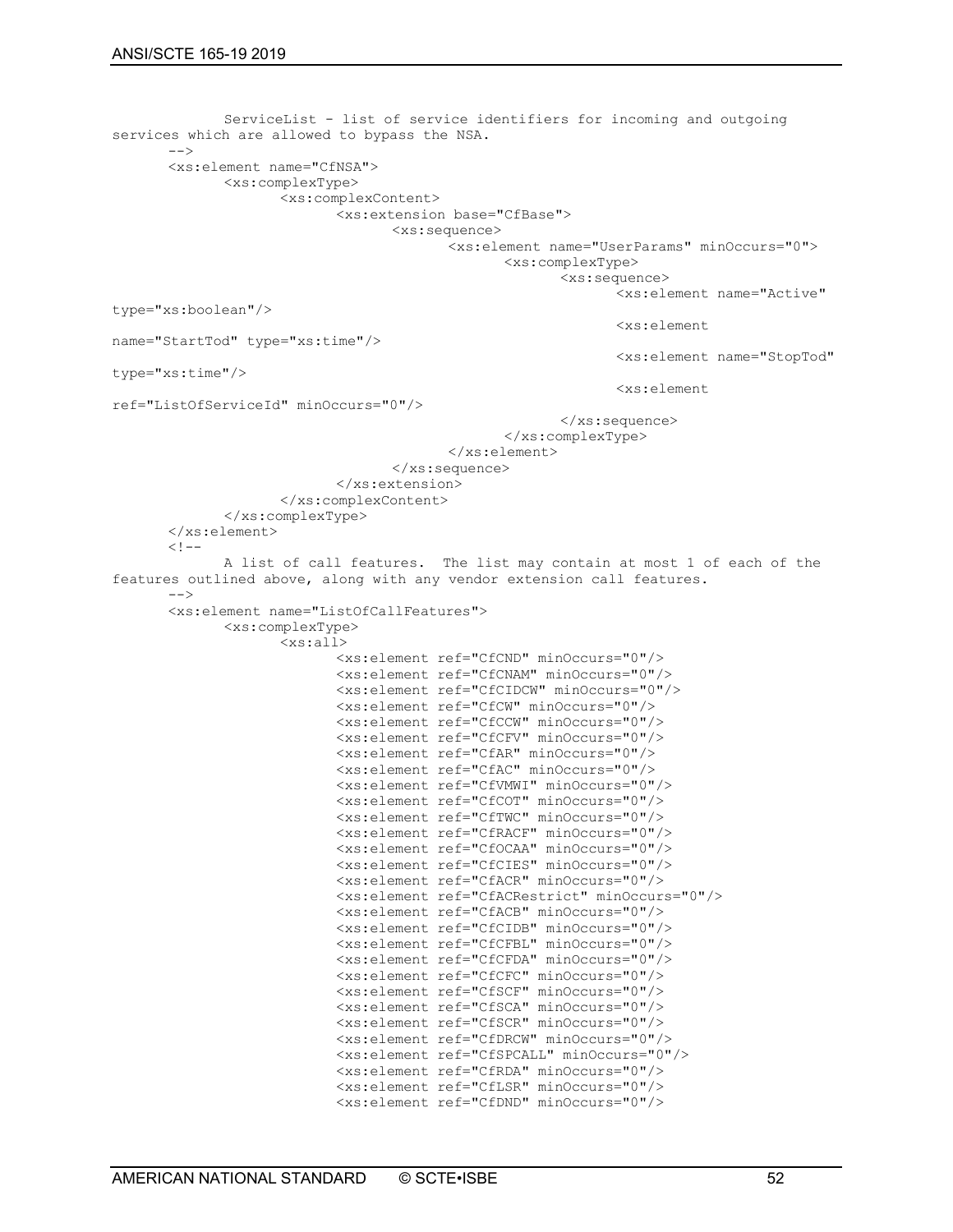```
<xs:element ref="CfCOC" minOccurs="0"/>
                           <xs:element ref="CfNSA" minOccurs="0"/>
                           <xs:element ref="Extension" minOccurs="0"/>
                    \langle xs: \text{all}\rangle</xs:complexType>
      </xs:element>
      <! -======================== MAIN OBJECT DEFINITIONS ========================
             There are 6 encodings defined in the PCSP schema.
             The 4 main object encodings:
                    PcspCms - a CMS. A collection of Services and Endpoints.
                    PcspService - represents a phone number, its configuration, and
call features.
                    PcspMta - represents a physical MTA and its configuration. A 
collection of Endpoints.
                    PcspEndpoint - represents an Endpoint on an MTA.
             A PcspRelation object. This object encodes the associations between 
objects.
             A PcspImportExport object. This is used to produce a bulk loading file 
for the CMS.
      --&<! --PcspRelation.
             The relation object specifies inter-object associations between the 
PcspCms,
             PcspService, PcspEndpoint, and PcspMta objects. 
             The "relOp" attribute specified if the relation is being added or 
deleted.
       -->
      <xs:element name="PcspRelation">
             <xs:complexType>
                    <xs:sequence>
                           <xs:element name="Class1" type="classType"/>
                           <xs:element name="Key" type="xs:string"/>
                           <xs:element name="Class2" type="classType"/>
                           <xs:element name="ListOfKeys" type="ListOfKeys"/>
                    </xs:sequence>
                    <xs:attribute name="relOp" type="RelationOpType" use="required"/>
             </xs:complexType>
       </xs:element>
      <! --The PcspCms object.
             This object maintains associations between Endpoints, Services, and their 
managing CMSs.
             Contents...
             CmsFqdn - FQDN uniquely identifying this CMS.
       -->
      <xs:element name="PcspCms">
             <xs:complexType>
                    <xs:sequence>
                           <xs:element name="CmsFqdn" type="nonEmptyString"/>
                           <xs:element ref="Extension" minOccurs="0"/>
                    </xs:sequence>
             </xs:complexType>
      </xs:element>
      <! --The PcspEndpoint object.
             An endpoint is a physical port on a MTA/Gateway.
```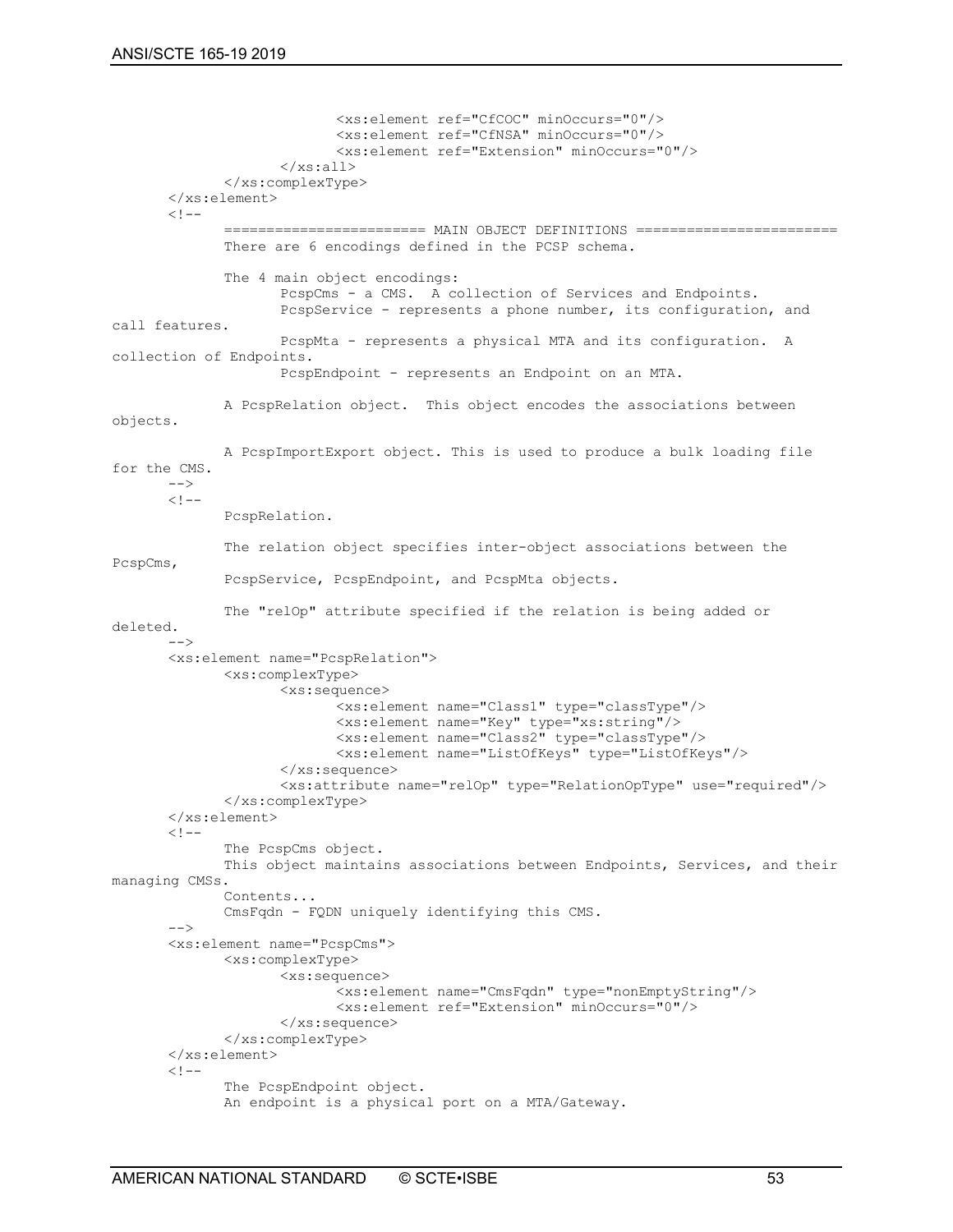```
Contents...
             EndpointId - Uniquely identifies this endpoint. Format per
                    "IPCablecom Network Based Call Signalling Protocol Specification".
                    Example: "aaln/1@mta01.cablelabs.com"
             AdminStatus –
                    0: endpoint is disconnected
                    1: normal - endpoint is in service 
                    2: test mode - endpoint is under test.
             Protocol - optional override for MTA protocol setting.
             Codec - optional override for MTA codec setting.
             IPSecControl – optional override for the MTA IPSecControl setting.
       --<xs:element name="PcspEndpoint">
             <xs:complexType>
                    <xs:sequence>
                           <xs:element name="EndpointId" type="nonEmptyString"/>
                           <xs:element name="AdminStatus">
                                  <xs:simpleType>
                                        <xs:restriction base="xs:integer">
                                               <xs:enumeration value="0"/>
                                               <xs:enumeration value="1"/>
                                               <xs:enumeration value="2"/>
                                        </xs:restriction>
                                  </xs:simpleType>
                           </xs:element>
                           <xs:element name="Protocol" type="protocolType" 
minOccurs="0"/>
                          <xs:element name="Codec" type="codecType" minOccurs="0"/>
                          <xs:element name="IPSecControl" type="xs:boolean" 
minOccurs="0"/>
                          <xs:element ref="Extension" minOccurs="0"/>
                    </xs:sequence>
             </xs:complexType>
      </xs:element>
      2 + -The PcspMta object.
             A Media Terminal Adapter aggregates one or more endpoints (physically 
contained within the MTA). 
             Contents...
             MtaFqdn - MTA's FQDN, uniquely identifying this MTA.
             MtaPort - MTA's NCS listening port (default: 2427)
             CmtsFqdn - FQDN of controlling CMTS. CMS needs this to establish MTA 
DQoS with correct CMTS.
             MtaProfile – MTA Profile Name - Optional; An MTA Profile Indicator 
identifiable by the CMS.
Timezone - within which this MTA is physically located. Optional; If present overrides 
the CMS default setting for the time zone. As per RFC 1123 numeric timezone format.
Protocol - Optional; If present it must be set to "MGCP 1.0 NCS 1.0". This is the 
default for all contained endpoints.
             Codec - Optional; If present it is the default for all contained 
endpoints.
             IPSecControl – Optional; NCS IPSec Control Flag (default = True; IPSec 
enabled).
       -->
      <xs:element name="PcspMta">
             <xs:complexType>
                    <xs:sequence>
                           <xs:element name="MtaFqdn" type="nonEmptyString"/>
```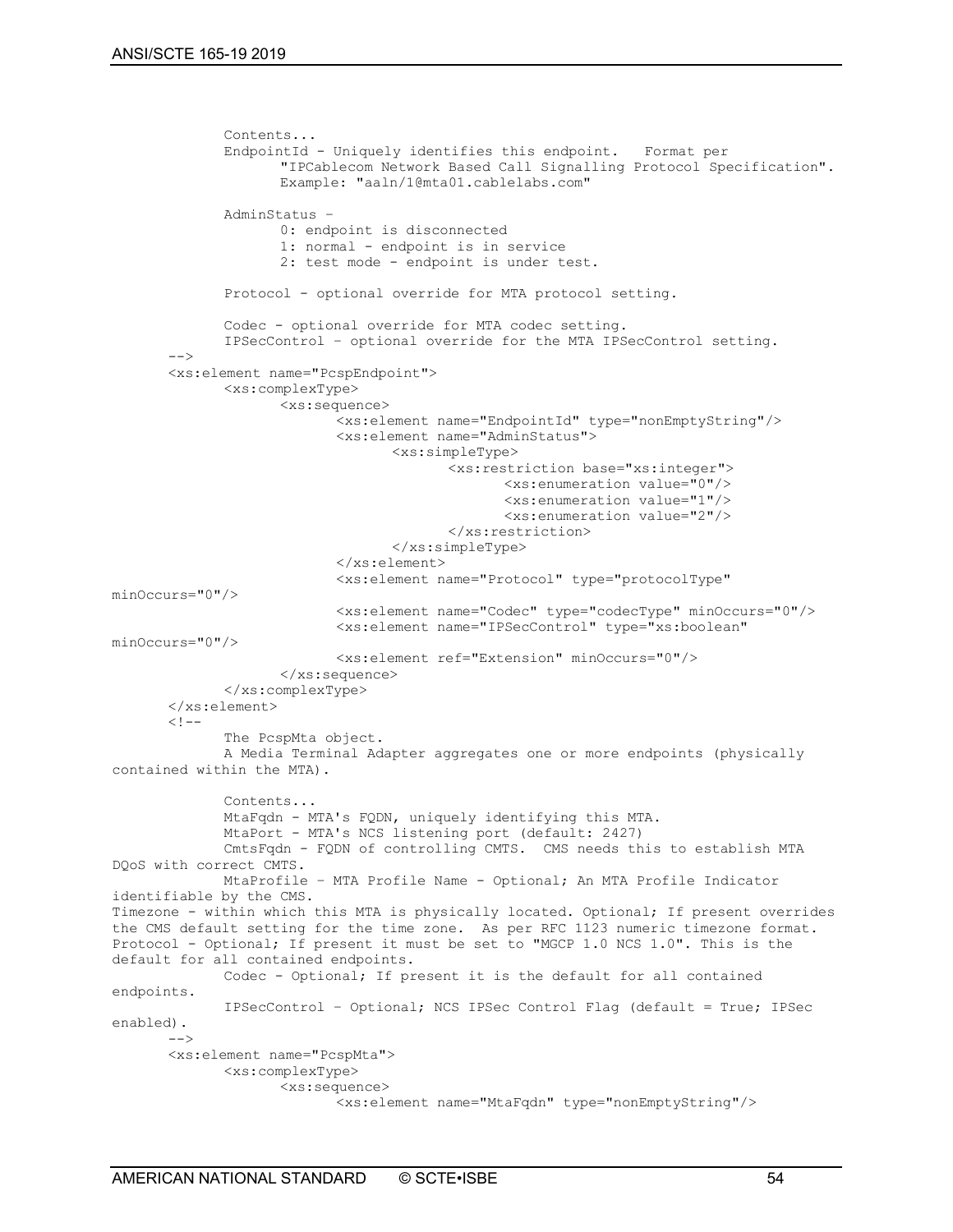```
<xs:element name="ListenPort" type="xs:int" minOccurs="0"/>
                           <xs:element name="CmtsFqdn" type="xs:string"/>
                           <xs:element name="MtaProfile" type="xs:string" 
minOccurs="0"/>
                           <xs:element name="Timezone" type="timezoneType"
minOccurs="0"/>
                           <xs:element name="Protocol" type="protocolType"
minOccurs="0"/>
                           <xs:element name="Codec" type="codecType" minOccurs="0"/>
                           <xs:element name="IPSecControl" type="xs:boolean" 
minOccurs="0"/>
                           <xs:element ref="Extension" minOccurs="0"/>
                    </xs:sequence>
             </xs:complexType>
      </xs:element>
      < ! --The PcspService object.
             Contents...
                    ServiceId - unique identifier for the service. 
                    AdminStatus -
                           0: suspended (i.e. bill not paid).
                           1: enabled (normal state).
                           2: number has changed.
                           3: out of service.
                           4: unassigned.
                    BillingId - An telephone number identifying another service to be 
billed instead of this service.
                    ExternalId - an arbitrary string used to carry such data as 
subscriber ID, etc.
                    IsPrimary - With multiple services provisioned upon an endpoint, 
one service MUST have this flag set to indicate the default service to use for 
outgoing calls.
                    false/0: this service is not a primary service.
                    true/1: this service is a primary service.
PrimaryRing - Primary Ringing Pattern ID. Index into MTA cadence table, selecting ring 
pattern for this service. Optional if the "Is Primary" flag is set to False. If not 
present, the CMS must use its normal ring pattern
                    DisplayName - Used for Call Name Delivery feature (CNAM)
                    DisplayNumber - Used for Call Number Delivery feature (CND)
                    Password - various call features require a password before any 
alterations are permitted.
                    Network announcement control. See previous definition. Optional; 
if not present the CMS must use its default settings.
                    Interexchange codes and Local Number Portability settings. See 
previous definitions. Optional; if not present the CMS must not assign any inter-
exchange codes to the service.
                    Call features. See previous definitions.
       --<xs:element name="PcspService">
             <xs:complexType>
                    <xs:sequence>
                           <xs:element name="ServiceId" type="ServiceIdType"/>
                           <xs:element name="AdminStatus">
                                  <xs:simpleType>
                                        <xs:restriction base="xs:integer">
                                               <xs:enumeration value="0"/>
                                               <xs:enumeration value="1"/>
                                               <xs:enumeration value="2"/>
                                               <xs:enumeration value="3"/>
                                               <xs:enumeration value="4"/>
                                        </xs:restriction>
```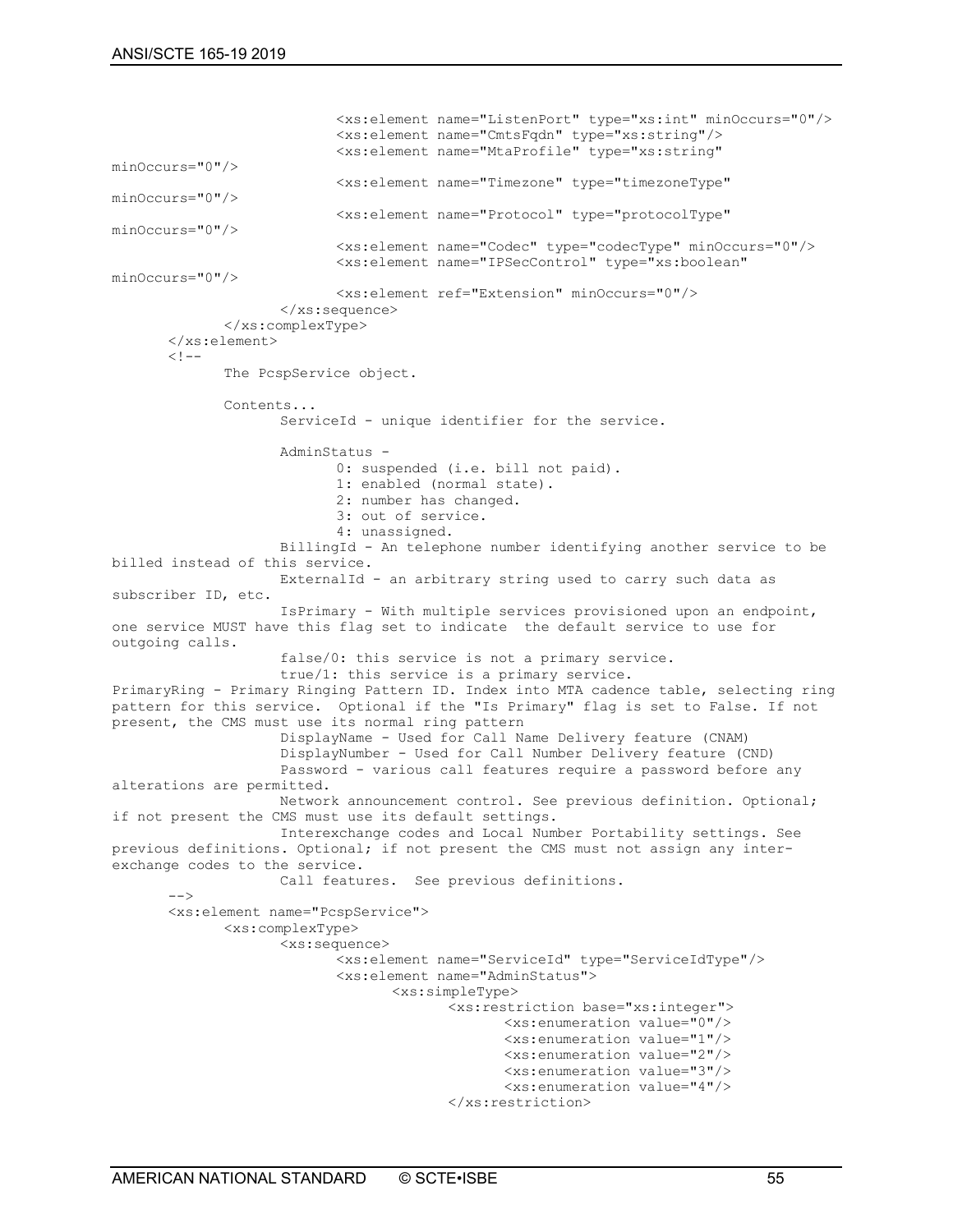```
</xs:simpleType>
                           </xs:element>
                           <xs:element name="BillingId" type="ServiceIdType"/>
                           <xs:element name="ExternalId" type="xs:string"/>
                           <xs:element name="IsPrimary" type="xs:boolean"/>
                           <xs:element name="PrimaryRing" type="xs:string"
minOccurs="0"/>
                           <xs:element name="DisplayName" type="xs:string"/>
                           <xs:element name="DisplayNumber" type="xs:string"/>
                           <xs:element name="Password" type="xs:string"/>
                           <xs:element ref="Announcements" minOccurs="0"/>
                           <xs:element ref="InterExchange" minOccurs="0"/>
                           <xs:element ref="LNP"/>
                           <xs:element ref="ListOfCallFeatures"/>
                           <xs:element ref="Extension" minOccurs="0"/>
                    </xs:sequence>
             </xs:complexType>
      </xs:element>
      <! --Import/Export file format.
             Used to transfer one or more objects and relations between PS/CMS.
             NOTE: PcspCms is not included. There is currently no reason for a CMS to 
obtain its own CMS object from the PS.
       -->
      <xs:element name="PcspImportExport">
             <xs:complexType>
                    <xs:choice minOccurs="0" maxOccurs="unbounded">
                          <xs:element ref="PcspService"/>
                          <xs:element ref="PcspEndpoint"/>
                          <xs:element ref="PcspMta"/>
                           <xs:element ref="PcspRelation"/>
                    </xs:choice>
             </xs:complexType>
      </xs:element>
</xs:schema>
```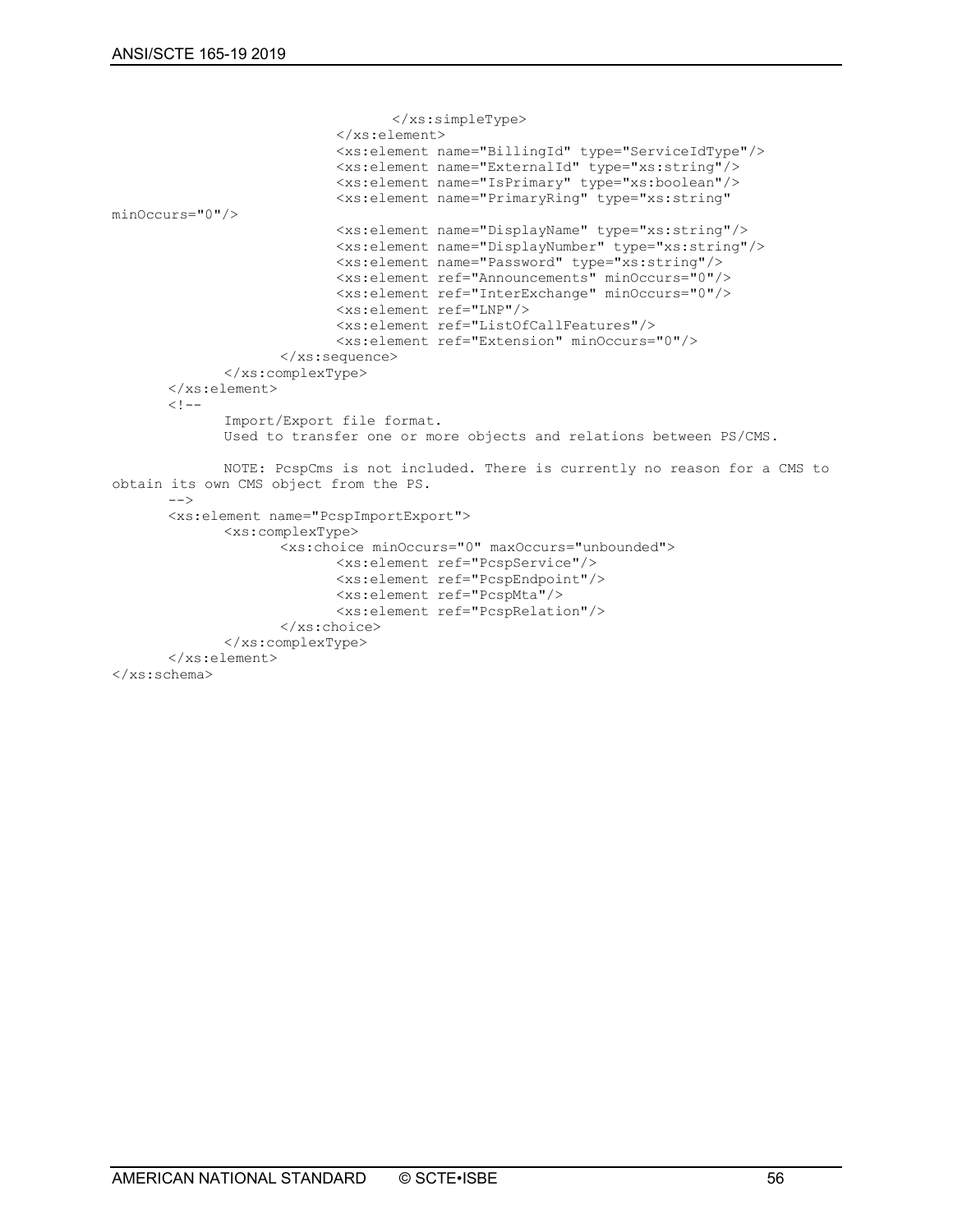# **Appendix II Sample Entity Encodings**

### **II.1 PcspService Object Example**

```
<?xml version="1.0" encoding="UTF-8"?>
< 1 - -Example Service object encoding.
      Default and "pcsp" namespace is set to PcspI01.
      "pcsp" namespace is a convenience, allowing vendor extensions
      to reference elements from the main PCSP schema.
--<PcspService xmlns="http://www.cablelabs.com/Pcsp/I01/schema" 
xmlns:pcsp="http://www.cablelabs.com/Pcsp/I01/schema" 
xmlns:xsi="http://www.w3.org/2001/XMLSchema-instance" 
xsi:noNamespaceSchemaLocation="PcspI01.xsd">
      \lt ! --A sample Service object.
      --<ServiceId format="NSN">9785551212</ServiceId>
      <AdminStatus>1</AdminStatus>
      <BillingId>9785550000</BillingId>
      <ExternalId>0123456789</ExternalId>
      <IsPrimary>true</IsPrimary>
      <PrimaryRing>IndexIntoCadenceTable</PrimaryRing>
      <DisplayName>John Q Public</DisplayName>
      <DisplayNumber>(978)-555-1212</DisplayNumber>
      <Password>45hjg3j6gkg6h54j6gkj3g6</Password>
      <Announcements>
             <Language>EN</Language>
             <Timezone>+0500</Timezone>
       </Announcements>
       <InterExchange>
             <PIC>0123</PIC>
             <LPIC>0123</LPIC>
             <IPIC>0123</IPIC>
      </InterExchange>
       <T.NP><PortingStatus>0</PortingStatus>
             <LNPT>0</LNPT>
      \langle/LNP>
      <ListOfCallFeatures>
             <CfCND>
                    <Subscribed>true</Subscribed>
                    <AdminStatus>1</AdminStatus>
             </CfCND>
             <CfCIDB>
                    <Subscribed>0</Subscribed>
                    <AdminStatus>1</AdminStatus>
                    <UserParams>
                           <Flag>PUBLIC</Flag>
                    </UserParams>
             </CfCIDB>
             <CfCFBL>
                    <Subscribed>true</Subscribed>
                    <AdminStatus>1</AdminStatus>
                    <UserParams>
                           <Active>true</Active>
                           <Always>0</Always>
                           <ForwardTo>9785551212</ForwardTo>
```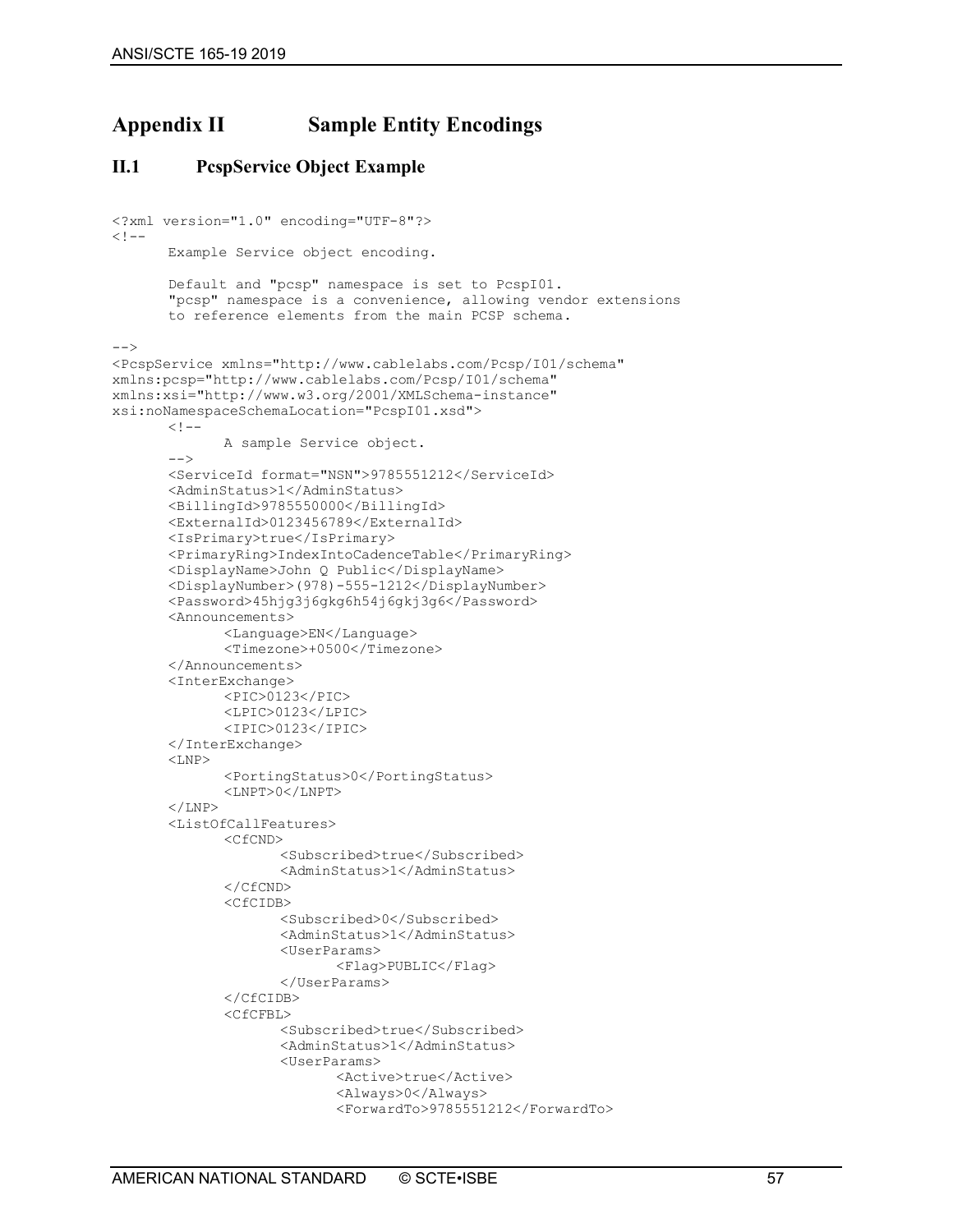```
</UserParams>
</CfCFBL>
<CfSPCALL>
      <Subscribed>0</Subscribed>
      <AdminStatus>1</AdminStatus>
      <UserParams>
             <ListOfSpeedDial>
                    <SdPair>
                           <SdNum>1</SdNum>
                           <ServiceId>9785551212</ServiceId>
                    </SdPair>
                    <SdPair>
                           <SdNum>3</SdNum>
                           <ServiceId>9785551000</ServiceId>
                    </SdPair>
             </ListOfSpeedDial>
      </UserParams>
</CfSPCALL>
<CfRDA>
      <Subscribed>1</Subscribed>
      <AdminStatus>1</AdminStatus>
</CfRDA>
<CfLSR>
      <Subscribed>1</Subscribed>
      <AdminStatus>1</AdminStatus>
      <UserParams>
             <BlkDomLongDist>1</BlkDomLongDist>
             <BlkIntLongDist>1</BlkIntLongDist>
             <BlkPayPerCall>1</BlkPayPerCall>
             <BlkOperatorAssist>1</BlkOperatorAssist>
             <BlkDirAssist>1</BlkDirAssist>
             <BlkTollFree>1</BlkTollFree>
             <ListOfServiceId>
                    <ServiceId>9895551001</ServiceId>
                    <ServiceId>9895551002</ServiceId>
                    <ServiceId>9895551003</ServiceId>
             </ListOfServiceId>
      </UserParams>
</CfLSR>
<CfDND>
      <Subscribed>1</Subscribed>
      <AdminStatus>1</AdminStatus>
      <UserParams>
             <Active>true</Active>
             <WdStartTod1>00:00:00+05:00</WdStartTod1>
             <WdStopTod1>06:00:00+05:00</WdStopTod1>
             <WdStartTod2>18:00:00+05:00</WdStartTod2>
             <WdStopTod2>20:00:00+05:00</WdStopTod2>
             <WeStartTod1>00:00:00+05:00</WeStartTod1>
             <WeStopTod1>09:00:00+05:00</WeStopTod1>
             <WeStartTod2>18:00:00+05:00</WeStartTod2>
             <WeStopTod2>20:00:00+05:00</WeStopTod2>
      </UserParams>
</CfDND>
<CfCOC>
      <Subscribed>1</Subscribed>
      <AdminStatus>1</AdminStatus>
      <UserParams>
             <Active>true</Active>
             <StartTod>00:00:00+05:00</StartTod>
             <StopTod>06:00:00+05:00</StopTod>
             <ListOfServiceId>
                    <ServiceId>9895551001</ServiceId>
```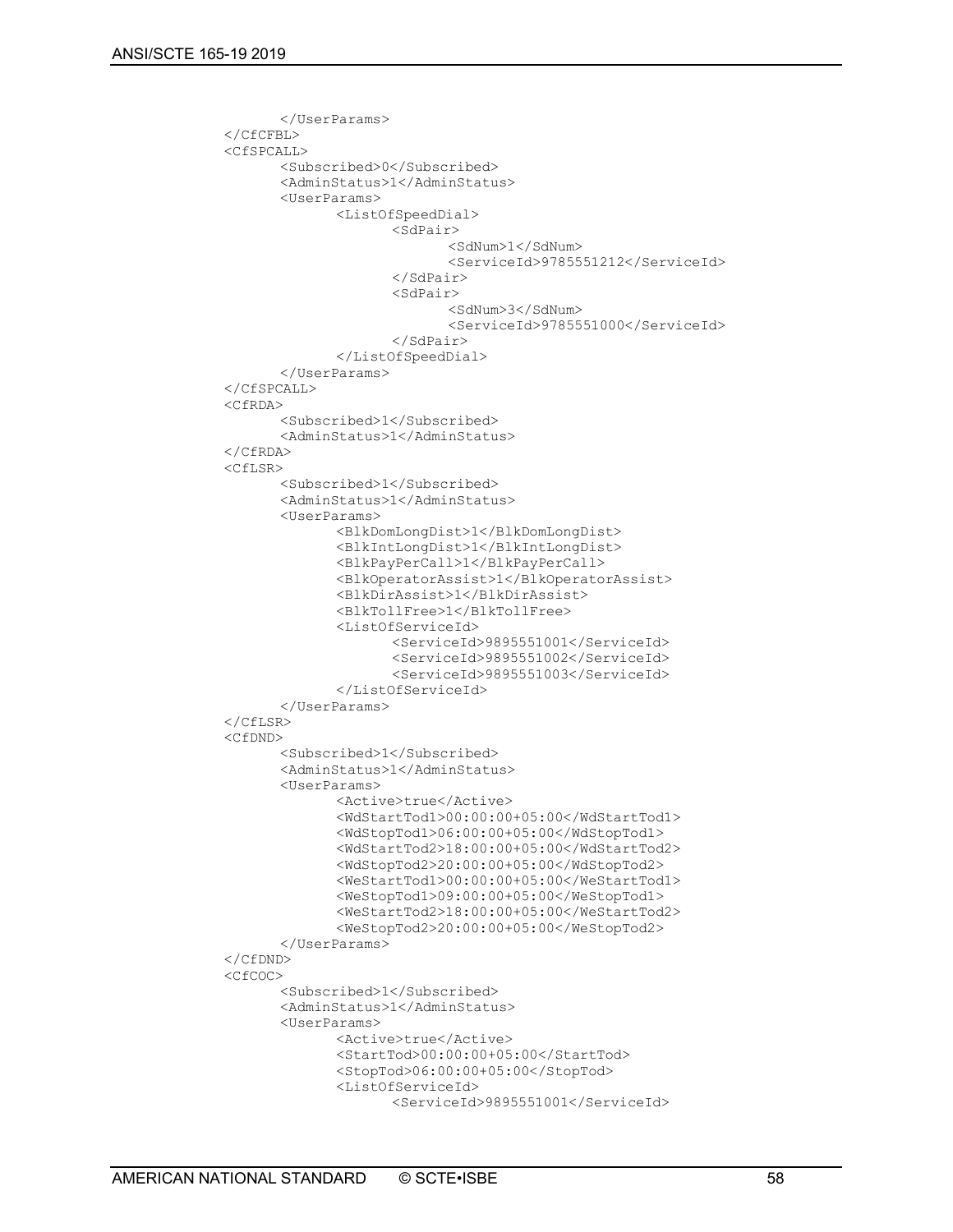```
<ServiceId>9895551002</ServiceId>
                                  <ServiceId>9895551003</ServiceId>
                           </ListOfServiceId>
                    </UserParams>
             </CfCOC>
             <CfNSA>
                    <Subscribed>1</Subscribed>
                    <AdminStatus>1</AdminStatus>
                    <UserParams>
                           <Active>true</Active>
                           <StartTod>00:00:00+05:00</StartTod>
                           <StopTod>06:00:00+05:00</StopTod>
                           <ListOfServiceId>
                                  <ServiceId>9895551001</ServiceId>
                                  <ServiceId>9895551002</ServiceId>
                                  <ServiceId>9895551003</ServiceId>
                           </ListOfServiceId>
                    </UserParams>
             </CfNSA>
       </ListOfCallFeatures>
</PcspService>
```
#### **II.2 PcspEndpoint Object Example**

```
<?xml version="1.0" encoding="UTF-8"?>
<PcspEndpoint xmlns="http://www.cablelabs.com/Pcsp/I01/schema" 
xmlns:pcsp="http://www.cablelabs.com/Pcsp/I01/schema" 
xmlns:xsi="http://www.w3.org/2001/XMLSchema-instance">
      <! --
             A sample Endpoint object.
      --<EndpointId>aaln/1@mta01.cablelabs.com</EndpointId>
      <AdminStatus>2</AdminStatus>
      <Protocol>MtaDefault</Protocol>
      <Codec>2</Codec>
      <IPSecControl>true</IPSecControl>
</PcspEndpoint>
```
#### **II.3 PcspMTA Object Example**

```
<?xml version="1.0" encoding="UTF-8"?>
<PcspMta xmlns="http://www.cablelabs.com/Pcsp/I01/schema" 
xmlns:pcsp="http://www.cablelabs.com/Pcsp/I01/schema" 
xmlns:xsi="http://www.w3.org/2001/XMLSchema-instance" 
xsi:noNamespaceSchemaLocation="PcspI01.xsd">
      <! -A sample MTA object.
      -->
      <MtaFqdn>mta01.cablelabs.com</MtaFqdn>
      <ListenPort>2427</ListenPort>
      <CmtsFqdn>cmta01.cablelabs.com</CmtsFqdn>
      <Timezone>-0500</Timezone>
      <Protocol>MCGP 1.0 NCS 1.0</Protocol>
      <Codec>5</Codec>
      <IPSecControl>true</IPSecControl>
```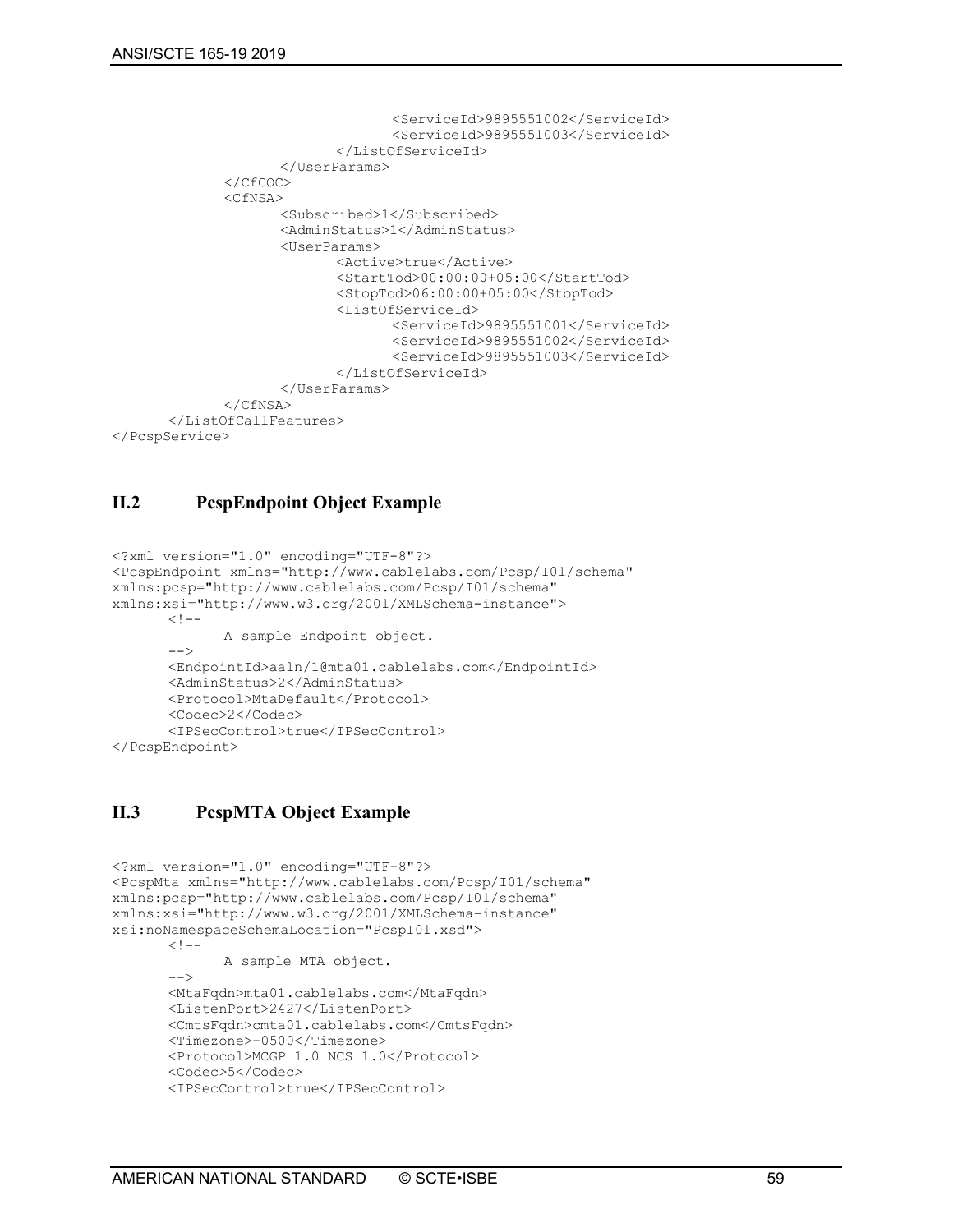</PcspMta>

#### **II.4 PcspCMS Object Example**

```
<?xml version="1.0" encoding="UTF-8"?>
<PcspCms xmlns="http://www.cablelabs.com/Pcsp/I01/schema" 
xmlns:pcsp="http://www.cablelabs.com/Pcsp/I01/schema" 
xmlns:xsi="http://www.w3.org/2001/XMLSchema-instance">
      < 1 - -CMS object.
             Not much defined yet...just its key.
             Serves as a collection for Services and Endpoints.
      --<CmsFqdn>cma01.cablelabs.com</CmsFqdn>
</PcspCms>
```
#### **II.5 PcspRelation Example**

```
<?xml version="1.0" encoding="UTF-8"?>
<PcspRelation xmlns="http://www.cablelabs.com/Pcsp/I01/schema" 
xmlns:xsi="http://www.w3.org/2001/XMLSchema-instance" 
xsi:schemaLocation="http://www.cablelabs.com/Pcsp/I01/schema PcspI01.xsd" relOp="add">
      < ! --A PcspRelation.
             This relation associates several Endpoints to the Service "9785551212".
      -->
      <Class1>PcspService</Class1>
      <Key>9785551212</Key>
      <Class2>PcspEndpoint</Class2>
      <ListOfKeys>
             <Key>aaln/1@mta01.cablelabs.com</Key>
             <Key>aaln/1@mta02.cablelabs.com</Key>
             <Key>aaln/1@mta03.cablelabs.com</Key>
             <Key>aaln/1@mta04.cablelabs.com</Key>
      </ListOfKeys>
</PcspRelation>
```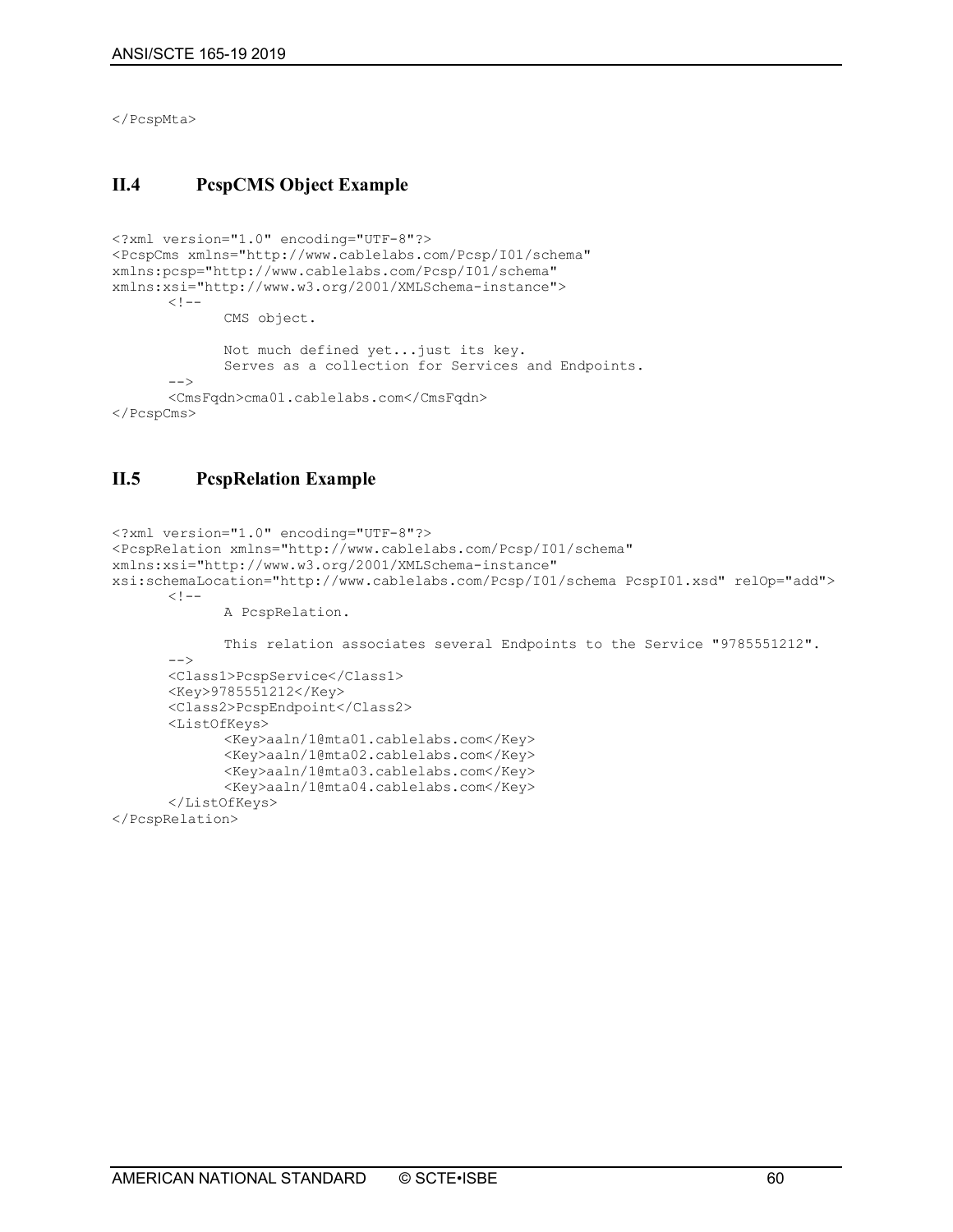## **Appendix III Sample Object Extension**

#### **III.1 Extended PcspService Object Example**

The following example illustrates the extension capabilities of the PCSP schema. The example extends a PcspService object with a new call feature and several new elements on the main body of the object.

```
<?xml version="1.0" encoding="UTF-8"?>
< 1 - -An example illustrating how to extend a Pcsp object.
      This example extends the PcspService object with additional 
      fields and call features.
      See details below.
-->
<PcspService xmlns="http://www.cablelabs.com/Pcsp/I01/schema" 
xmlns:xsi="http://www.w3.org/2001/XMLSchema-instance" 
xmlns:pcsp="http://www.cablelabs.com/Pcsp/I01/schema">
      < 1 - -The main body of the Service object is filled with sample data that will
allow the object to validate.
       -->
      <ServiceId>5551212</ServiceId>
      <AdminStatus>0</AdminStatus>
      <BillingId>5551212</BillingId>
      <ExternalId>5551212</ExternalId>
      <IsPrimary>true</IsPrimary>
      <PrimaryRing/>
      <DisplayName/>
      <DisplayNumber/>
      <Password/>
      <Announcements>
             <Language>EN</Language>
             <Timezone>+0500</Timezone>
      </Announcements>
      <InterExchange>
             <PIC>0</PIC>
             <LPIC>0</LPIC>
             <IPIC>0</IPIC>
      </InterExchange>
       <LNP><PortingStatus>1</PortingStatus>
             <LNPT>true</LNPT>
      \langle/LNP\rangle<! --A Service object can be extended in two locations:
                    1. The main body of the object.
                    2. The call feature list.
             Here we extend the set of call features with the CfXYZ call feature.
             1. The VendorExt element must specify a valid namespace for the 
extension's schema. This allows the parsing system to locate the schema file for the 
extension.
             2. Any content within the VendorExt element must be namespace qualified, 
enabling validation against the extension's schema.
       -->
      <ListOfCallFeatures>
             <Extension xmlns:ext="http://www.cablelabs.com/SampleExtension">
                    <ext:CfXYZ>
                           <ext:Subscribed>true</ext:Subscribed>
                           <ext:Enabled>true</ext:Enabled>
                    </ext:CfXYZ>
```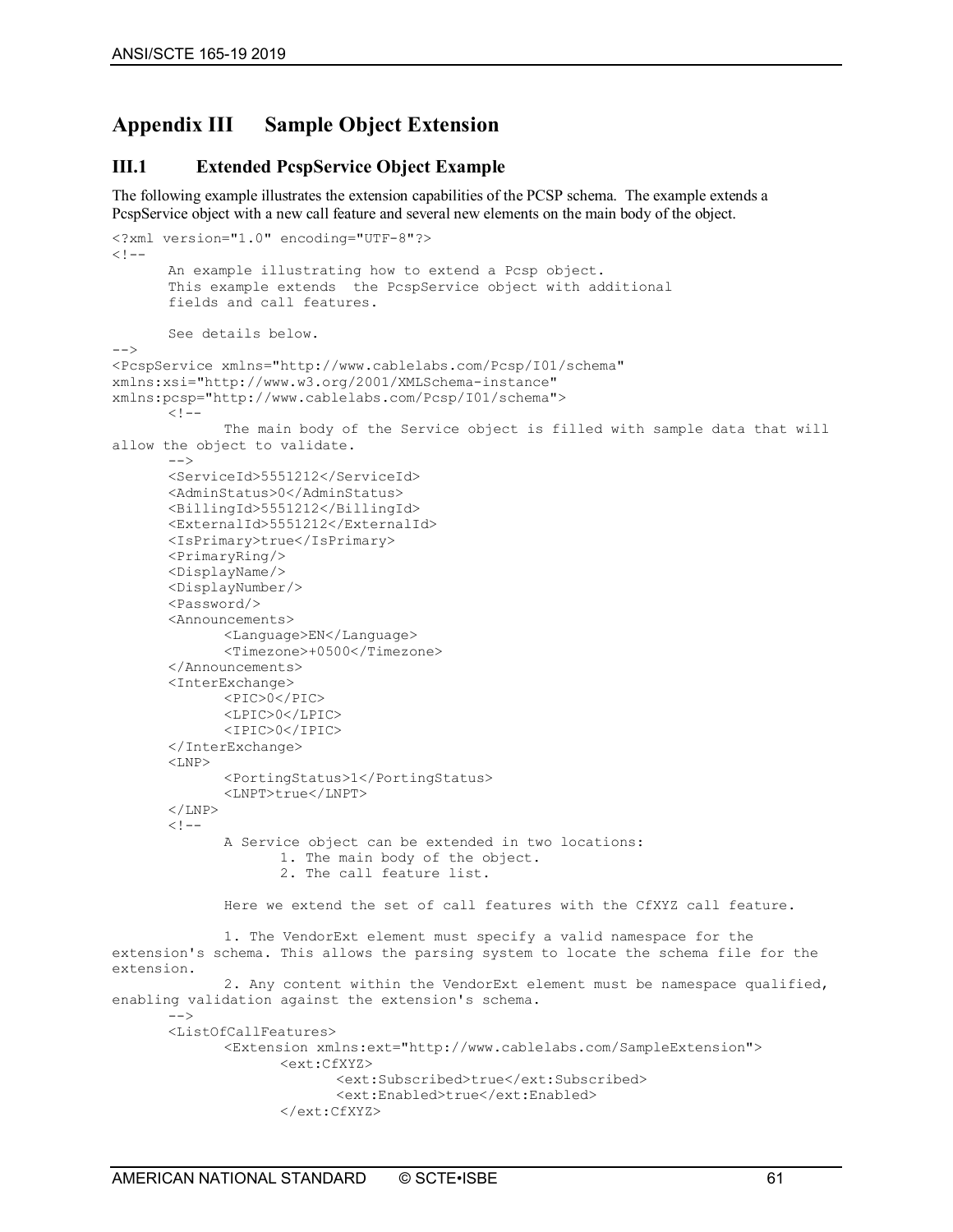```
</Extension>
      </ListOfCallFeatures>
      <! --Here, we extend the data content of main body of the Service object.
      -->
      <Extension xmlns:ext="http://www.cablelabs.com/SampleExtension">
             <ext:A>Sample extension A</ext:A>
             <ext:B>Sample extension B</ext:B>
             <ext:C>Sample extension C</ext:C>
      </Extension>
</PcspService>
```
#### **III.2 The Extension Schema**

```
<?xml version="1.0" encoding="UTF-8"?>
<! --
      The schema for the sample PcspService extension.
      This schema defines several extensions:
      A, B, and C for the main body of the Service object.
      Call feature CfXYZ for the Service's call feature list.
--<xs:schema targetNamespace="http://www.cablelabs.com/SampleExtension" 
xmlns:xs="http://www.w3.org/2001/XMLSchema" 
xmlns="http://www.cablelabs.com/SampleExtension" elementFormDefault="qualified">
      <xs:element name="A" type="xs:string"/>
      <xs:element name="B" type="xs:string"/>
      <xs:element name="C" type="xs:string"/>
      <xs:element name="CfXYZ">
             <xs:complexType>
                    <xs:sequence>
                          <xs:element name="Subscribed" type="xs:boolean"/>
                          <xs:element name="Enabled" type="xs:boolean"/>
                    </xs:sequence>
             </xs:complexType>
      </xs:element>
</xs:schema>
```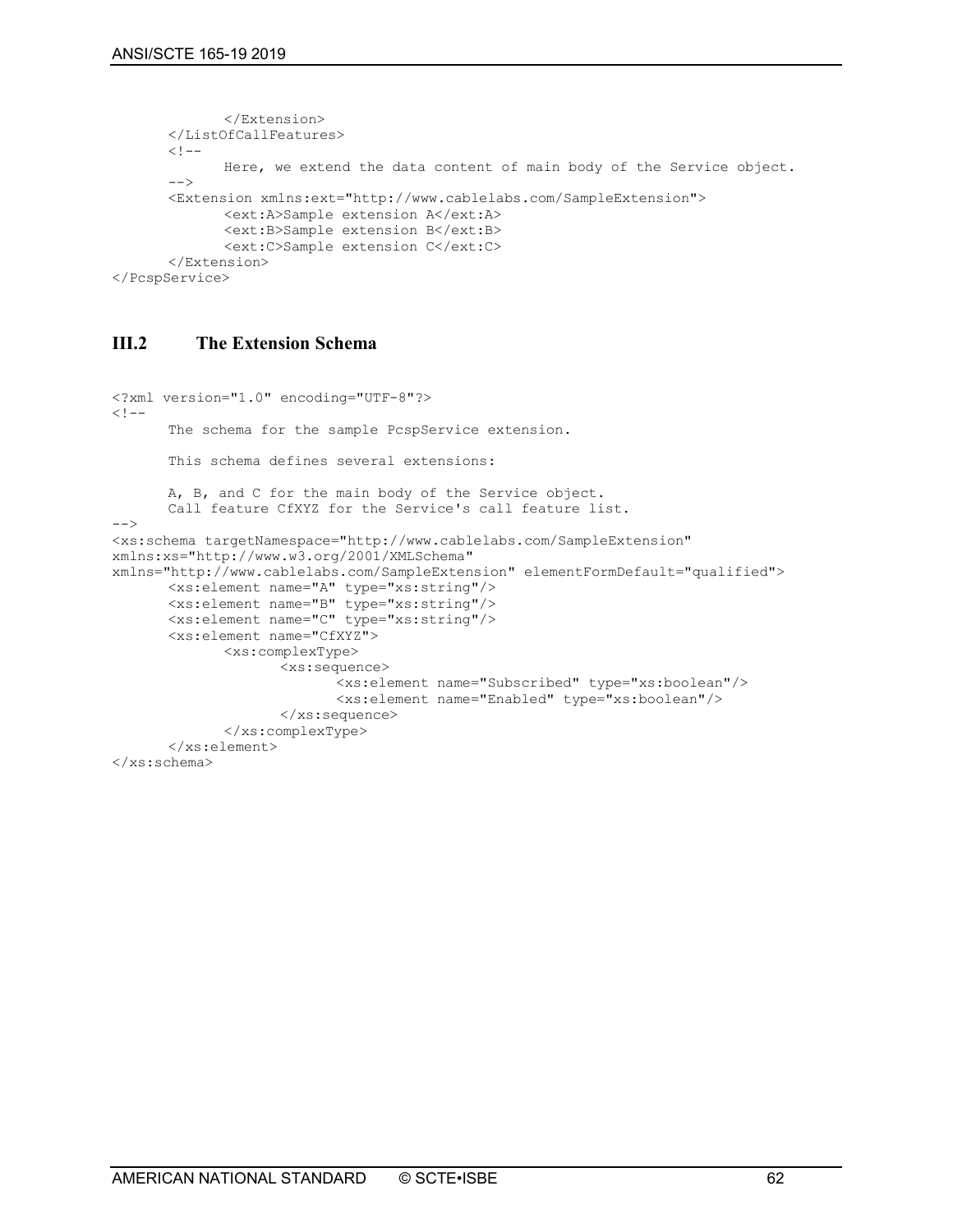# **Appendix IV WSDL Specification For PCSP Messaging**

```
<?xml version="1.0" encoding="UTF-8"?>
< 1 - -The IPCablecom CMS Subscriber Provisioning interface.
      Specified in Web Service Description Language 1.1.
--<definitions name="PcspI01Service" targetNamespace="unique_fully_qualified_namespace"
xmlns:tns="unique_fully_qualified_namespace"
xmlns:soap="http://schemas.xmlsoap.org/wsdl/soap/" 
xmlns:xsd="http://www.w3.org/2001/XMLSchema" 
xmlns:soapenc="http://schemas.xmlsoap.org/soap/encoding/" 
xmlns:wsdl="http://schemas.xmlsoap.org/wsdl/" 
xmlns="http://schemas.xmlsoap.org/wsdl/">
<!-- NOTE: the parameter <unique_fully_qualified_namespace> MUST be replaced by 
fully qualified unique identifiers for the actual implementation.
-->
      <! -The <types> section defines custom datatypes required by the interface.
             PCSPI01 requires two custom datatypes:
                    PcspArg (and array of)
                    PcspObj (and array of).
             // PcspArg (pseudo code)
             //
             class PcspArg
             {
                    // EntityName and key of a specific object.
                    // Wildcard are currently not permitted.
                    // Key is ignored when entity is PcspRelation.
                    //
                    String entityName;
                    String key;
                    // Reserved for future use. Set to 0 for now.
                    //
                    int flags;
             }
             // PcspObj (pseudo code).
             //
             class PcspObj
             {
                    // EntityName and key of the specific object.
                    // Key is ignored when entity is PcspRelation.
                    //
                    String entityName;
                    String key;
                    // cmdStatus:
                           PcspObj as method output/result - MUST be set to one of the
status codes specified below.<br>// Pc.
                           PcspObj as input to Put() - MUST be set to one of the
following:
                    // 1, create new object<br>// 2, modify existing of
                                  2, modify existing object.
                    // This field is ignored when entity is PcspRelation.
                    //
                    int cmdStatus;
                    // XML encoding per PCSP Data Model Schema or 0 (null)
                    //
                    String xmlEncoding;
```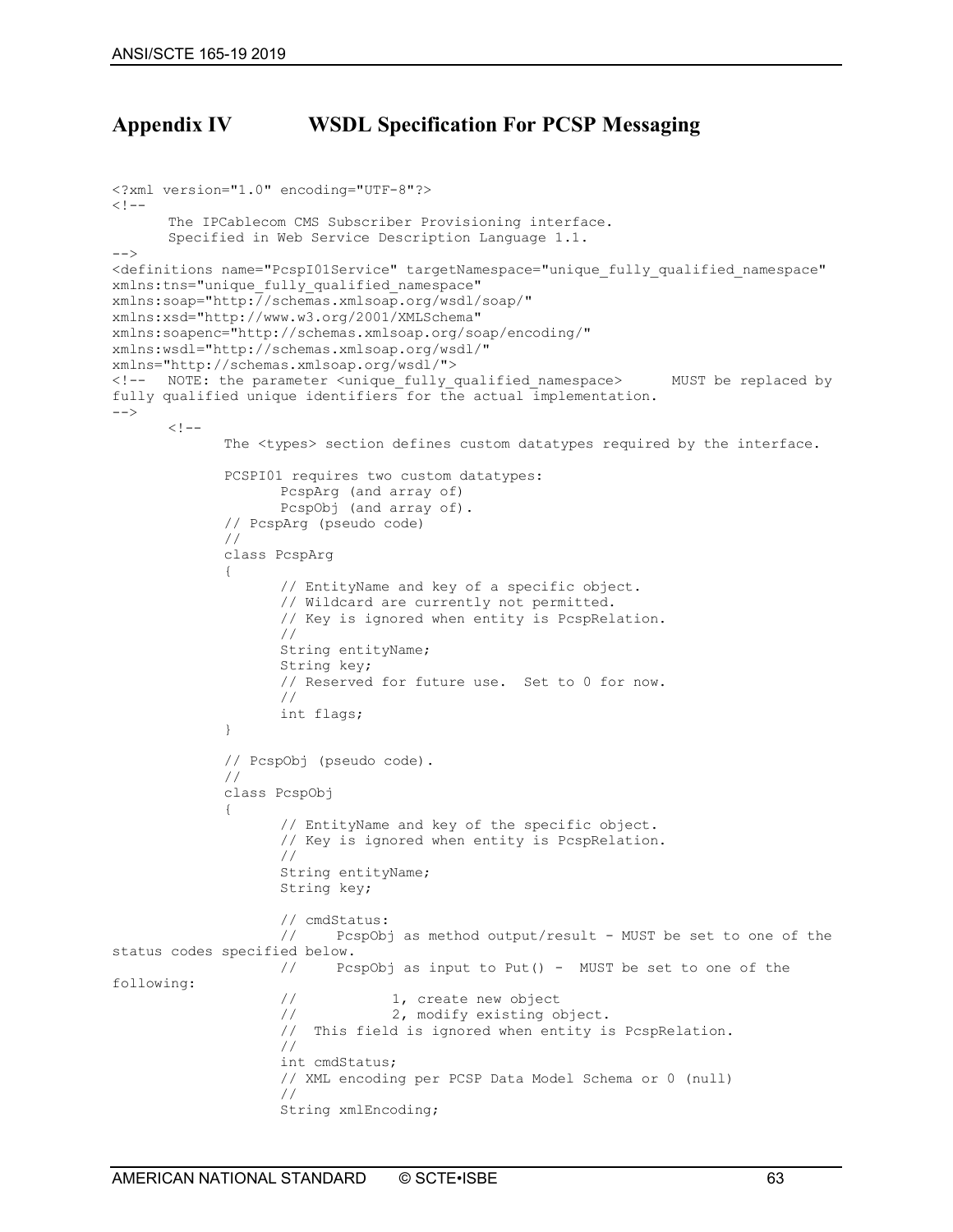```
}
             EntityNames; MUST be one of the following:
                    "PcspService"
                    "PcspMta"
                    "PcspEndpoint"
                    "PcspCms"
                    "PcspRelation"
             Status codes: Used for method output or contained in the cmdStatus field 
of a PcspObj result (output). 
                    0 , Operation succeeded
                    1 , Object not found
                    2 , Invalid Put() mode specified.
                    3 , Object creation failed, object already exists
                    4 , Read op failed
                    5 , Create op failed
                    6 , Modify op failed
                    7 , Delete op failed
                    8 , Internal problem.
                    9 , Server Busy
                    10, Unsupported operation.
                    11, Vendor extension.
             ...extended as needed...
      --<types>
             <schema xmlns="http://www.w3.org/2001/XMLSchema" 
targetNamespace="http://www.IPCablecom.com/pcsp/i01">
                    <complexType name="PcspObj">
                           <sequence>
                                  <element name="entityName" type="string"/>
                                  <element name="key" type="string"/>
                                  <element name="cmdStatus" type="int"/>
                                  <element name="xmlEncoding" type="string"/>
                           </sequence>
                    </complexType>
                    <complexType name="ArrayOfPcspObj">
                           <complexContent>
                                  <restriction base="soapenc:Array">
                                         <attribute ref="soapenc:arrayType" 
wsdl:arrayType="tns:PcspObj[]"/>
                                  </restriction>
                           </complexContent>
                    </complexType>
                    <complexType name="PcspArg">
                           <sequence>
                                  <element name="entityName" type="string"/>
                                  <element name="key" type="string"/>
                                  <element name="flags" type="int"/>
                           </sequence>
                    </complexType>
                    <complexType name="ArrayOfPcspArg">
                           <complexContent>
                                  <restriction base="soapenc:Array">
                                         <attribute ref="soapenc:arrayType" 
wsdl:arrayType="tns:PcspArg[]"/>
                                  </restriction>
                           </complexContent>
                    </complexType>
             </schema>
      </types>
      <! --
```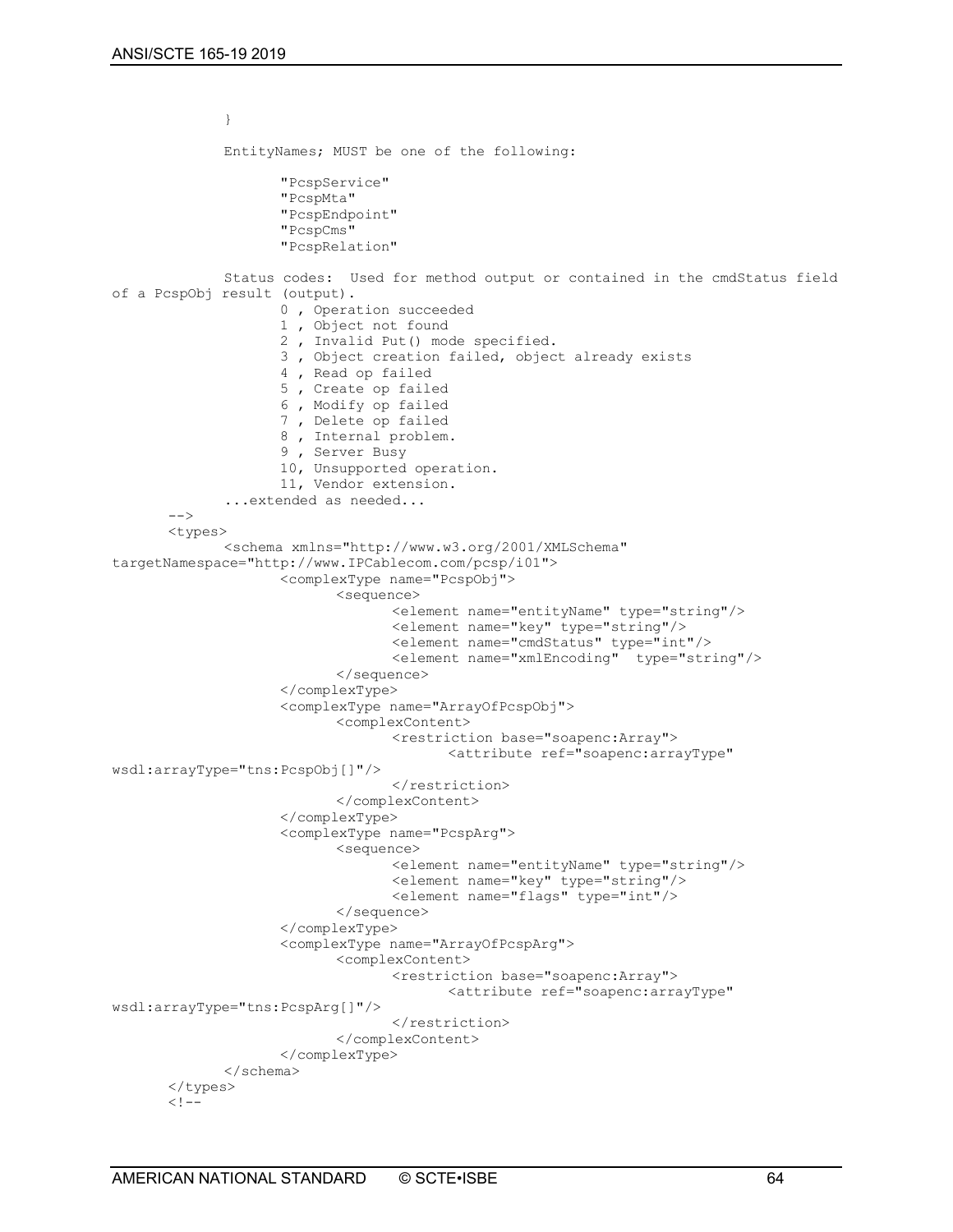```
Message section.
             Invoking a method on the interface involves two "messages"...an input 
message and an output message.
             "In" contains the set of input args to the method call.
             "Out" contains the return values.
      -->
      <message name="Get0In">
             <part name="args" type="tns:ArrayOfPcspArg"/>
      </message>
      <message name="Get0Out">
             <part name="Result" type="tns:ArrayOfPcspObj"/>
      </message>
      <message name="Put1In">
             <part name="objs" type="tns:ArrayOfPcspObj"/>
      </message>
      <message name="Put1Out">
             <part name="Result" type="tns:ArrayOfPcspObj"/>
      </message>
      <message name="Delete2In">
             <part name="args" type="tns:ArrayOfPcspArg"/>
      </message>
      <message name="Delete2Out">
             <part name="Result" type="tns:ArrayOfPcspObj"/>
      </message>
      <message name="CmdStatus3In">
             <part name="isCmd" type="xsd:boolean"/>
             <part name="code" type="xsd:int"/>
             <part name="subCode" type="xsd:int"/>
             <part name="vendorExtension" type="xsd:string"/>
      </message>
      <message name="CmdStatus3Out">
             <part name="Result" type="xsd:int"/>
      </message>
      < 1 - -Port type defines the interface.
             Each "operation" is a method on the interface, with associated input and 
output messages (args and return values).
```

```
// The PCSP service interface (in pseudo code).
//
interface IPcspI01Service
{
       // Get (read) one or more objects from the server.
       // EntityName of "PcspRelation' it not allowed (objects only)
       //
       PcspObj[] Get(PcspArg[] args);
       // Put (write) objects and relations to the server.
       //
       PcspObj[] Put(PcspObj[] objs);
       // Delete objects and relations from the server.
       //
       PcspObj[] Delete(PcspArg[] args);
       // Out-of-band command and status reporting.
       //
       // Predefined command codes:<br>// 0 - extension command
              0 - extension command
       //
       // Predefined status codes:<br>// 0 - extension status
              0 - extension status
       //
```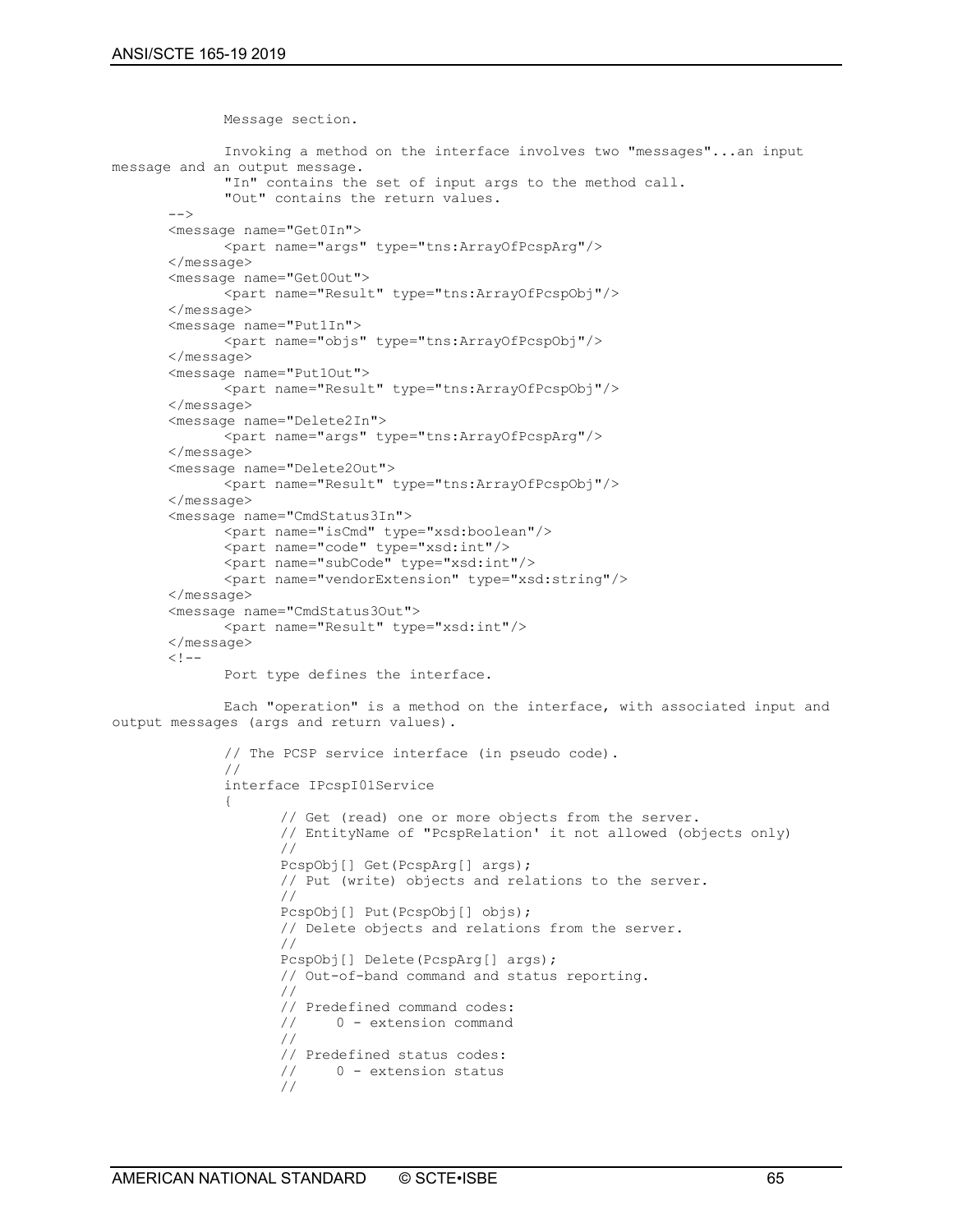```
int CmdStatust(boolean cmd, // true for CMD, false for
STATUS
                    int code, \frac{1}{2} // CMD or STATUS code (see above).<br>int subCode \frac{1}{2} SubCode. Further refines code.
                                         // SubCode. Further refines code.
                    String extension);
      }
       -->
       <portType name="PcspI01Service">
              <operation name="Get" parameterOrder="args">
                    <input name="Get0In" message="tns:Get0In"/>
                    <output name="Get0Out" message="tns:Get0Out"/>
             </operation>
             <operation name="Put" parameterOrder="objs">
                    <input name="Put1In" message="tns:Put1In"/>
                    <output name="Put1Out" message="tns:Put1Out"/>
              </operation>
              <operation name="Delete" parameterOrder="args">
                    <input name="Delete2In" message="tns:Delete2In"/>
                    <output name="Delete2Out" message="tns:Delete2Out"/>
             </operation>
              <operation name="CmdStatus" parameterOrder="isCmd code subCode 
vendorExtension">
                    <input name="CmdStatus3In" message="tns:CmdStatus3In"/>
                    <output name="CmdStatus3Out" message="tns:CmdStatus3Out"/>
              </operation>
      </portType>
      < 1 - -Bind the interface ("portType") to transport specifics.
             Essentially, each method's input and output flow is bound as a 
             remote procedure call using SOAP 1.1.
       -->
      <binding name="PcspI01Service" type="tns:PcspI01Service">
             <soap:binding style="rpc" 
transport="http://schemas.xmlsoap.org/soap/http"/>
             <operation name="Get">
                    <soap:operation soapAction="Get" style="rpc"/>
                    <input name="Get0In">
                           <soap:body use="encoded" 
namespace="http://www.IPCablecom.com/pcsp/i01" 
encodingStyle="http://schemas.xmlsoap.org/soap/encoding/"/>
                    </input>
                    <output name="Get0Out">
                           <soap:body use="encoded" 
namespace="http://www.IPCablecom.com/pcsp/i01" 
encodingStyle="http://schemas.xmlsoap.org/soap/encoding/"/>
                    </output>
              </operation>
              <operation name="Put">
                    <soap:operation soapAction="Put" style="rpc"/>
                    <input name="Put1In">
                           <soap:body use="encoded" 
namespace="http://www.IPCablecom.com/pcsp/i01" 
encodingStyle="http://schemas.xmlsoap.org/soap/encoding/"/>
                    </input>
                    <output name="Put1Out">
                           <soap:body use="encoded" 
namespace="http://www.IPCablecom.com/pcsp/i01" 
encodingStyle="http://schemas.xmlsoap.org/soap/encoding/"/>
                    </output>
              </operation>
              <operation name="Delete">
                    <soap:operation soapAction="Delete" style="rpc"/>
                    <input name="Delete2In">
```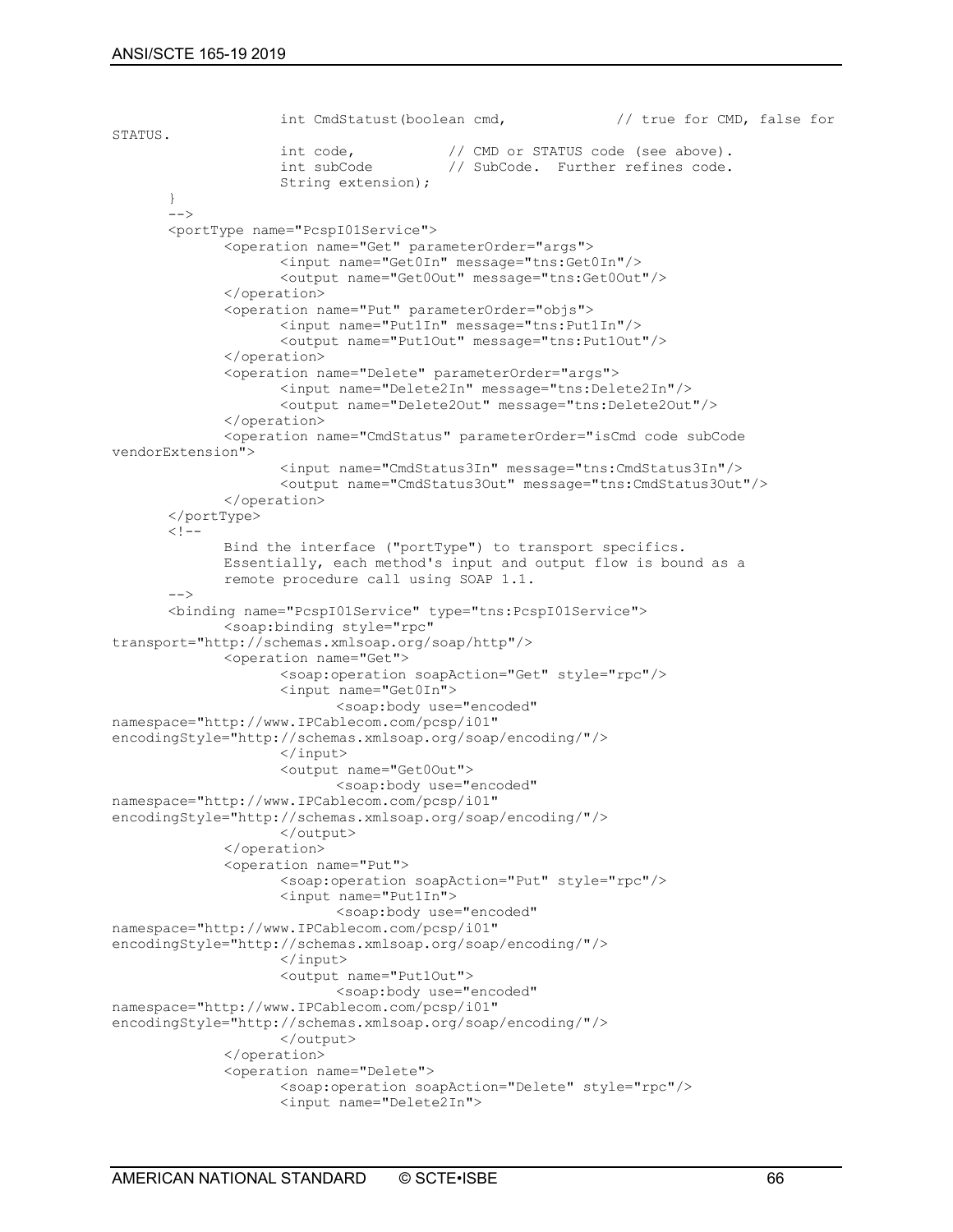```
<soap:body use="encoded" 
namespace="http://www.IPCablecom.com/pcsp/i01" 
encodingStyle="http://schemas.xmlsoap.org/soap/encoding/"/>
                    </input>
                    <output name="Delete2Out">
                           <soap:body use="encoded" 
namespace="http://www.IPCablecom.com/pcsp/i01" 
encodingStyle="http://schemas.xmlsoap.org/soap/encoding/"/>
                    </output>
             </operation>
             <operation name="CmdStatus">
                    <soap:operation soapAction="CmdStatus" style="rpc"/>
                    <input name="CmdStatus3In">
                           <soap:body use="encoded" 
namespace="http://www.IPCablecom.com/pcsp/i01" 
encodingStyle="http://schemas.xmlsoap.org/soap/encoding/"/>
                    </input>
                    <output name="CmdStatus3Out">
                           <soap:body use="encoded" 
namespace="http://www.IPCablecom.com/pcsp/i01" 
encodingStyle="http://schemas.xmlsoap.org/soap/encoding/"/>
                    </output>
             </operation>
      </binding>
      < 1 - -The top level definition of the PCSP I01 Service.
             Note that the <service> element does not contain an address. It is 
assumed that the actual address
             of the service will be set explicitly within the client and server.
      -->
      <service name="PcspI01Service">
             <documentation>IPCablecom CMS Subscriber Provisioning Service 
I01</documentation>
             <port name="PcspI01Service" binding="tns:PcspI01Service">
                    <soap:address location=""/>
             </port>
      </service>
</definitions>
```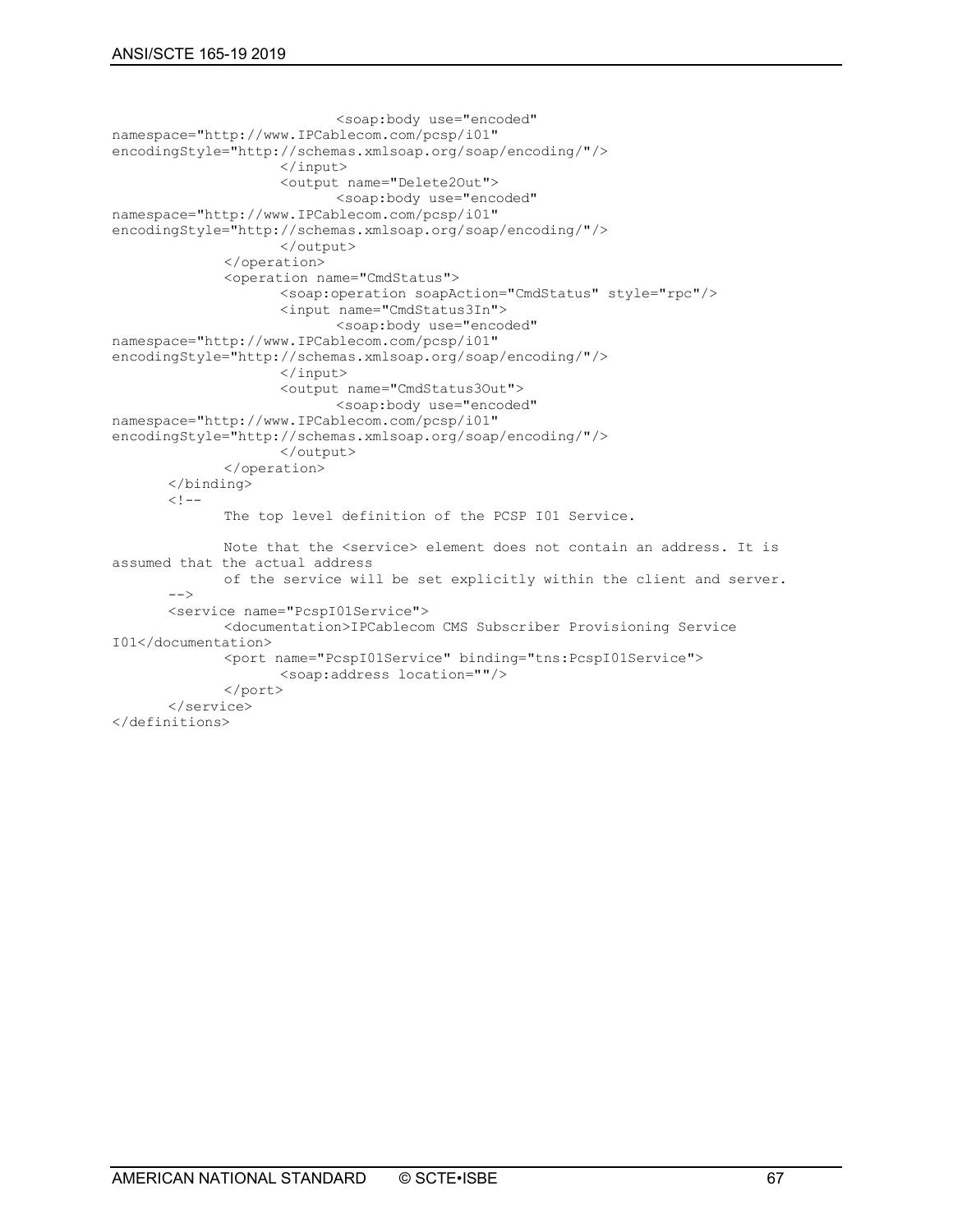# **Appendix V Data Encoding Evaluation**

Options considered for the encoding of data objects and messaging:

### **V.1 XML**

XML is a standard meta-language that allows organizations to design their own markup languages for document publishing and data exchange. Such markups are text based: designed to be obvious to both people and processes. that XML offers.

- Open, standards based, platform independent data exchange.
- Standardized parsers for putting data into memory.
- Standardized interfaces (tree-oriented and stream-oriented) for processing the data.
- Standardized ways to display data.
- Standardized ways to query data.
- Standardized ways to link data.
- Standardized training of people in both publishing and data processing.

The cost: somewhat larger encoding size and increased parsing overhead.

The XML specification is supervised by the XML Working Group of the World Wide Web Consortium (W3C). Special Interest Groups of experts from various fields contribute. It is a public standard —it is not the proprietary development of any company. The v1.0 specification was accepted by the W3C as Recommendation on Feb 10, 1998. The specification may be found at [http://www.w3.org/TR/REC-xml.](http://www.w3.org/TR/REC-xml)

#### **V.2 ASN.1/BER**

ASN.1 is a text based, platform independent syntax used to represent arbitrary data structures. Is it popularly employed for SNMP MIB representations. The Basic Encoding Rules is a simply recursive algorithm that produces a compact octet encoding from an ASN.1 description. BER encodes each item as a tag, indicating what type it is, a length indicating the size of the object, and a value, which contains the actual contents of the object.

See [Table 2](#page-68-0) at end of this section.

#### **V.3 Proprietary ASCII**

Proprietary encodings are out of scope.

#### **V.4 SDP (Session Description Protocol)**

Not flexible in term of contents. Used primarily to describe streaming media capabilities.

#### **V.5 RADIUS**

Radius data encoding (TLV) is too primitive and cannot enforce sequencing. RADIUS is difficult and limited to code structures.

#### **V.6 SQL**

Tied to a specific relational database implementation/schema. Some vendors may already have databases deployed with incompatible schema.

#### **V.7 Options Summary**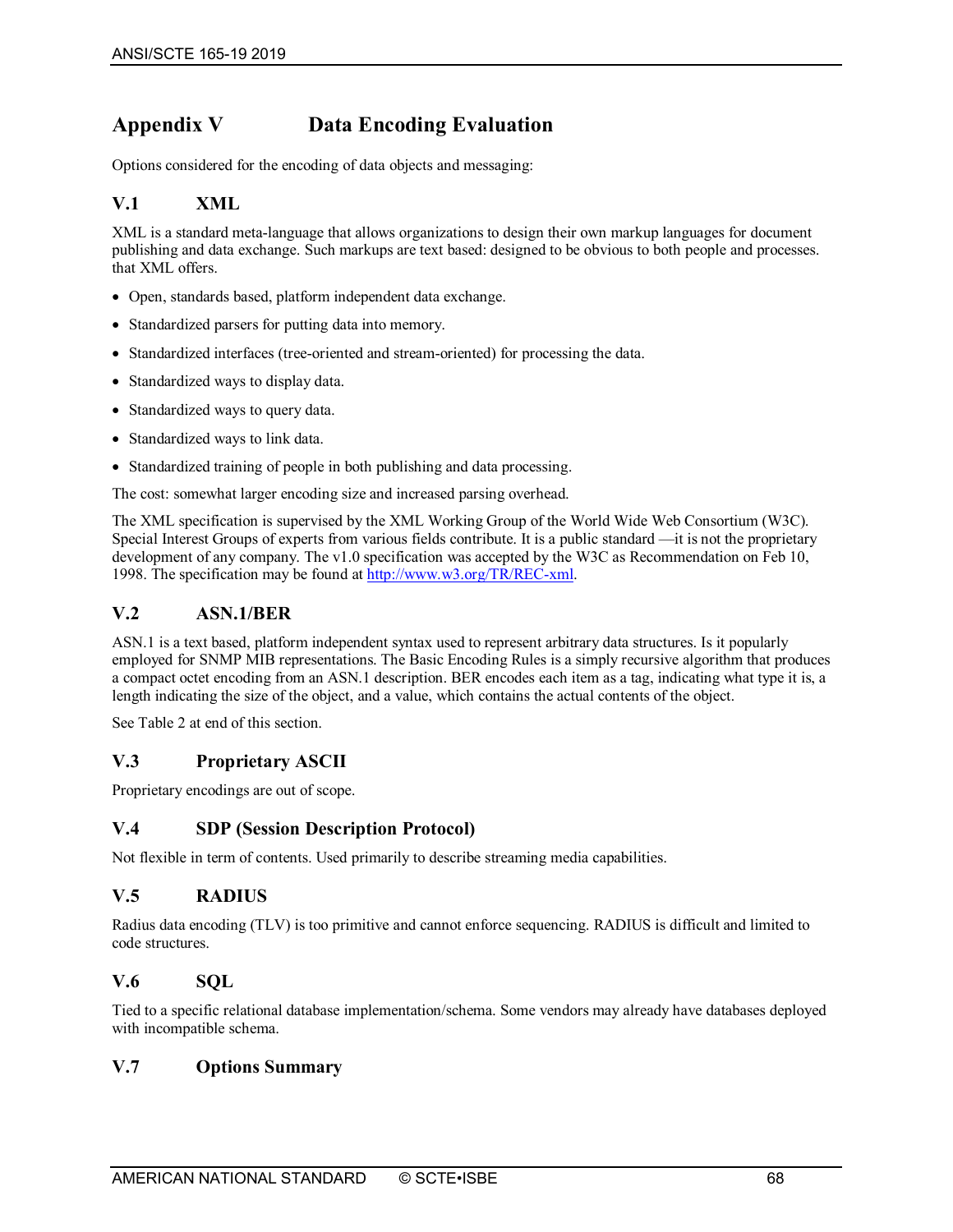<span id="page-68-0"></span>

| Option                              | Pro                                                                                                                                                                                                                                                                                                                                                                                                 | Con                                                                                                                                                                                                                                                                                                                                                                                                                                                                                |
|-------------------------------------|-----------------------------------------------------------------------------------------------------------------------------------------------------------------------------------------------------------------------------------------------------------------------------------------------------------------------------------------------------------------------------------------------------|------------------------------------------------------------------------------------------------------------------------------------------------------------------------------------------------------------------------------------------------------------------------------------------------------------------------------------------------------------------------------------------------------------------------------------------------------------------------------------|
| <b>XML</b>                          | Flexible, ASCII tag-based<br>Provides syntax checking through use<br>of schema/DTD.<br>Easy to extend without effecting<br>transport.<br>Allows for vendor extensions.<br>Platform-independent<br>Language-independent                                                                                                                                                                              | Not secure, requires a secure transport layer.<br>Will consume more CPU and network capacity<br>than a binary encoding. Parse time, etc.                                                                                                                                                                                                                                                                                                                                           |
| ASN.1/BER                           | Hierarchical structure for formatting<br>of data. Defines a language for<br>describing the data format (or<br>"schema").<br>Data structures can be nested.<br>Data is formatted in a platform<br>independent way.<br>Format can be extended IF the design<br>includes a way of versioning the<br>format so that the application knows<br>which format it needs to use to parse<br>the data content. | ASN.1 isn't easily extensible.<br>Backward compatibility of format versions can be<br>difficult to incorporate into the design and to<br>implement.<br>Most implementations use compiled binary level<br>parsers for each schema, which means that<br>defining flexible applications becomes quite<br>difficult.<br>Debugging applications and their interoperability<br>can be difficult in that a small formatting error can<br>render a data "packet" unparseable / unreadable. |
| Proprietary ASCII                   | Out of scope                                                                                                                                                                                                                                                                                                                                                                                        | Out of scope                                                                                                                                                                                                                                                                                                                                                                                                                                                                       |
| <b>SDP</b><br>(Session Description) |                                                                                                                                                                                                                                                                                                                                                                                                     | Not Flexible in term of contents.<br>Used primarily to describe streaming media<br>capabilities.                                                                                                                                                                                                                                                                                                                                                                                   |
| <b>RADIUS</b>                       |                                                                                                                                                                                                                                                                                                                                                                                                     | Radius data encoding (TLV) is too primitive.<br>Cannot enforce sequencing.<br>Difficult and limited to code structures.                                                                                                                                                                                                                                                                                                                                                            |
| SQL                                 |                                                                                                                                                                                                                                                                                                                                                                                                     | Tied to relational database schema implementation<br>- which some vendors may not use.                                                                                                                                                                                                                                                                                                                                                                                             |

#### *Table 2. Data Encoding Options*

#### **V.8 Recommendation: XML**

XML provides a platform-agnostic, technology-neutral form of structuring messages and packaging data. It is an excellent choice to send data between heterogeneous applications without each application having to know about the proprietary format of the other. Because XML is a structured language, it is a good fit for hierarchical types of messages. Data can be easily mapped to elements, so the XML document (as a tree structure) takes care of the hierarchy maintenance. The costs: increased wire payload sizes and increased marshalling times (parsing) for objects.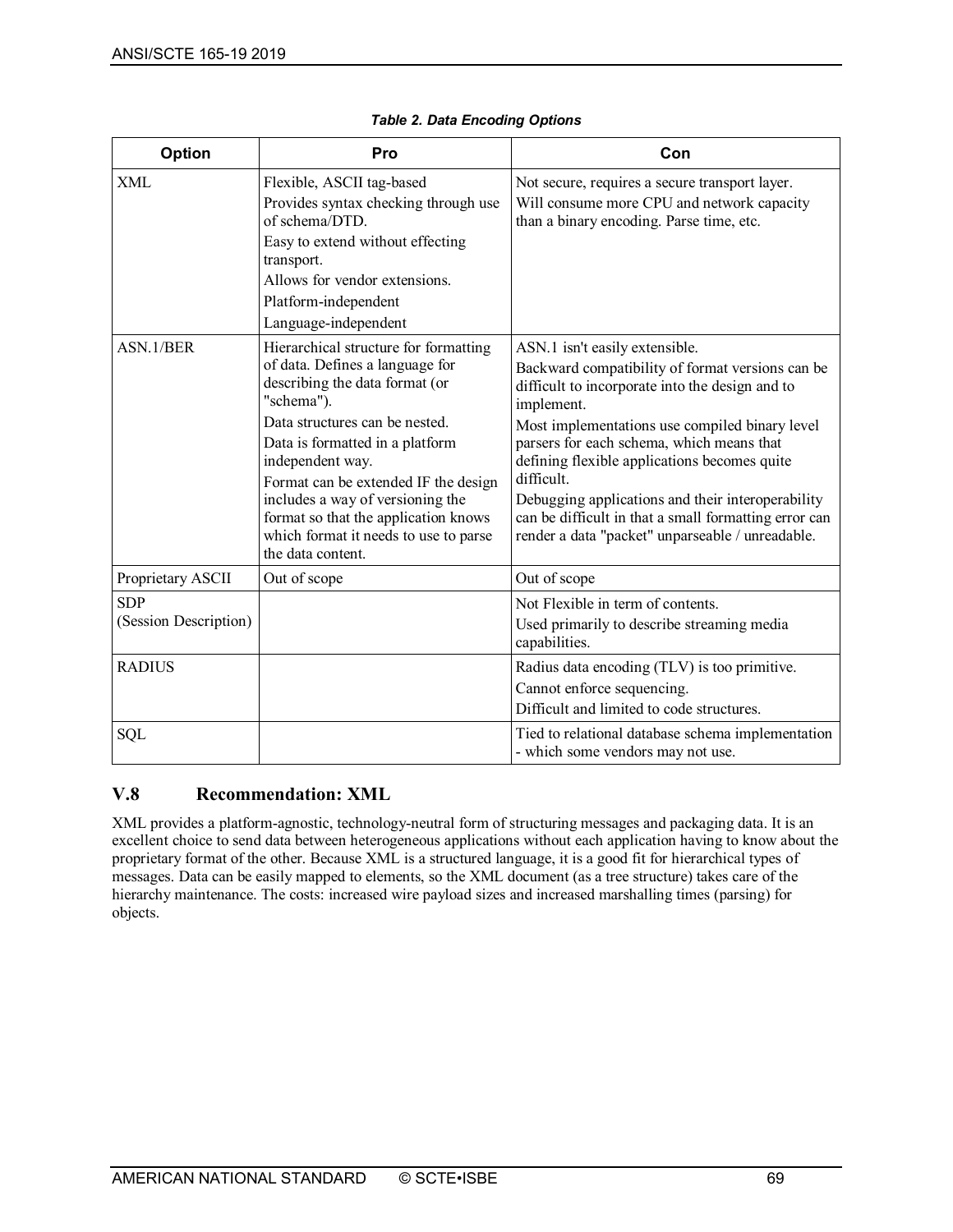# **Appendix VI Transport Protocol Evaluation**

### **VI.1 TFTP with IPsec**

TFTP is already in use within the IPCablecom infrastructure (DOCSIS). It is intended as a lightweight file transfer protocol.

#### **VI.2 Batched RADIUS - Multiple Records in Single Request via Event Messages**

RADIUS is an IETF standard created primarily to handle Internet dial-up authentication, authorization, and accounting. RADIUS is currently the de facto standard used by most router manufacturers for such activities. Several vendors of IP telephony gateway equipment are already utilizing RADIUS' support for vendor extensions to deliver the information needed for billing.

RADIUS defines both a transport protocol and a specification for message formats. As a transport protocol, RADIUS relies on user datagram protocol (UDP) for message broadcast and is port-based.

As a message format, the data is formatted based on tag-length-value (also called attribute-length-value). Standard authentication, authorization, and accounting tags are pre-defined and are minimally required. However, new attributes can be added without disturbing existing implementations of the protocol. RADIUS has a minimum total message length of 20 characters and a maximum length of 4096 characters. Individual data fields support 247 bytes of data, for example, a 247 character URL or filename.

RADIUS has very poor reliability characteristics and essentially non-existent error recovery, is very limited in new tags (can only define a total of 255) (compare that to 600 existing features in some PSTN class 5 switches)

#### **VI.3 Diameter**

Diameter represents an activity in the working group of the IETF that is designed to be backward compatible to RADIUS. It is much more extensible, has increased security benefits, and is designed to minimize configuration. In addition, it supports cross-domain AAA very well by supporting a variety of security schemes such as public key, etc. Diameter supports fail-over to a backup server (it is designed for environments that have low failure requirements (99.99+)).

RADIUS/DIAMETER do not provide two-way communication (only acknowledgments), therefore it does not fulfill the requirements.

#### **VI.4 Distributed Object Systems**

#### **VI.4.1 CORBA/IIOP**

The distributed object technology championed by the Object Management Group. There are upwards of 800 OMG members behind this technology.

The Common Object Request Broker Architecture (CORBA) allows applications to communicate with one another by using an Object Request Broker (ORB). The ORB is middleware that establishes the client-server relationships between objects. The ORB registers clients and manages rights such as publish, subscribe and listener. Using an ORB, a client can transparently invoke a method on a server object, which can be on the same machine or across a network. The ORB intercepts the local call and is responsible for finding an object that can implement the request, pass it the parameters, invoke its method, and return the results.

The Interface Definition Language (IDL) is used to establish the ORB protocol contract between client and server objects. The ORB essentially hides the transportation details from the programmer. The IDL is complied into C++, Java, etc. implementations of client and server stubs, handling all data encoding/decoding chores required by the IIOP transport protocol used between clients and servers.

CORBA will handle the details of finding the server for a method call, transporting arguments from the client machine to the server machine, and transporting any return code back to the client machine.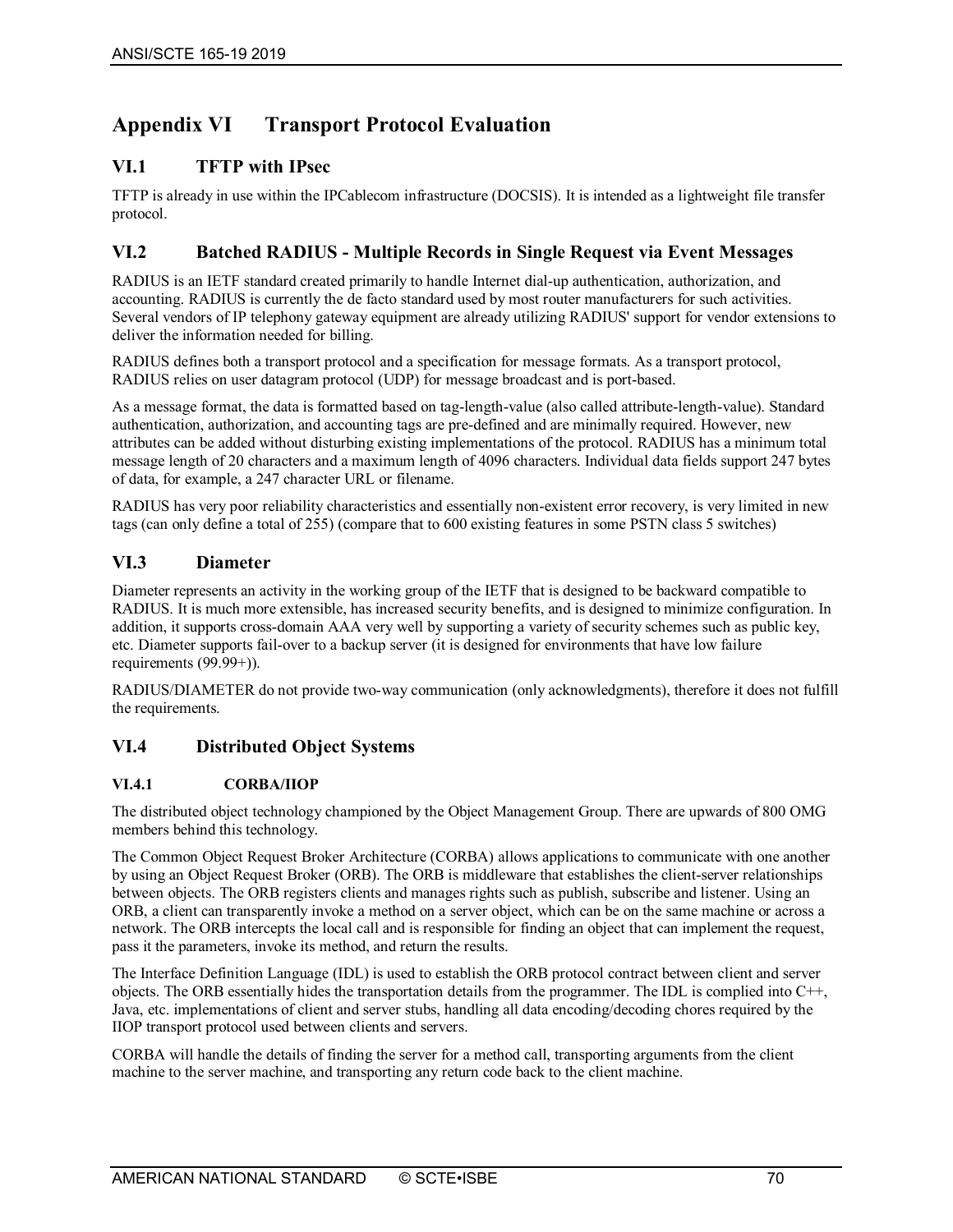ORBs are currently available from many vendors for more than three dozen hardware platforms and operating systems. CORBA is particularly popular on \*nix platforms. However, in practice, ORB vendors compete on features. Persistent interoperability problems exist when one gets past the basics (security, etc.). The likelihood of two randomly selected ORBs being able to successfully communicate is low. From a development standpoint, CORBA tends to be very complex. Additionally, CORBA is a relatively expensive option (runtime and development licenses).

### **VI.5 DCOM**

Microsoft's Distributed Component Object Model. Shares the following characteristics with CORBA:

- Separates object interface from implementation. This is accomplished using MIDL (Microsoft's IDL variant).
- Allows transparency of location. Clients invoke methods on remote objects without knowing which machine the remote object runs upon.
- Uniform exception handling scheme (DCOM method calls return a flat HRESULT return status)

However…

- DCOM is based on DCE ORPC transport protocol, which in incompatible with IIOP transport used by CORBA.
- DCOM is basically a Microsoft only technology. It is standard on Win95, Win98 and NT platforms.

### **VI.6 HTTP**

Hypertext Transfer Protocol (HTTP) is the primary protocol for the World Wide Web. HTTP was designed to connect heterogeneous data sources together to create a distributed information system. It was also designed with extensibility in mind. A typical HTTP transaction:

- 1. Client established connection to the server.
- 2. Client issues a request to the server (with URL parameters).
- 3. Server sends response containing status and requested URL.
- 4. Either side can disconnect.

HTTP provides transaction headers for both client requests and server responses. The client transaction header can include parameters used to assist delivery of the desired information to the client (e.g., type of data format, language etc.). The server transaction header can include parameters indicating information about the response (e.g., the status of the request (return code), the length of the data being sent, the content type, the language of the content, etc.).

Given the current state of the Web, HTTP is ubiquitous. It is also firewall friendly.

#### **VI.7 Options Summary**

| <b>Option</b>          | <b>Pro</b>                                                                                                                                                                                                                                         | Con                                                                                                                                                                                                                 |
|------------------------|----------------------------------------------------------------------------------------------------------------------------------------------------------------------------------------------------------------------------------------------------|---------------------------------------------------------------------------------------------------------------------------------------------------------------------------------------------------------------------|
| <b>TFTP</b> with IPSEC | Lightweight<br>Already implemented for DOCSIS.                                                                                                                                                                                                     | Doesn't provide two way communication                                                                                                                                                                               |
| <b>RADIUS</b>          | Flexible – includes vendor-specific and<br>customer-specific fields. IPCablecom may<br>be able to define fields in this space.<br>Used by many IP telephony accounting<br>systems.<br>Already widely deployed on IP components<br>such as routers. | Not all RADIUS products support AAA.<br>Application layer needs to handle reliability<br>issues.<br>Inadequate built-in security, need an<br>independent trust protocol or shared secret<br>keys with edge routers. |

#### *Table 3. Transport Options*